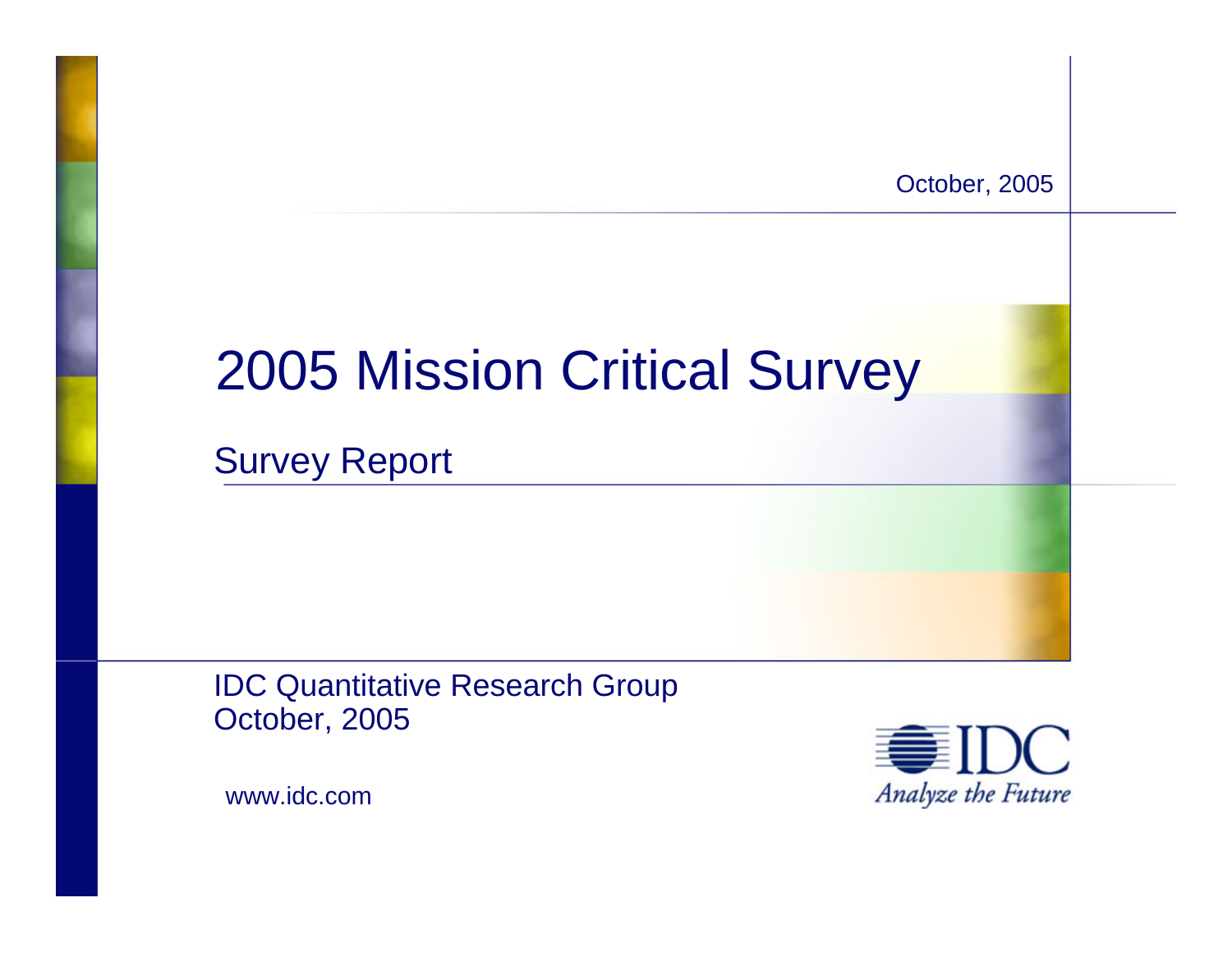# **Contents**

- **About This Survey**
- E Objectives and Methodology
- **Key Research Areas** 
	- Operating Systems
	- Application Platform
	- Web Services and SOA
	- $-$  Application Server
- $\mathbb{R}^2$ Respondent Profiles
- **Appendix (Remaining Survey Questions)**

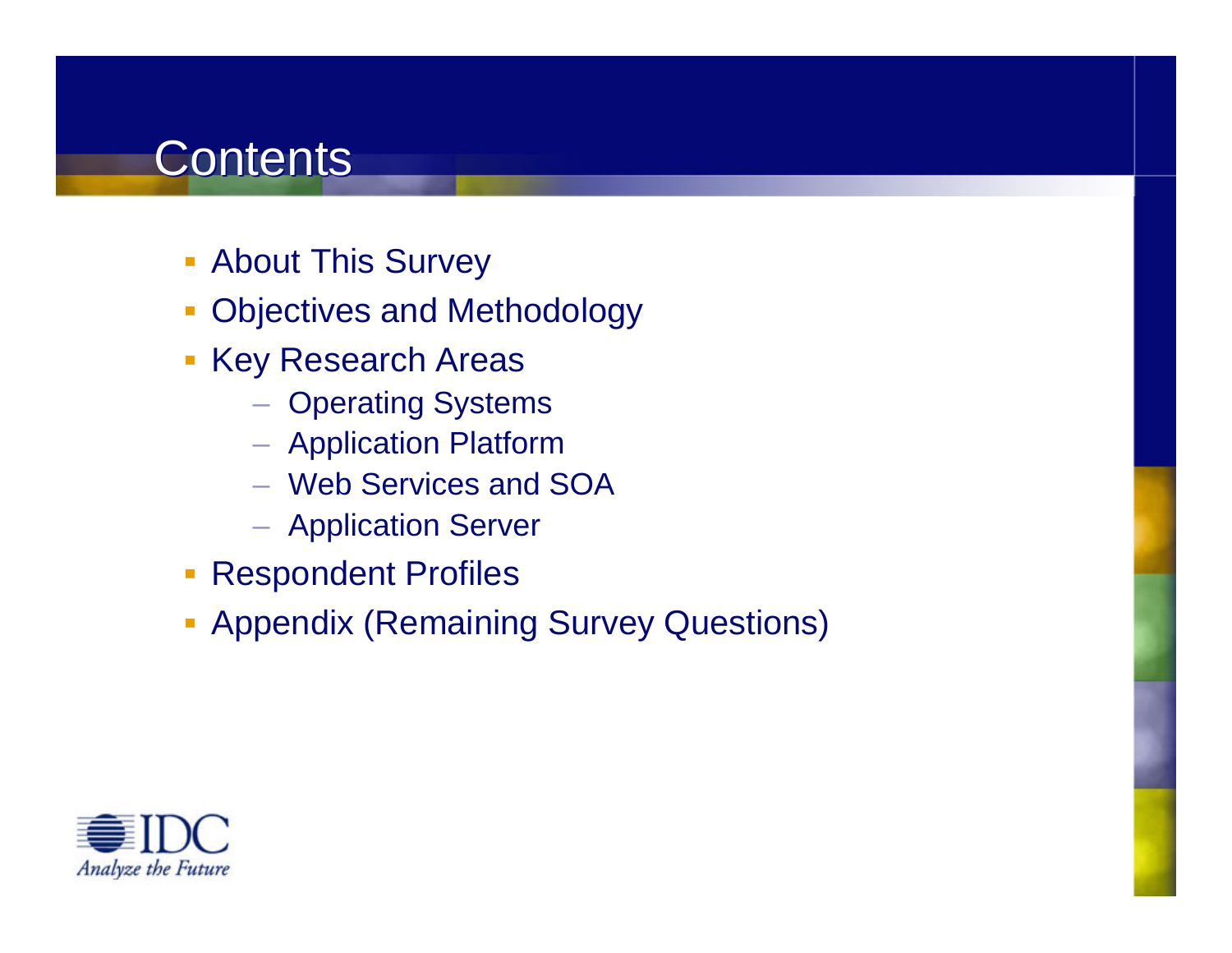# About This Survey Report

- П Microsoft contracted IDC's Quantitative Research Group to conduct a survey of Information Technology (IT) organizations to assess the state of current practices towards mission critical applications. This presentation contains the weighted results of this survey.
- IDC disclaims all warranties, expressed or implied, of the fitness of results for a particular purpose. These data should not be deemed as an IDC endorsement of any product or service, nor should they be taken to represent actual or implied IDC market share, forecast, industry average, or opinion.
- This slide deck, in its entirety, may be shared with Microsoft business partners, clients and prospects.
- This slide deck must be used as a whole. Individual slides, graphics or statistics cannot be quoted separately or taken out of context.
- This slide deck may be provided to the press as background information only. Excerpts from this report may not be republished, redistributed or otherwise made available by the press without prior written consent of IDC.

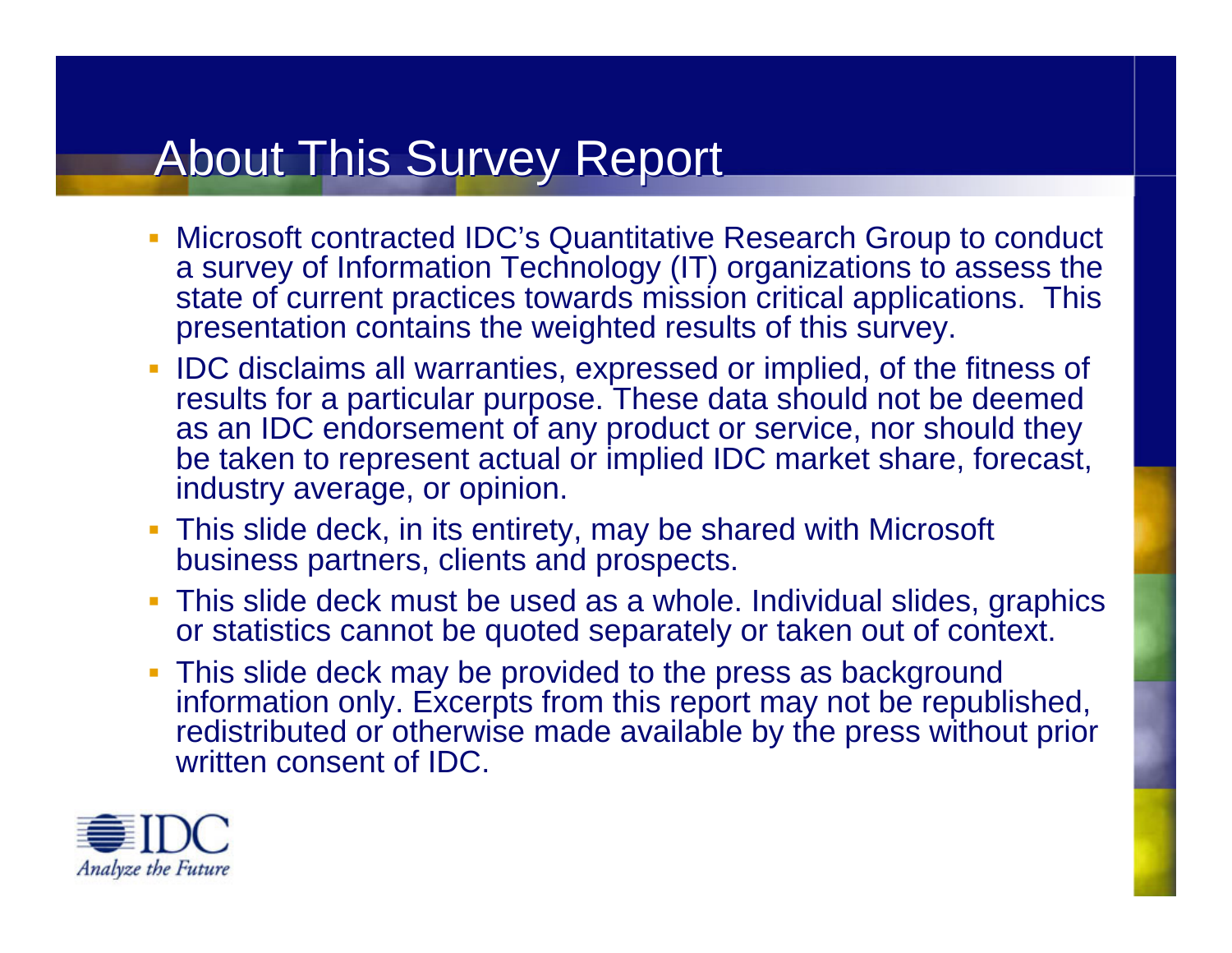## Objectives and Methodology Objectives and Methodology Objectives Objectives

The primary objectives of the study was to assess:

- What types of mission critical applications are in use
	- "Mission critical application" was left to the assessment of the respondent based on their knowledge of their company's application portfolio, although email was excluded from possible choices
- What software platforms are used to build mission critical applications
- What operating environments are used to host mission critical applications
- The preferred provider for key components of the application platform such as application server, web services / SOA software, message queuing software, and other software categories
- Ì. Other important information relevant to mission critical applications such as role of standards and criteria for evaluating solutions

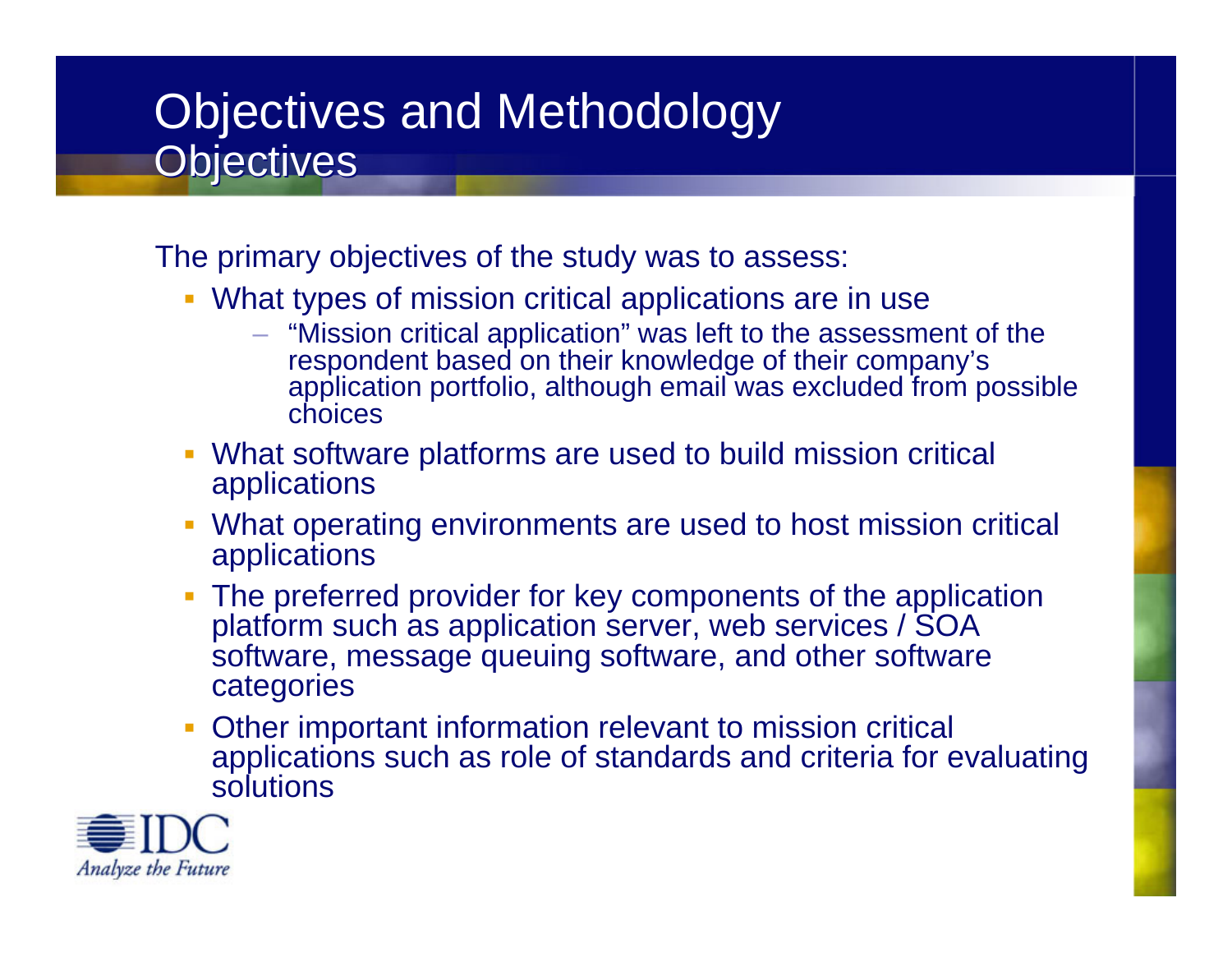## Objectives and Methodology Objectives and Methodology Survey Design Survey Design

Survey questions were grouped into the following categories

- **Screening**
- $\mathcal{L}$ Company/respondent profile
- × Company-wide platform and operating environment
- $\mathcal{C}^{\mathcal{A}}$ Current primary project
- ٠ **Standards**
- $\mathcal{L}$ Vendor Satisfaction

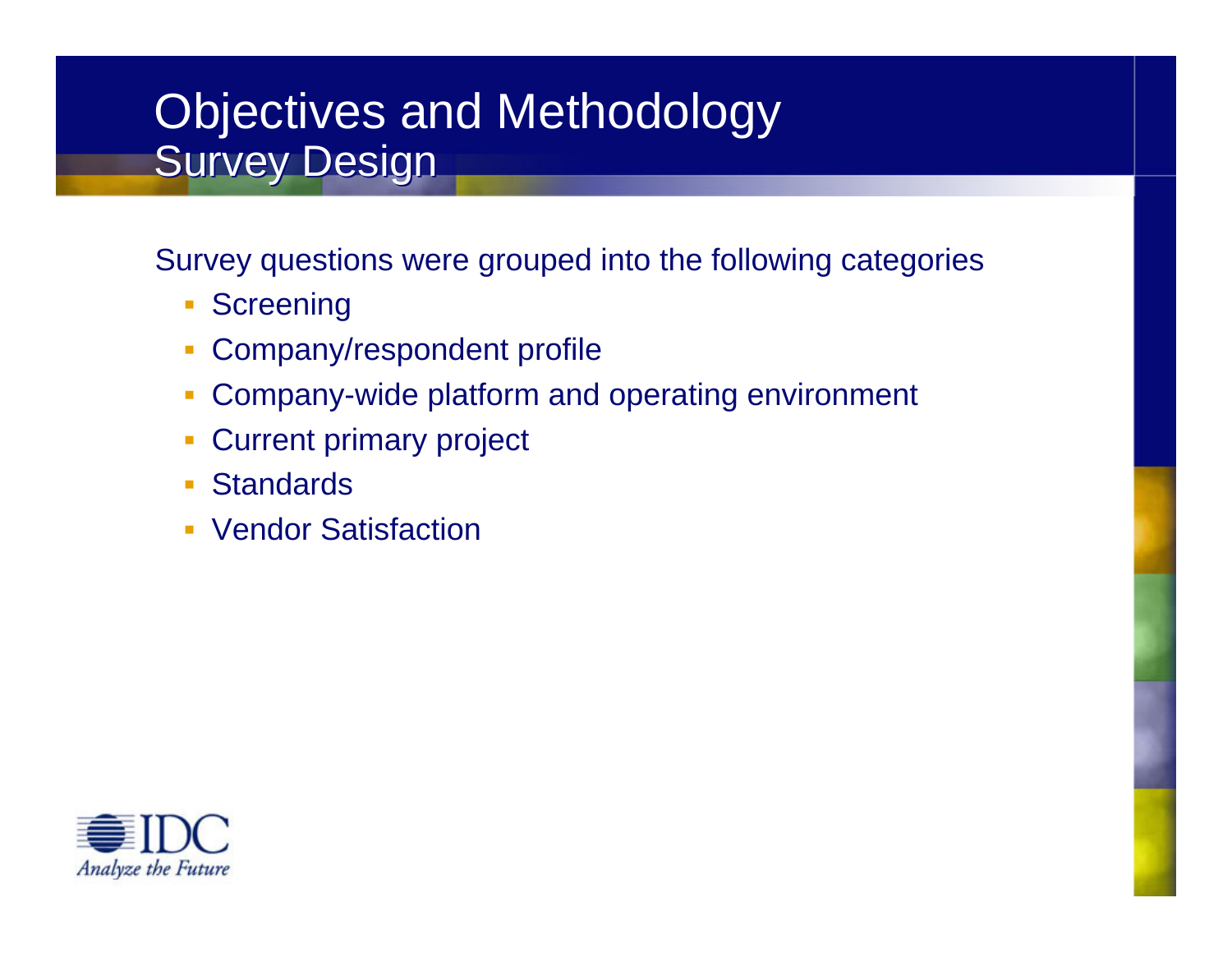### Objectives and Methodology Objectives and Methodology Sampling/Screening Criteria Sampling/Screening Criteria

Respondents were screened and interviewed via telephone

The following sampling/screening criteria were followed:

- × Company size equal/greater than 1,000 employees
- $\mathcal{L}$ Respondent must be IT decision maker, developer, or architect
- Respondent must be engaged in more than one software development activity
- Respondent must play leading role in integration or new software development
- Ì. Analyst or market research firms and IT providers were not surveyed

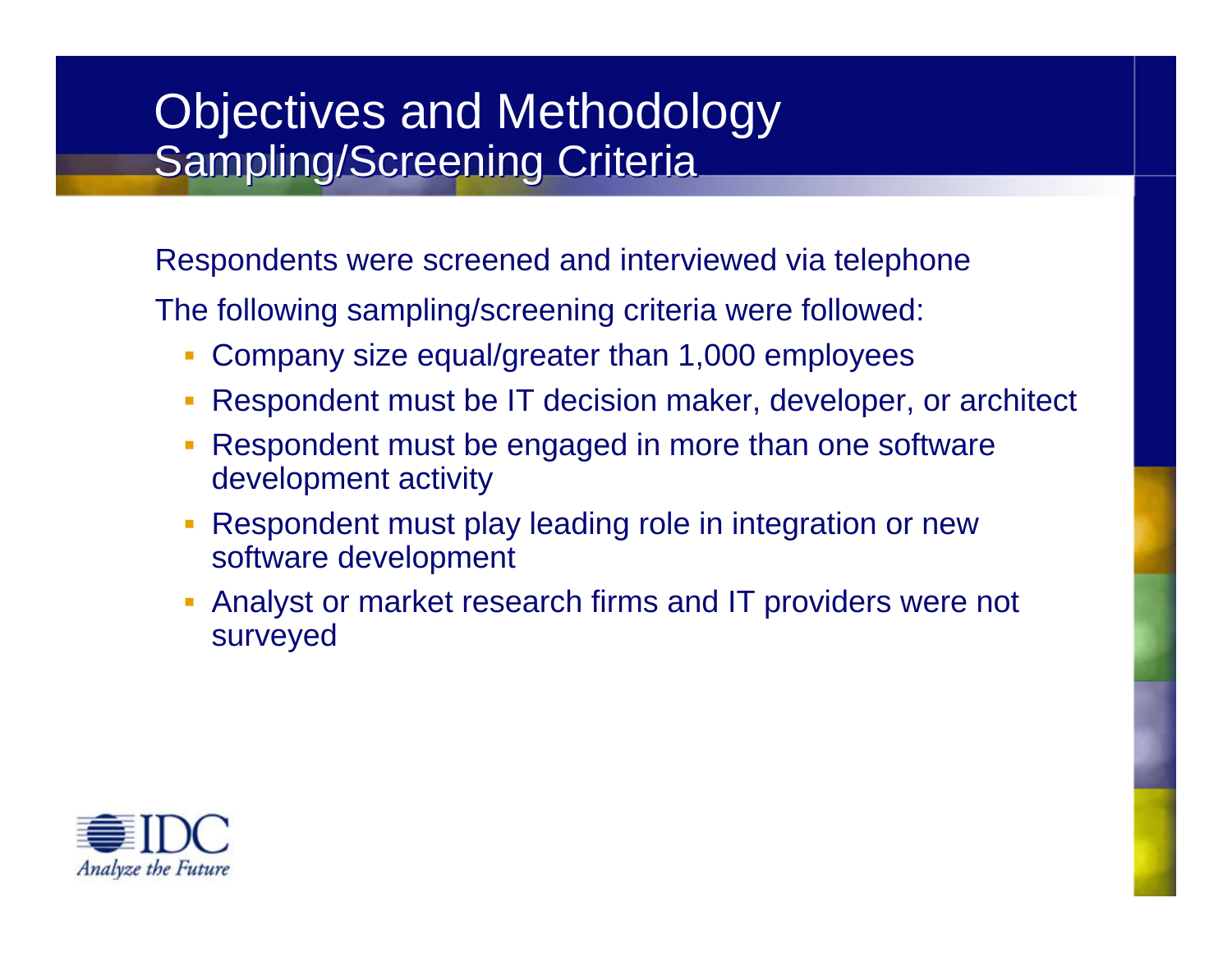## Objectives and Methodology Objectives and Methodology Survey Terminology and Definitions Survey Terminology and Definitions

Key Definitions used in the Mission Critical Survey (verbatim from the survey instrument)

- Ì. Mission critical Applications
	- "Business applications, excluding email, that would bring your company to a stop if they were not running. Mission critical applications are typically supported and managed by a central IT staff. Examples of such applications are airline reservation systems and order processing for a retail store chain."
- **Application Technology Platform** 
	- "The platform on which you build applications and application suites. Examples include J2EE, Microsoft .NET. Mainframes, and others."
- Web Services
	- "…components which use SOAP, WSDL, UDDI, or other WS\* standards."
- **Service Oriented Architecture** 
	- "Software topology where an application is built of programmatically accessible 'black box' business components,



called services, and clients act as consumers of those services."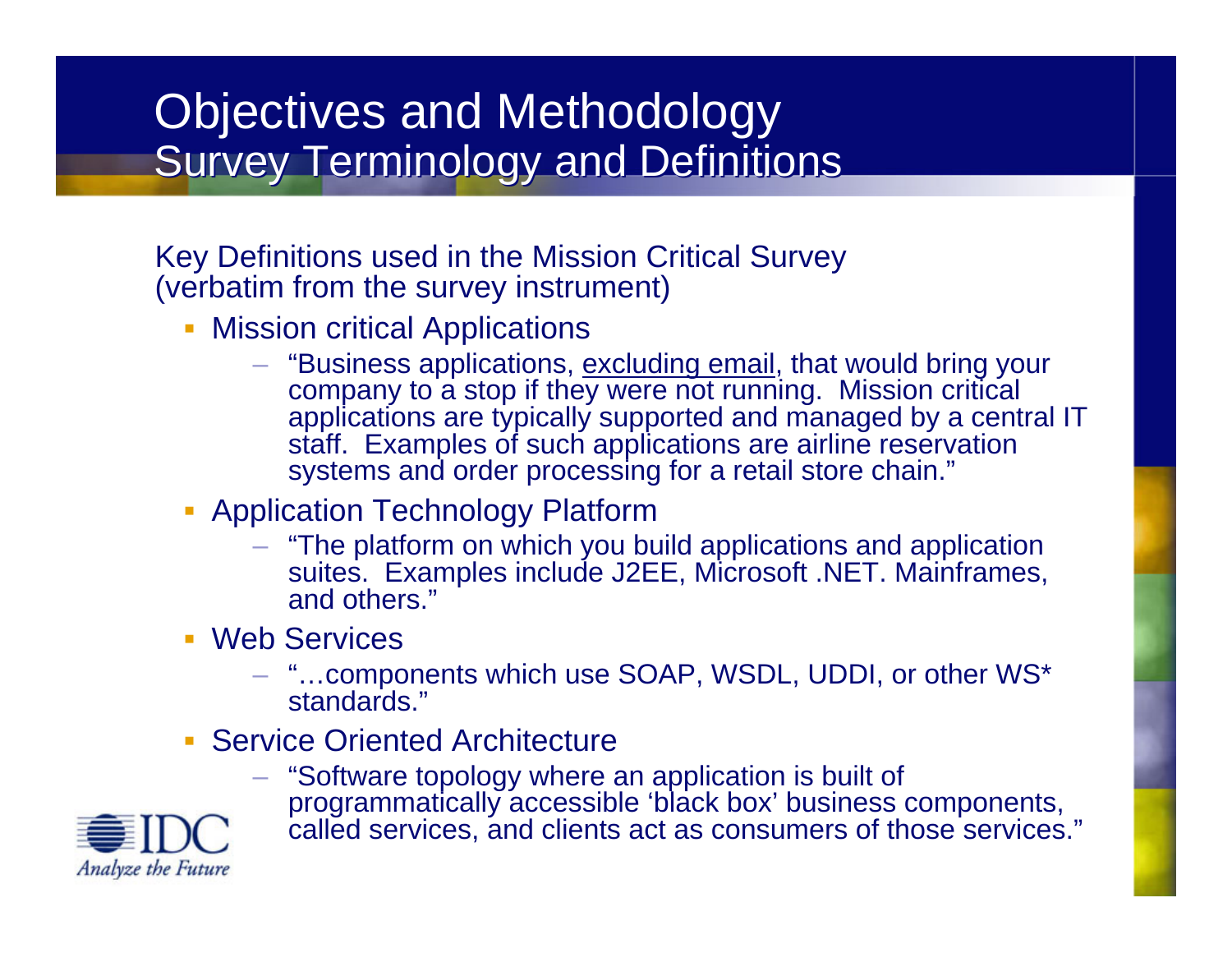### Objectives and Methodology Objectives and Methodology Survey Terminology and Definitions Survey Terminology and Definitions

Key Respondent Role Definitions used in the Mission Critical Survey

- $\mathbf{r}$  **IT Decision Maker**
	- "Works in IT and has significant decision making authority related to technology purchases and operations"
- $\overline{\phantom{a}}$  **Developer**
	- "Works in the IT department with main responsibility to create software applications"
- **Architect**
	- "Main responsibility is designing, specifying, or architecting applications"

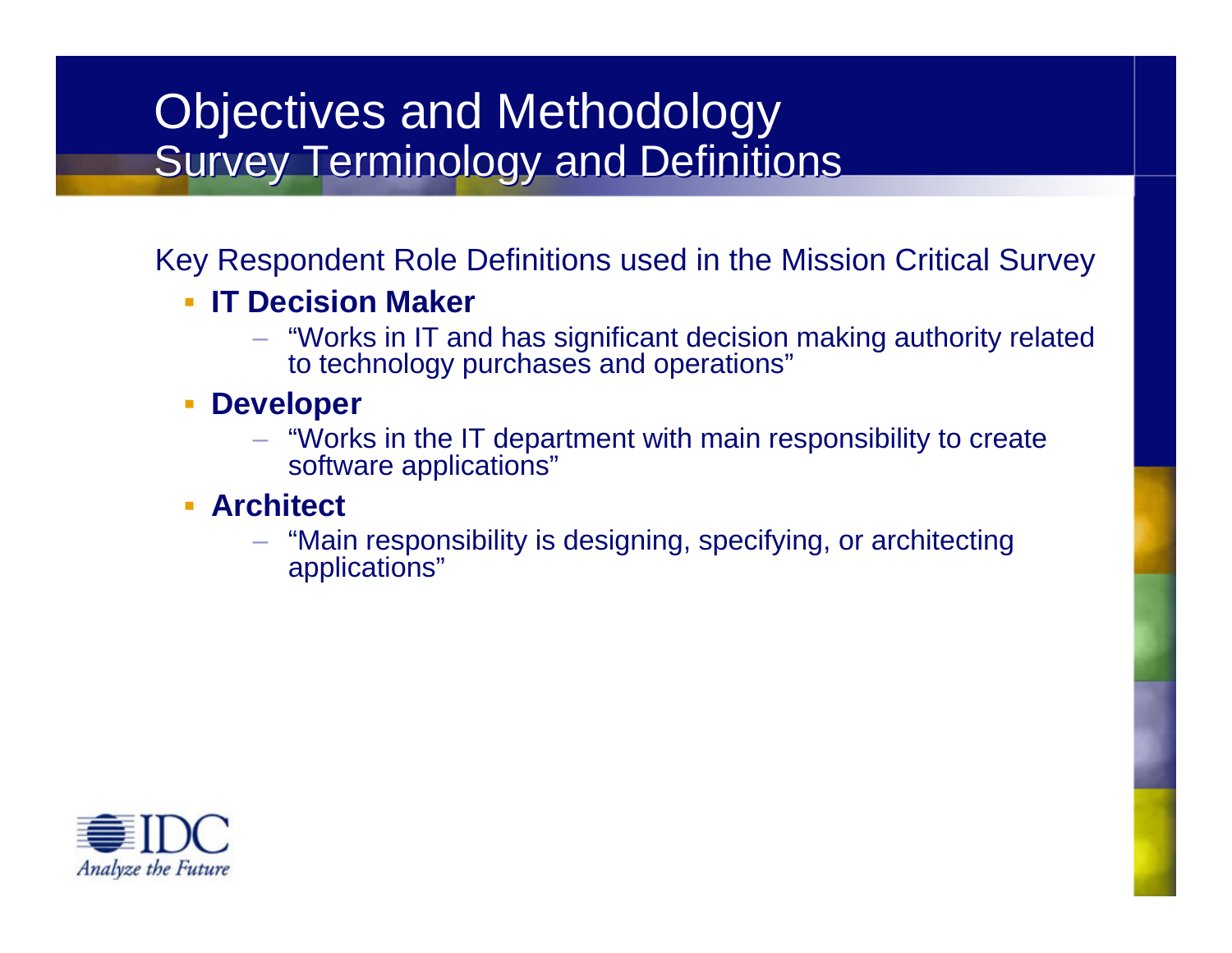## Objectives and Methodology Objectives and Methodology Quotas, Weighting, and Confidence Limits Quotas, Weighting, and Confidence Limits

### **Quotas**

- Worldwide quota met
- Regional quotas met
- ı. Country quotas met with exception of Canada (surveys in India still in process)

### **Weighting**

- Г Observations are weighted at the country level
- A country weight is its proportion of IT spending relative to the total IT spending of the 9 countries where surveys occurred

### Confidence Limits

- Worldwide 95% Confidence limits (n=1,750) is +/- 2.3%
- ı. Regional Segment 95% confidence limits (n=500-600) is +/- 4.0%
- Г Country 95% confidence limits (n=200) is +/-7.0%

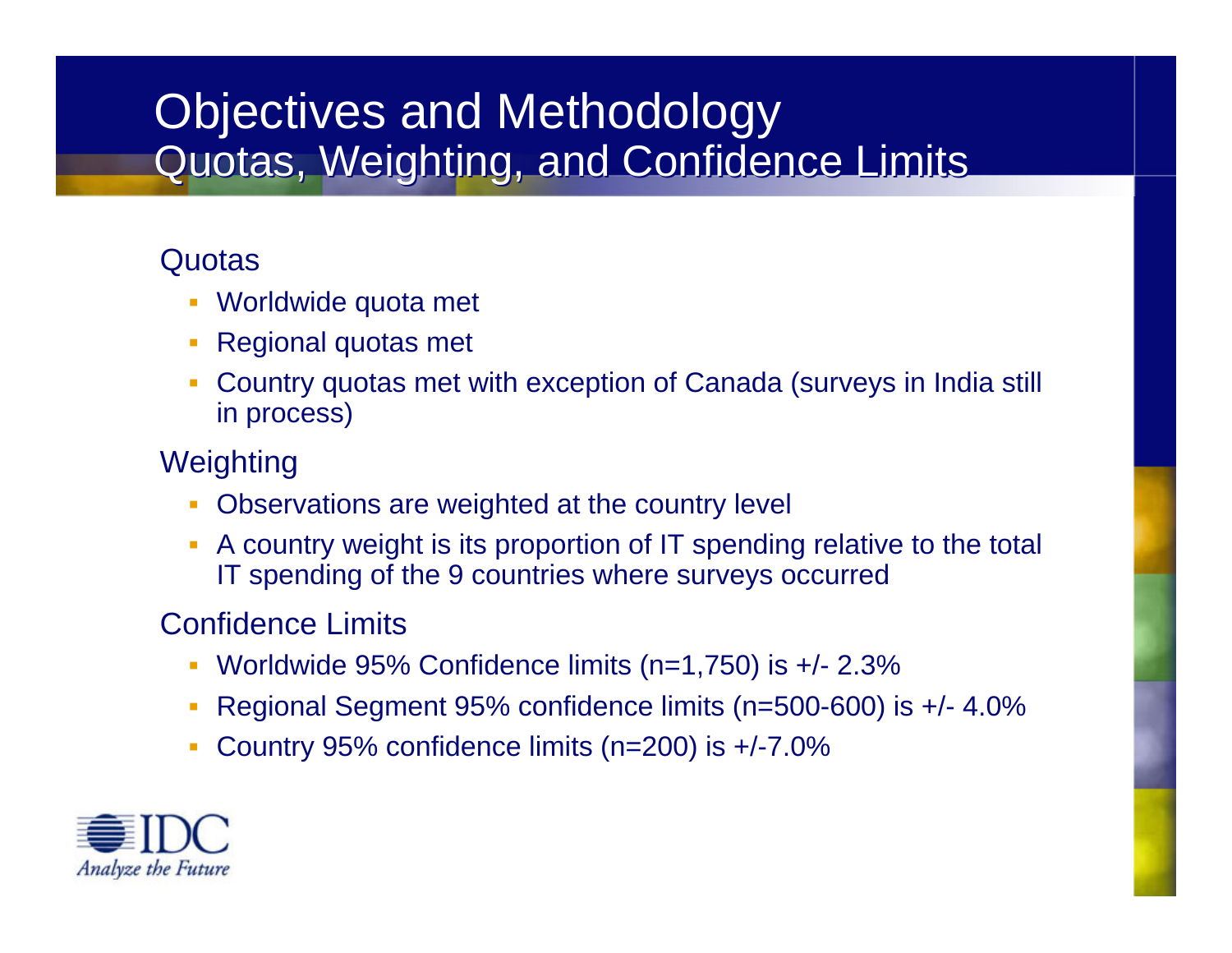### Objectives and Methodology Objectives and Methodology Minimum Quotas and Completes Minimum Quotas and Completes

| <b>Geography (Quota)</b> | <b>IT Decision Maker</b> | <b>Developer</b> | <b>Architect</b> | <b>Total</b><br>(Quota) |
|--------------------------|--------------------------|------------------|------------------|-------------------------|
| United States (100)      | 174                      | 145              | 136              | 455 (350)               |
| Canada (30)              | 28                       | 9                | 8                | 45 (150)                |
| NA Segment (130)         | 202                      | 154              | 144              | 500 (500)               |
| Germany (50)             | 104                      | 55               | 50               | 209 (200)               |
| France (50)              | 103                      | 52               | 47               | 202 (200)               |
| United Kingdom (50)      | 100                      | 49               | 51               | 200 (200)               |
| Europe Segment (150)     | 307                      | 156              | 148              | 611 (600)               |
| Japan (50)               | 93                       | 53               | 54               | 200 (200)               |
| <b>China (50)</b>        | 75                       | 53               | 72               | 200 (200)               |
| South Korea (50)         | 61                       | 74               | 65               | 200 (200)               |
| India $(50)$             | 91                       | 67               | 49               | 207 (200)               |
| Asia Segment (200)       | 320                      | 247              | 240              | 807 (600)               |
| <b>Total (430)</b>       | 829                      | 557              | 532              | 1,918 (1,700)           |

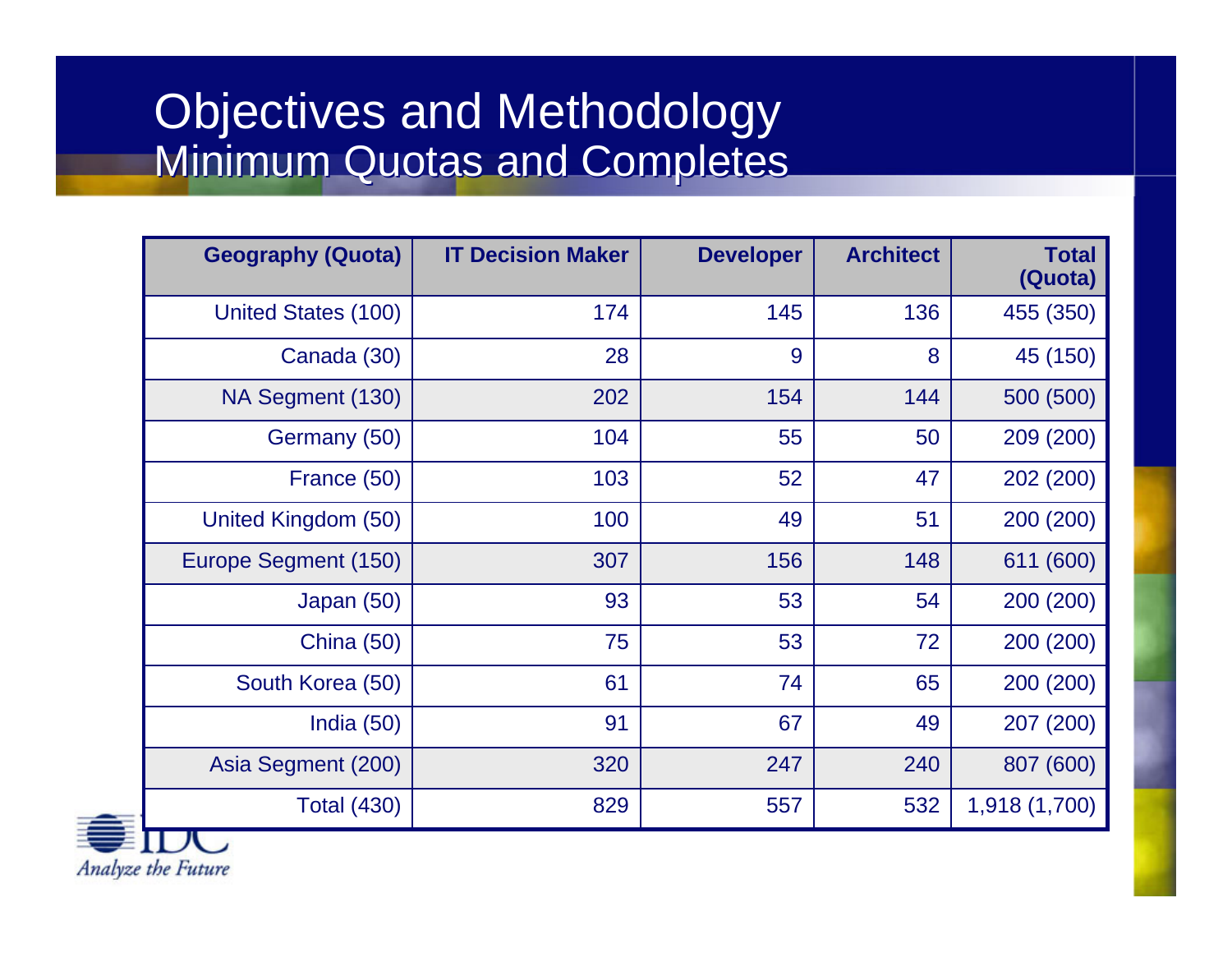# Application Platform Analysis

### Application Platform Environment

- Q1: Company approach to technology
- П Q3: Mission critical application types
- $\mathcal{L}_{\mathcal{A}}$ Q5: Mission critical application distribution across OS
- Q7: Current application platforms in use
- $\mathcal{L}^{\text{max}}_{\text{max}}$ Q8: Current primary application platform
- M Q9: Future primary application platform
- Q10: Current primary vendor for application platform
- Q11: Future primary vendor for application platform

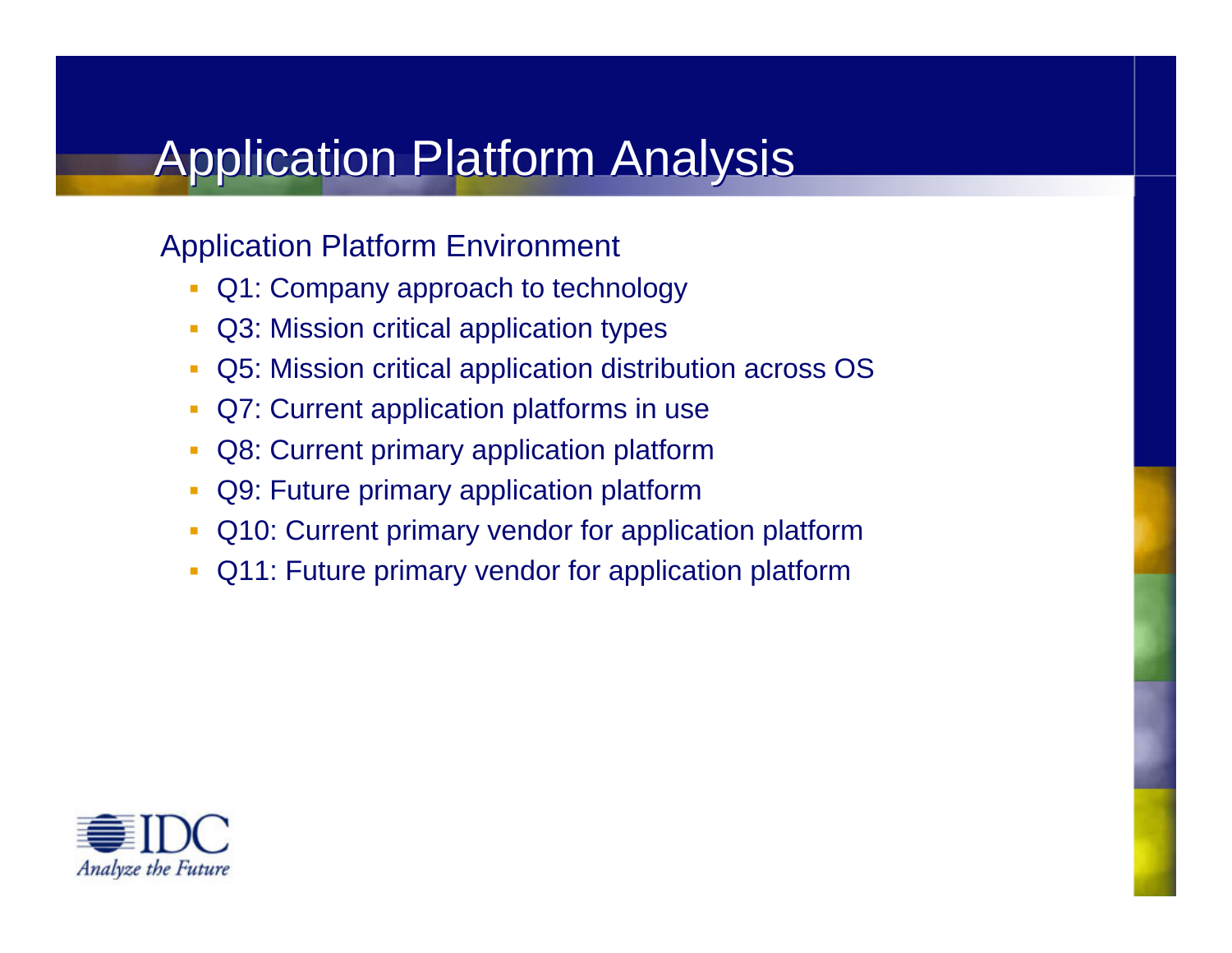### Company Approach to Technology Company Approach to Technology Worldwide and Regional Segments Worldwide and Regional Segments

Q1: How would you characterize your company's approach to technology development?



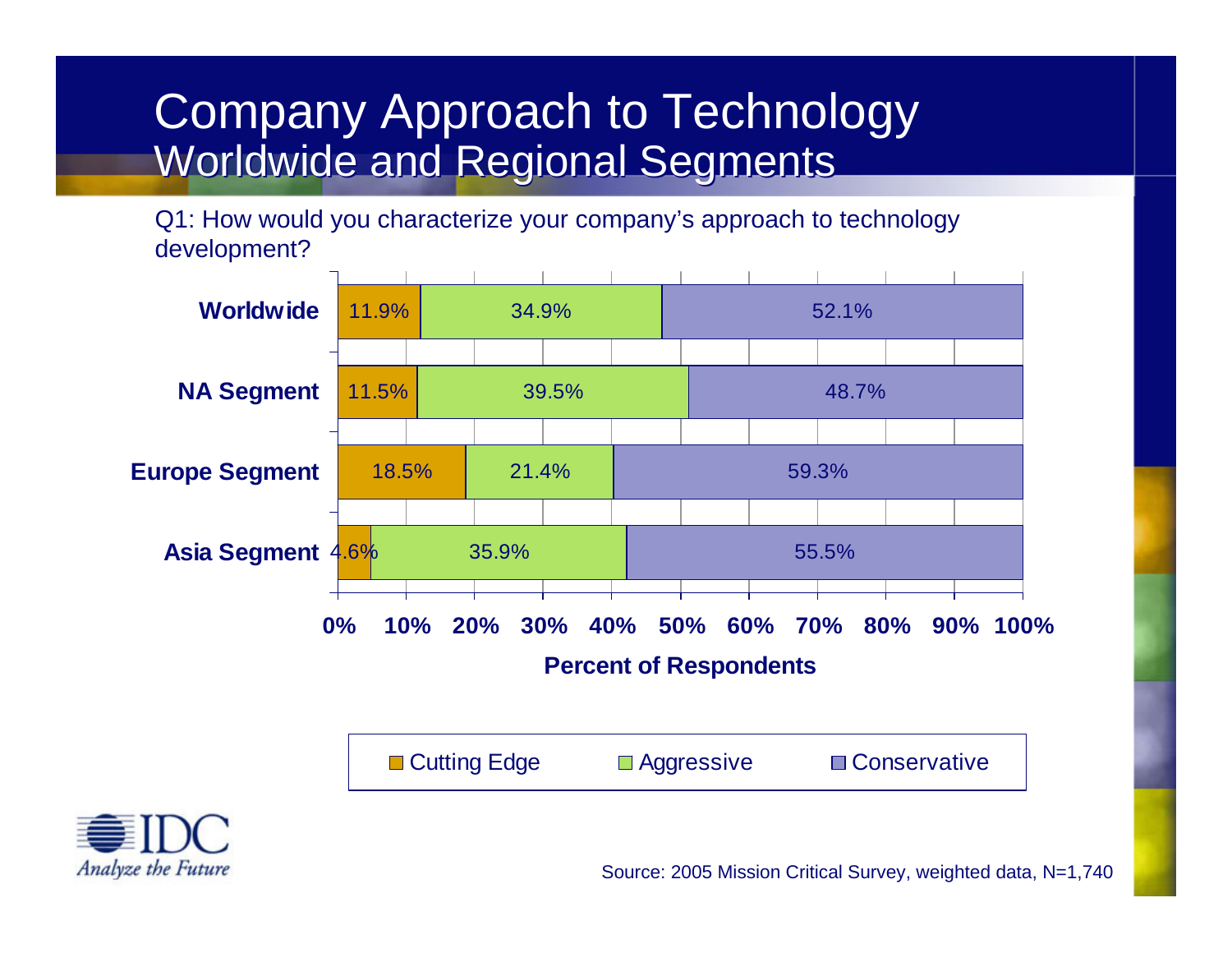### Mission Critical Application Types Mission Critical Application Types Worldwide

Q3: Which of the following application types does your company consider to be mission-critical? *(Multiple response)*





#### **Percent of Respondents - Worldwide**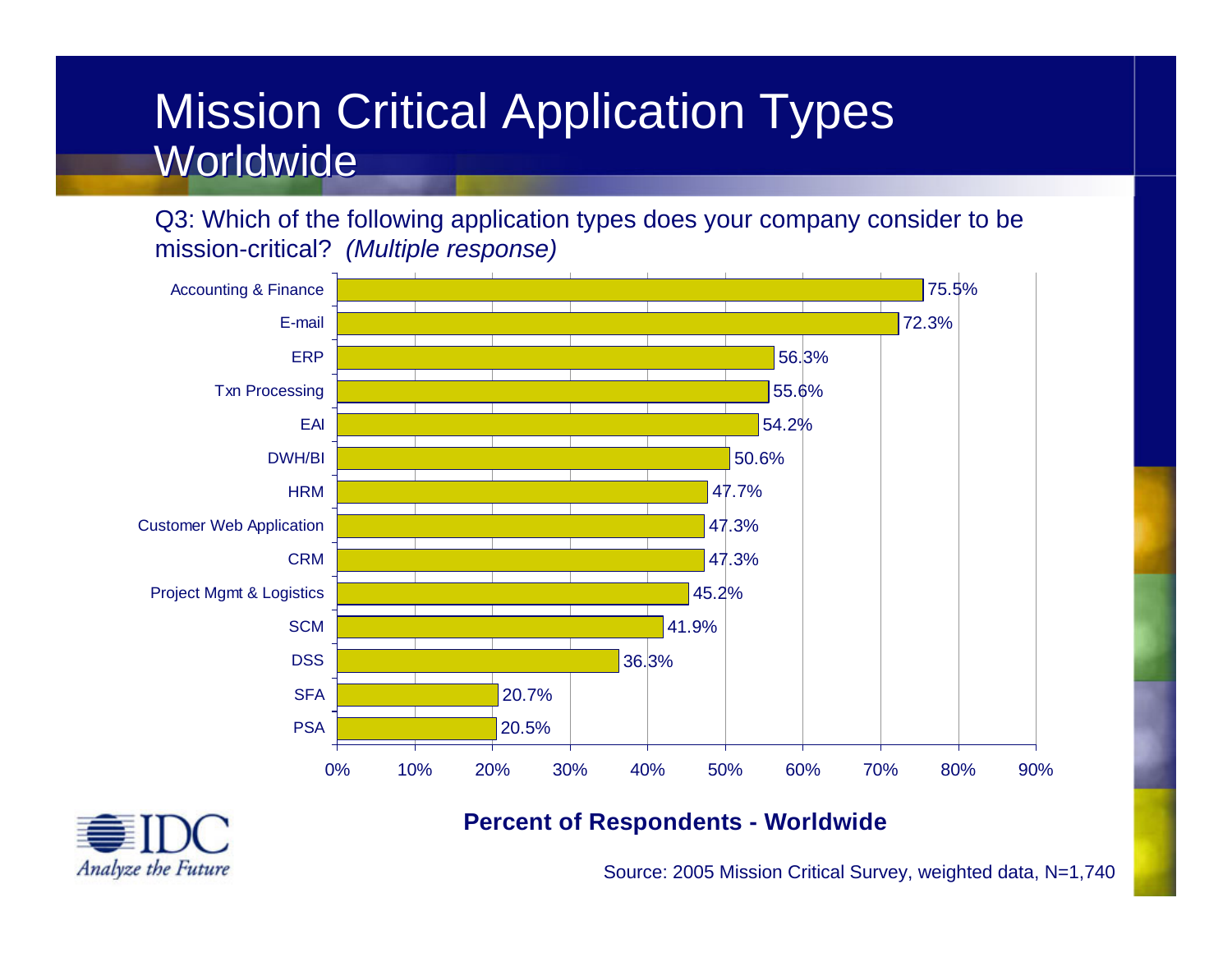## Mission Critical Application Types Mission Critical Application Types NA Segment NA Segment

Q3: Which of the following application types does your company consider to be mission-critical? *(Multiple response)*





#### **Percent of Respondents - NA Segment**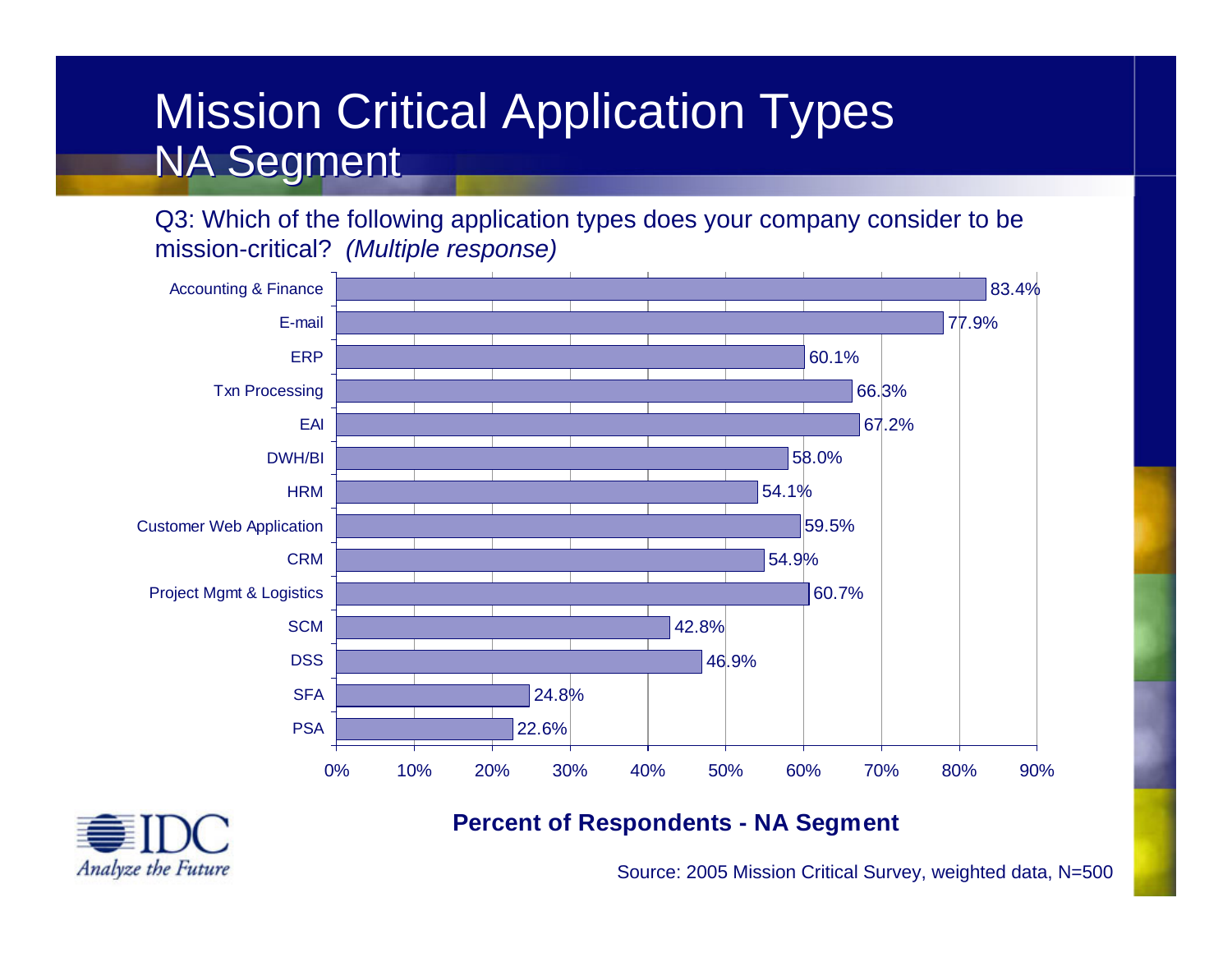## Mission Critical Application Types Mission Critical Application Types Europe Segment Europe Segment

Q3: Which of the following application types does your company consider to be mission-critical? *(Multiple response)*





#### **Percent of Respondents - Europe Segment**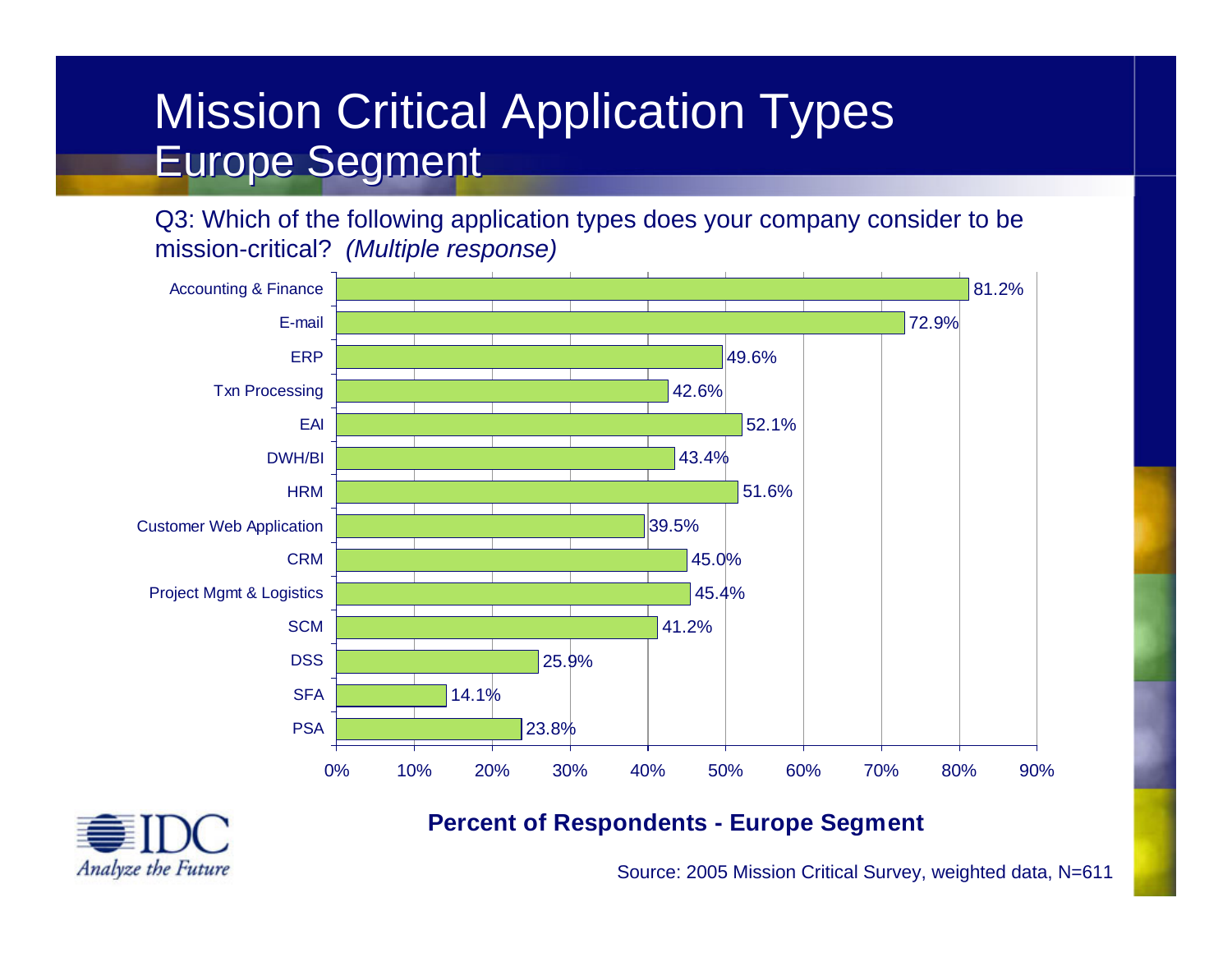## Mission Critical Application Types Mission Critical Application Types Asia Segment Asia Segment

Q3: Which of the following application types does your company consider to be mission-critical? *(Multiple response)*





#### **Percent of Respondents - Asia Segment**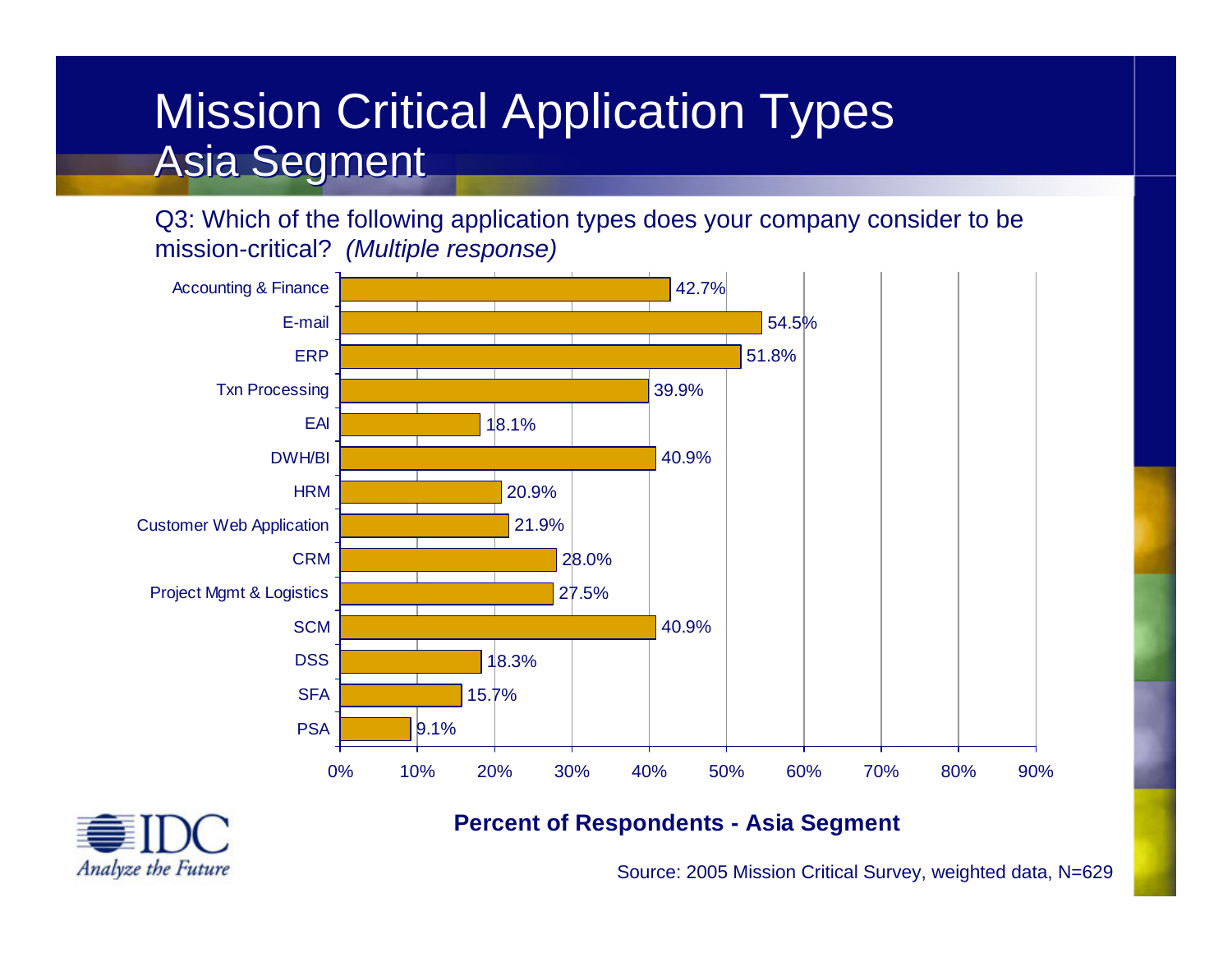### Mission Critical Application Distribution Mission Critical Application Distribution Worldwide

Q5. What percentage of your mission critical applications run on…? *(Multiple response adding to 100%)*





#### **Mean Percent - Worldwide**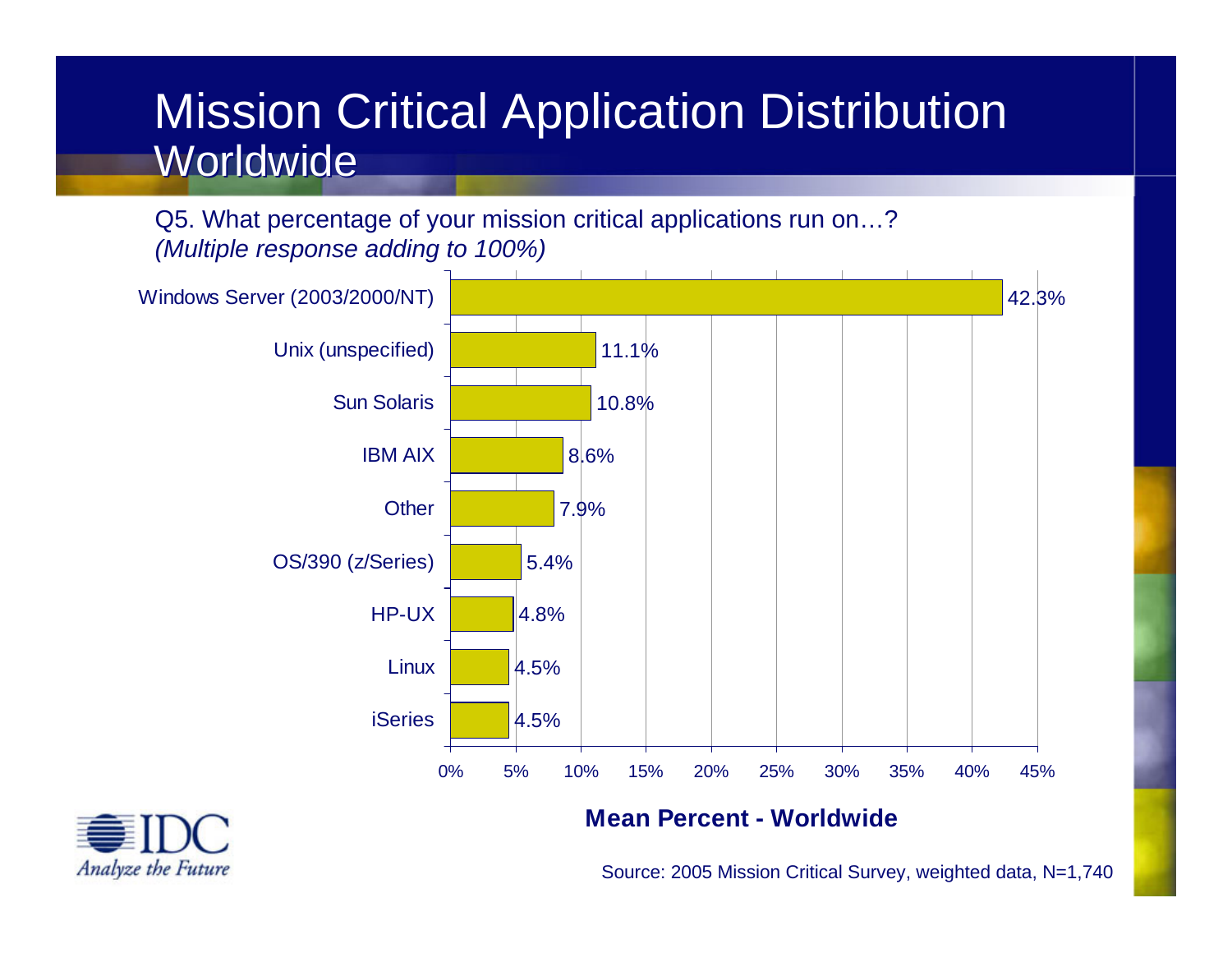## Mission Critical Application Distribution Mission Critical Application Distribution NA Segment NA Segment

Q5. What percentage of your mission critical applications run on…? *(Multiple response adding to 100%)*



Analyze the Future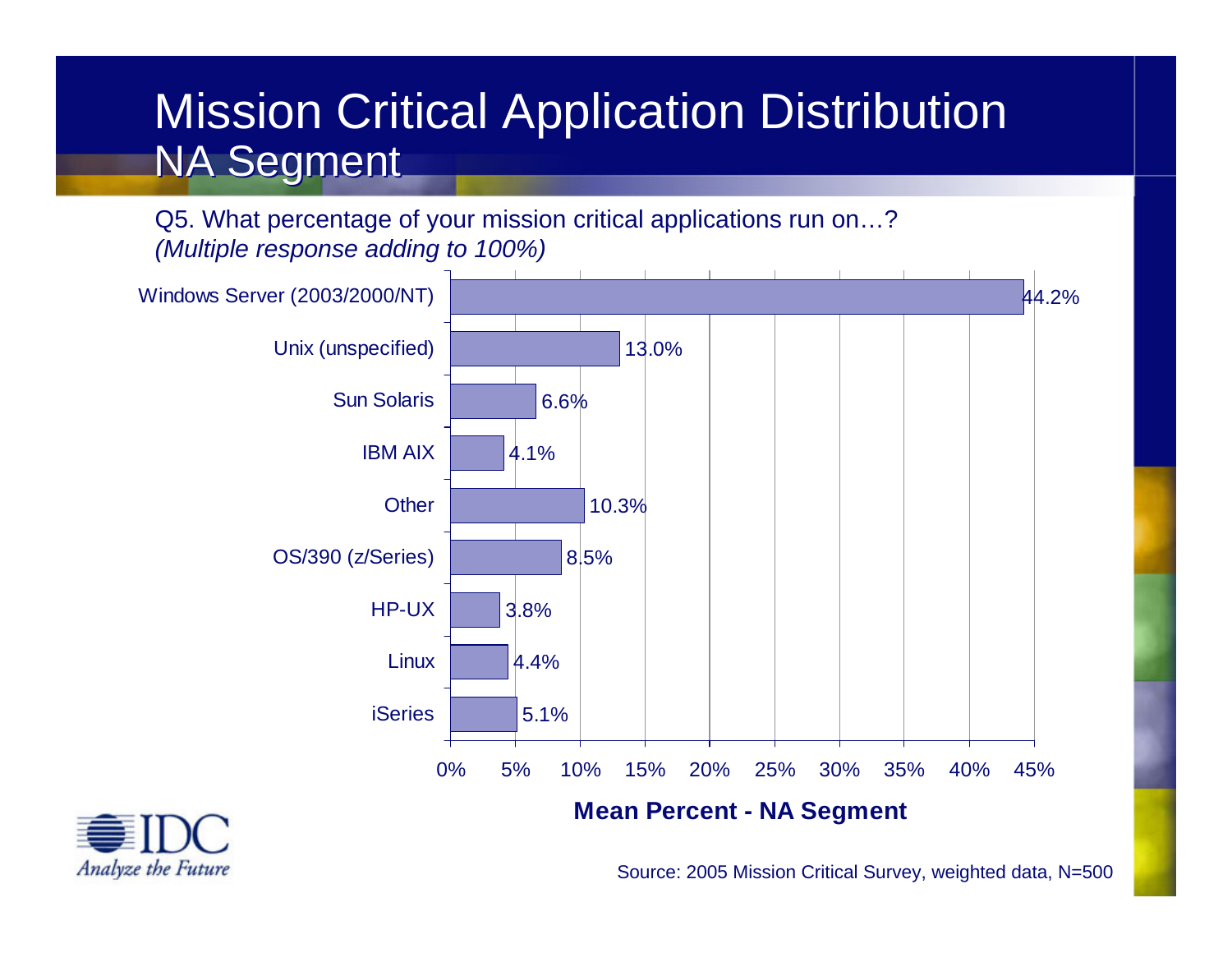### Mission Critical Application Distribution Mission Critical Application Distribution Europe Segment Europe Segment

Q5. What percentage of your mission critical applications run on…? *(Multiple response adding to 100%)*



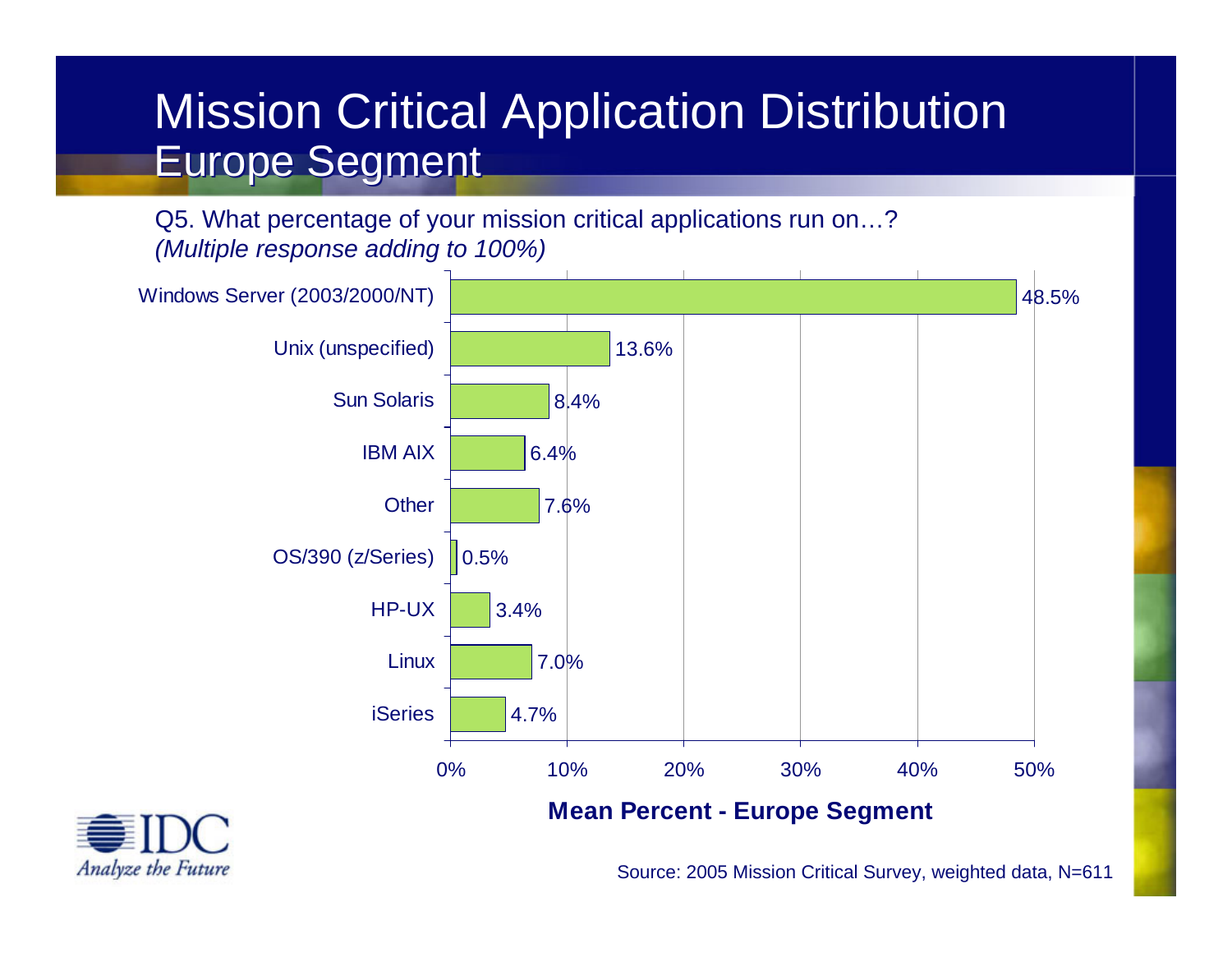## Mission Critical Application Distribution Mission Critical Application Distribution Asia Segment Asia Segment

Q5. What percentage of your mission critical applications run on…? *(Multiple response adding to 100%)*



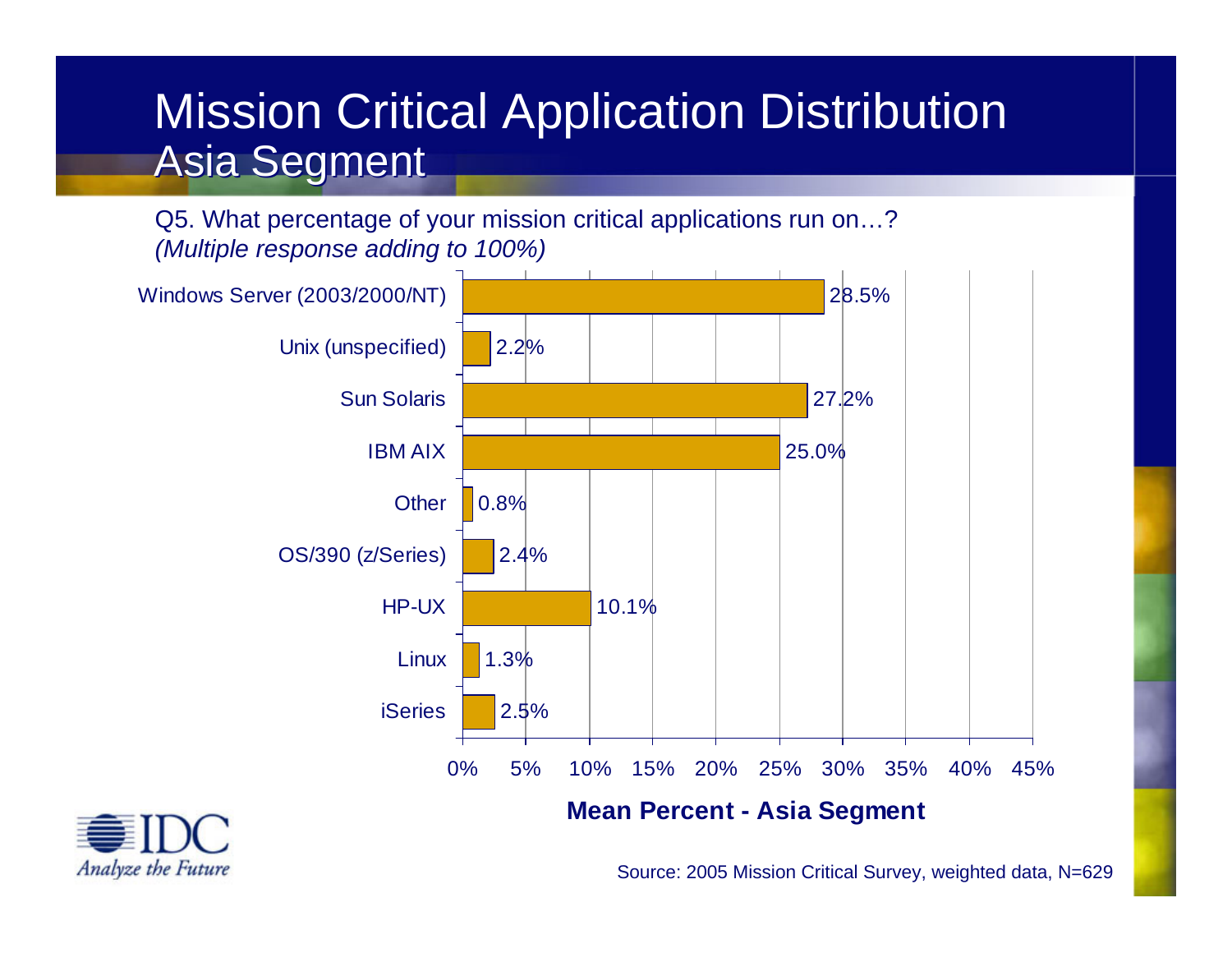### Current Application Platforms in Use Current Application Platforms in Use Worldwide

Q7: What software application platforms do your company's mission critical applications currently run on? *(Multiple response, unprompted)*





#### **Percent of Respondents - Worldwide**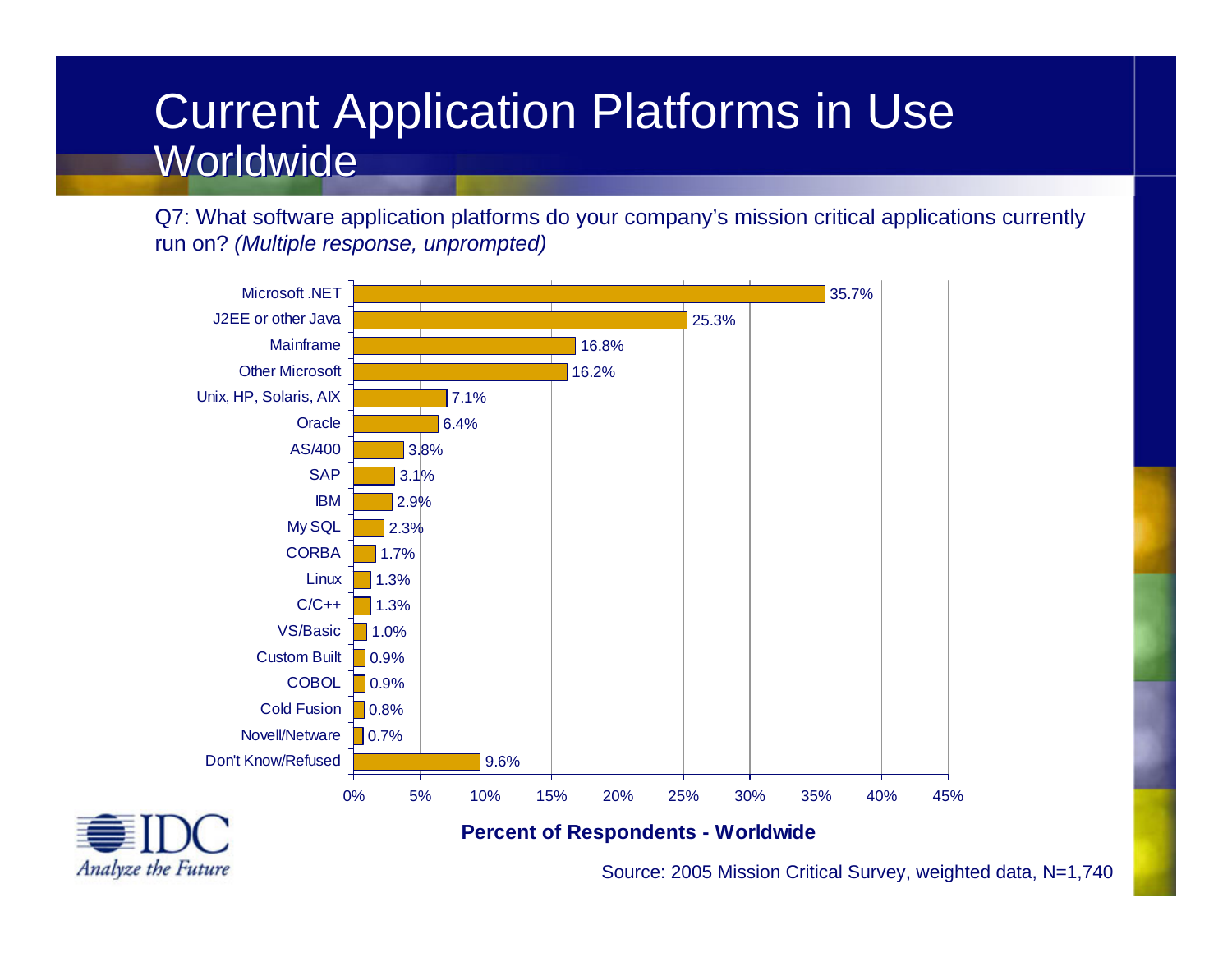### Current Application Platforms in Use Current Application Platforms in Use NA Segment NA Segment

Q7: What software application platforms do your company's mission critical applications currently run on? *(Multiple response, unprompted)*





#### **Percent of Respondents - NA Segment**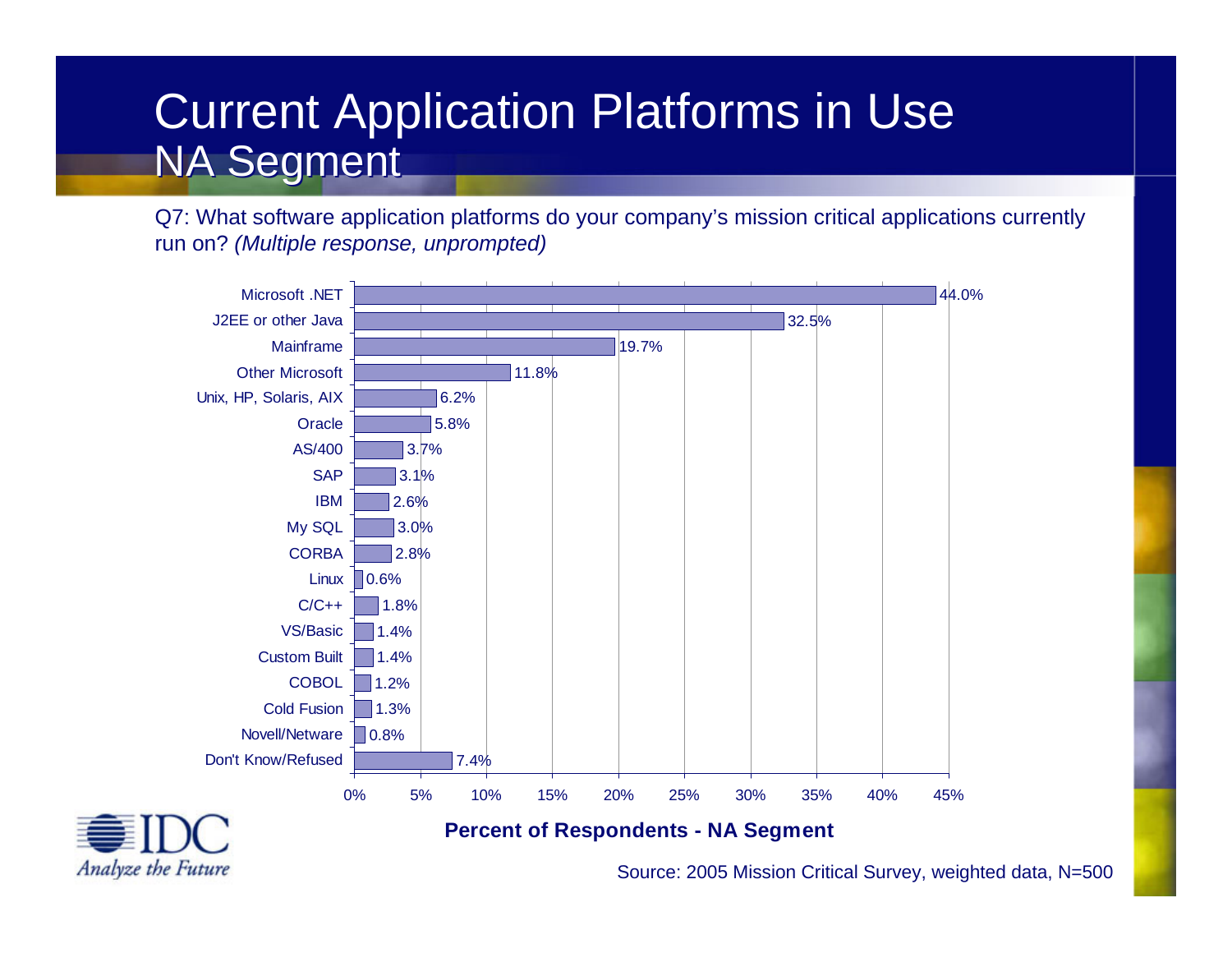### Current Application Platforms in Use Current Application Platforms in Use Europe Segment Europe Segment

Q7: What software application platforms do your company's mission critical applications currently run on? *(Multiple response, unprompted)*





#### **Percent of Respondents - Europe Segment**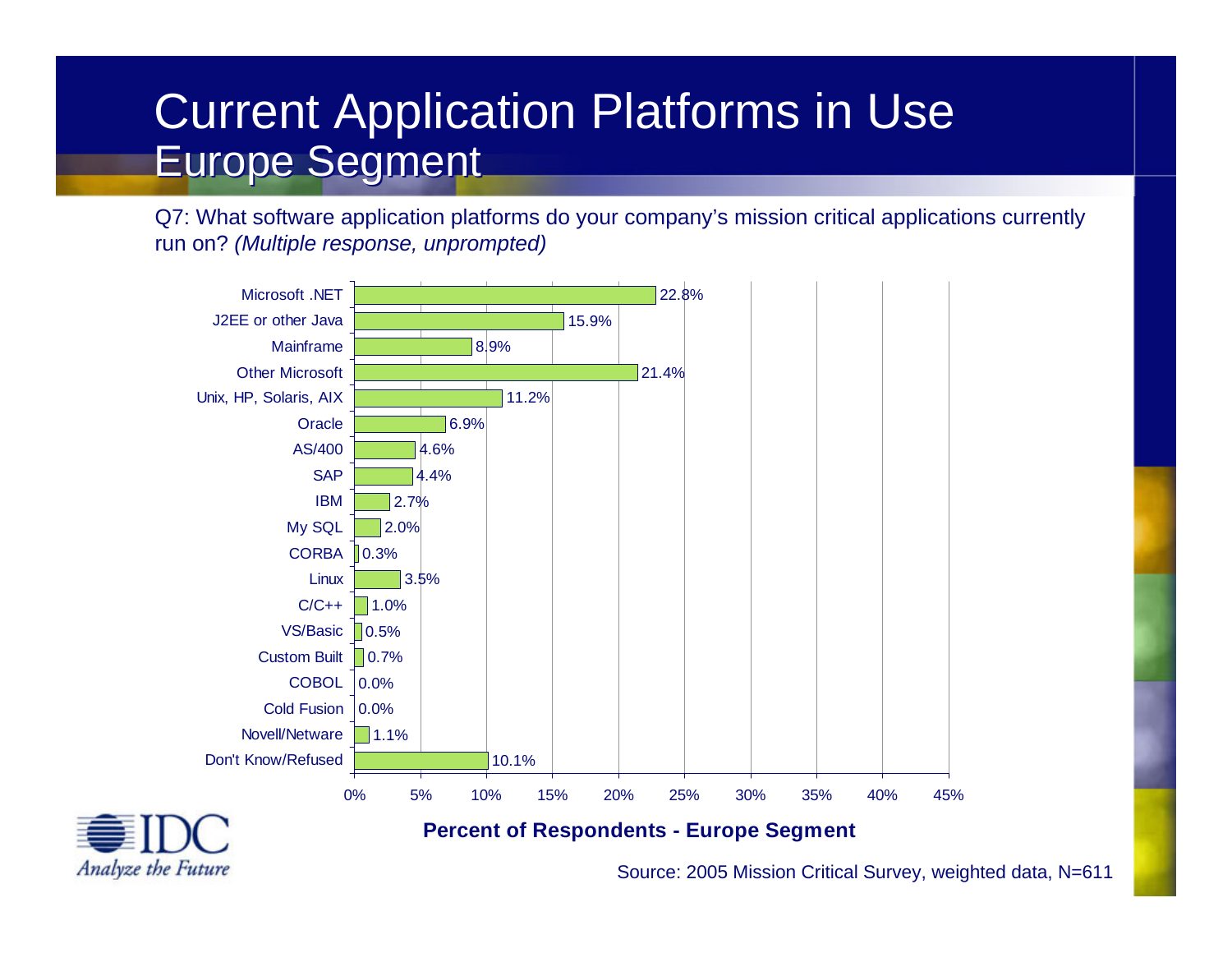### Current Application Platforms in Use Current Application Platforms in Use Asia Segment Asia Segment

Q7: What software application platforms do your company's mission critical applications currently run on? *(Multiple response, unprompted)*





#### **Percent of Respondents - Asia Segment**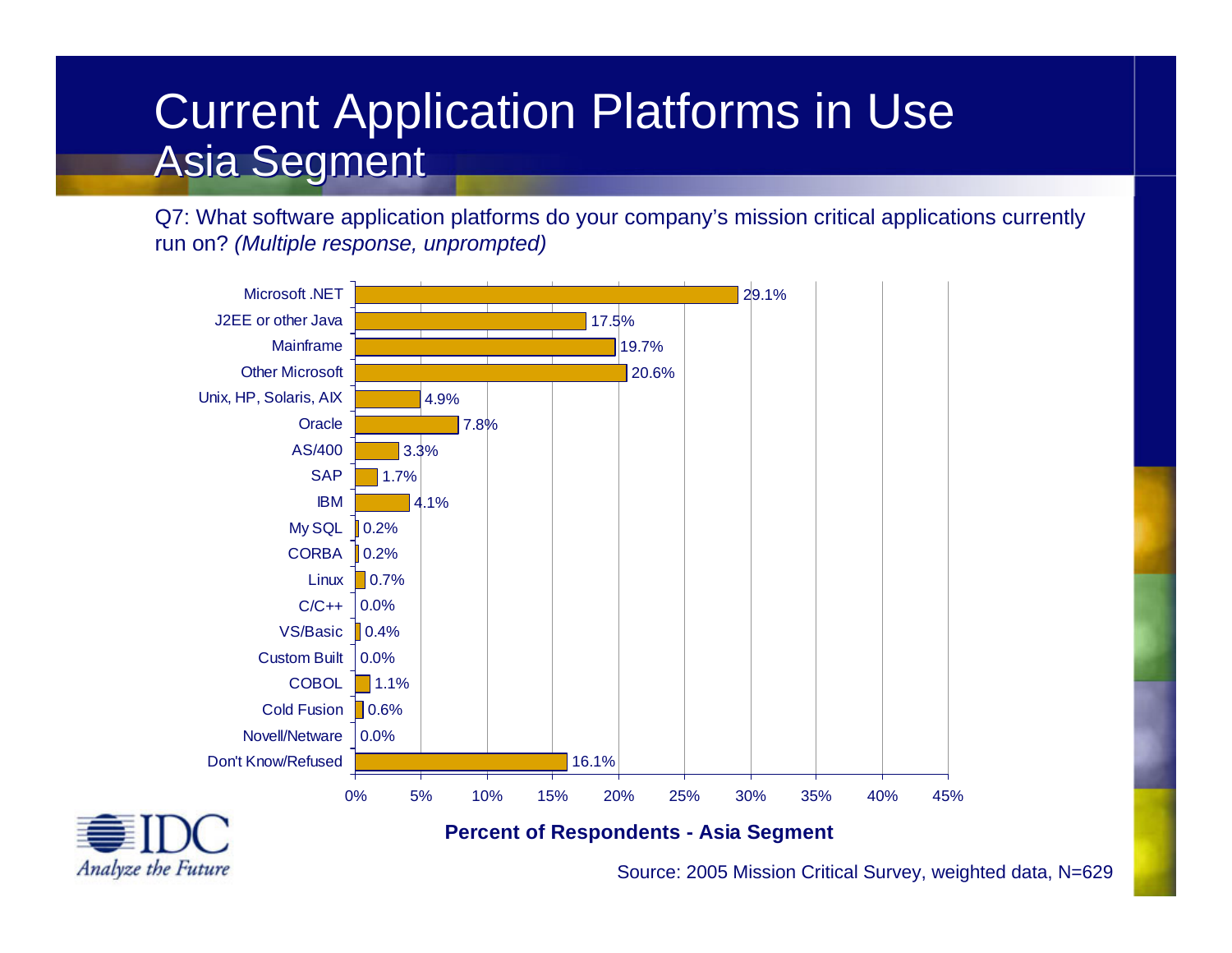### Current/Future Primary Application Platform Current/Future Primary Application Platform Worldwide

Q8: Which software application platform does your company currently use for the greatest number of its mission critical applications? *(Single response)* Q9: Which software application platform do you expect to use the most for developing mission critical applications at your company in the next 2 years? *(Single response)*





#### **Percent of Respondents - Worldwide**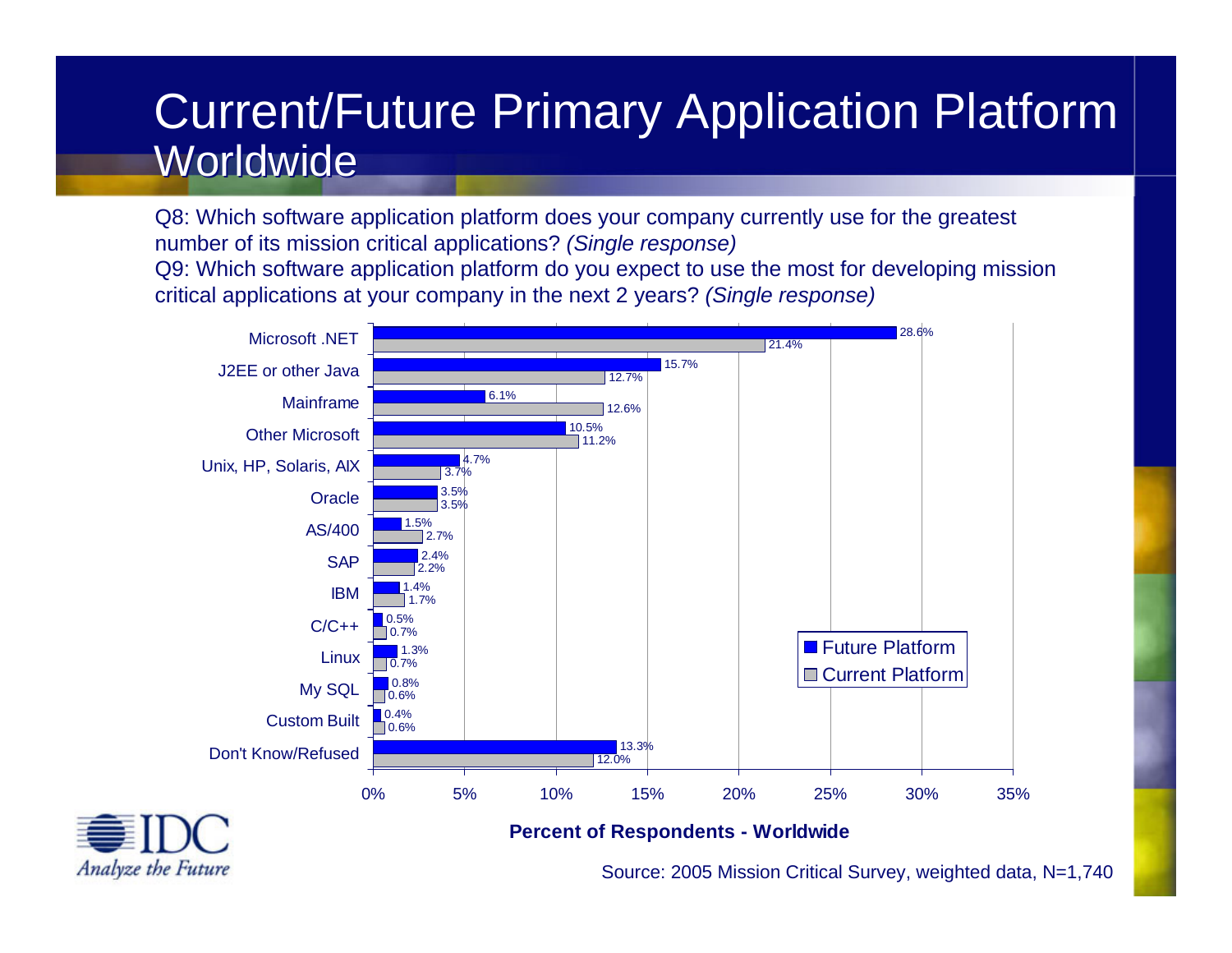## Current/Future Primary Application Platform Current/Future Primary Application Platform NA Segment NA Segment

Q8: Which software application platform does your company currently use for the greatest number of its mission critical applications? *(Single response)* Q9: Which software application platform do you expect to use the most for developing mission critical applications at your company in the next 2 years? *(Single response)*





#### **Percent of Respondents - NA Segment**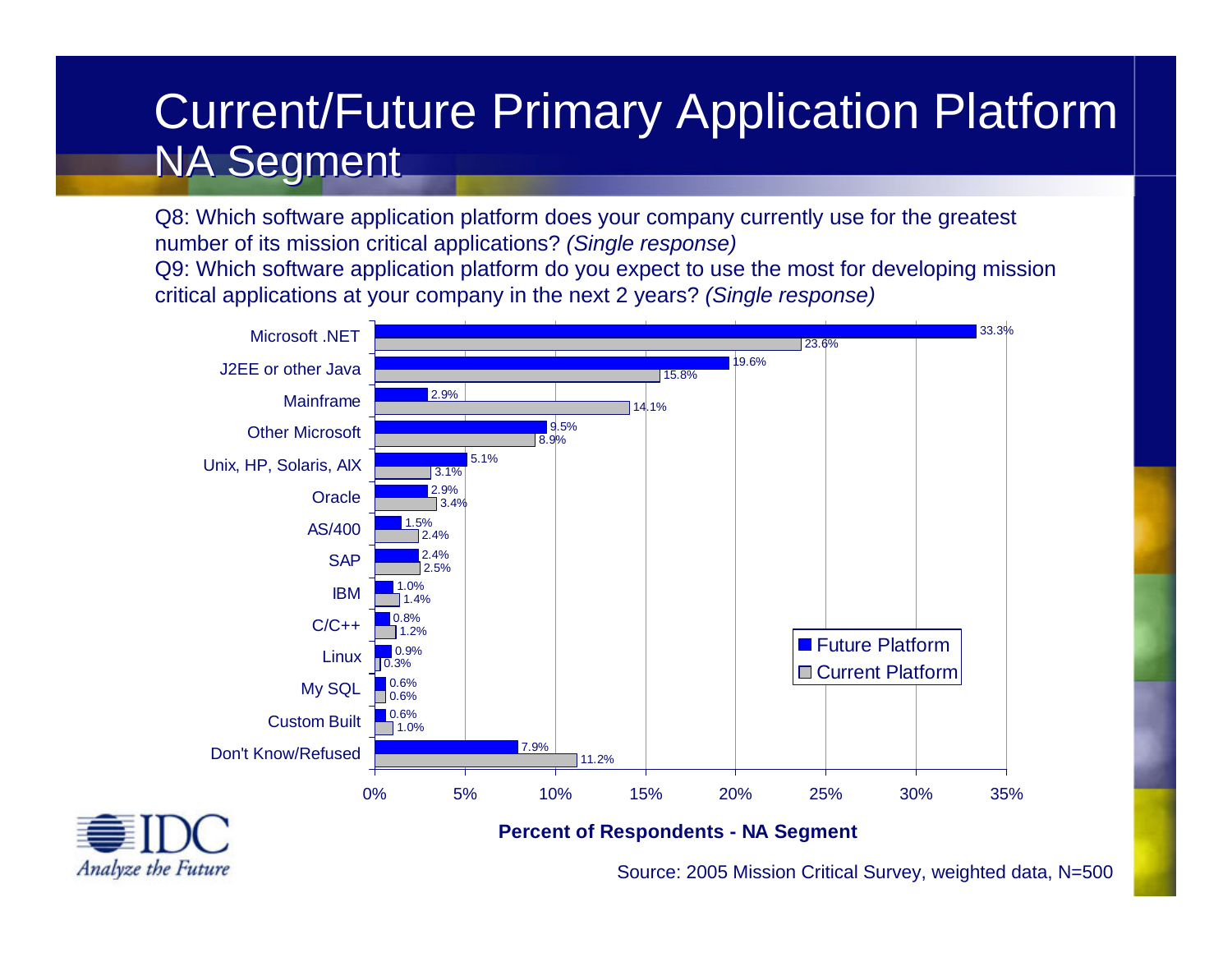### Current/Future Primary Application Platform Current/Future Primary Application Platform Europe Segment Europe Segment

Q8: Which software application platform does your company currently use for the greatest number of its mission critical applications? *(Single response)* Q9: Which software application platform do you expect to use the most for developing mission critical applications at your company in the next 2 years? *(Single response)*



Analyze the Future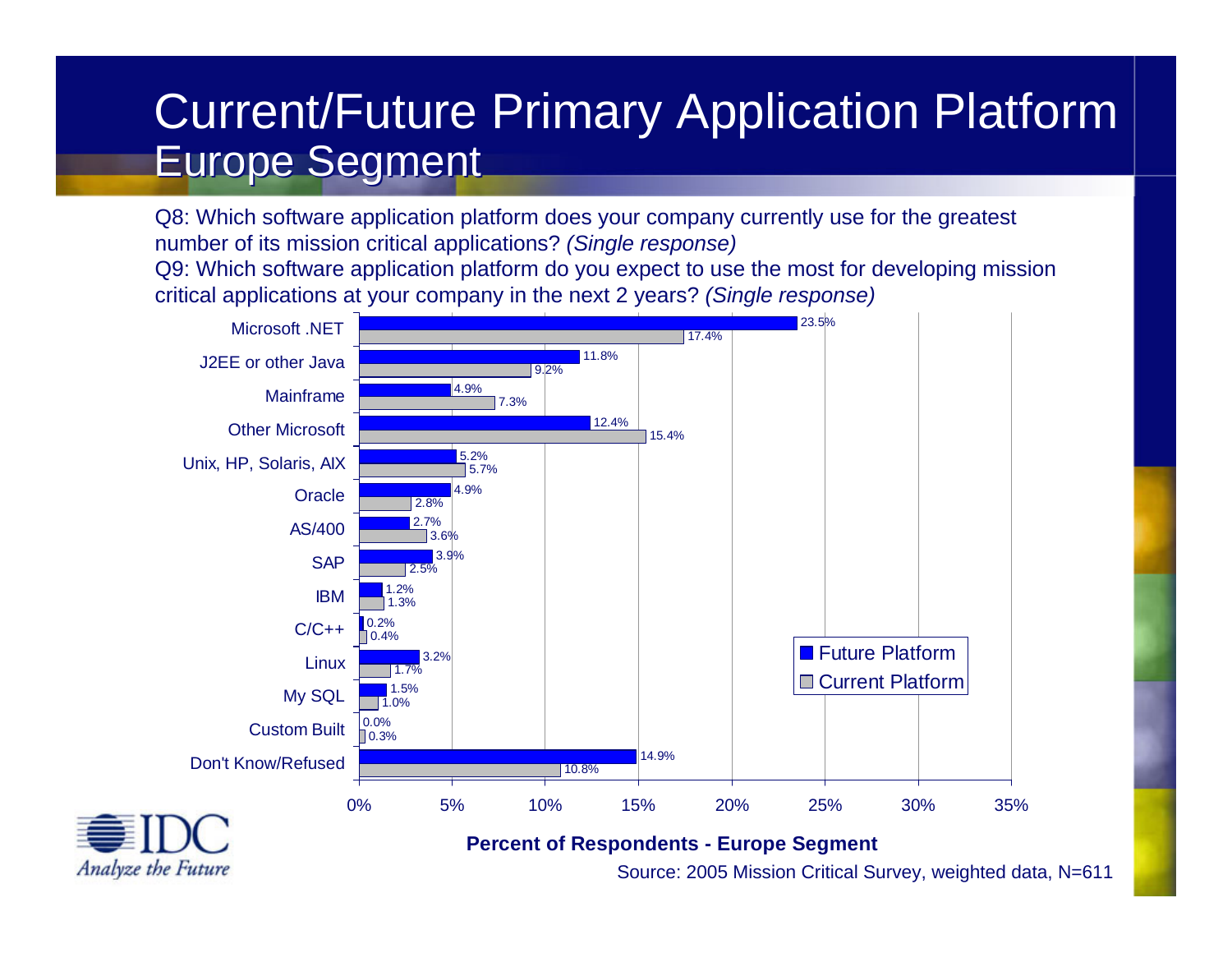### Current/Future Primary Application Platform Current/Future Primary Application Platform Asia Segment Asia Segment

Q8: Which software application platform does your company currently use for the greatest number of its mission critical applications? *(Single response)* Q9: Which software application platform do you expect to use the most for developing mission critical applications at your company in the next 2 years? *(Single response)*





#### **Percent of Respondents - Asia Segment**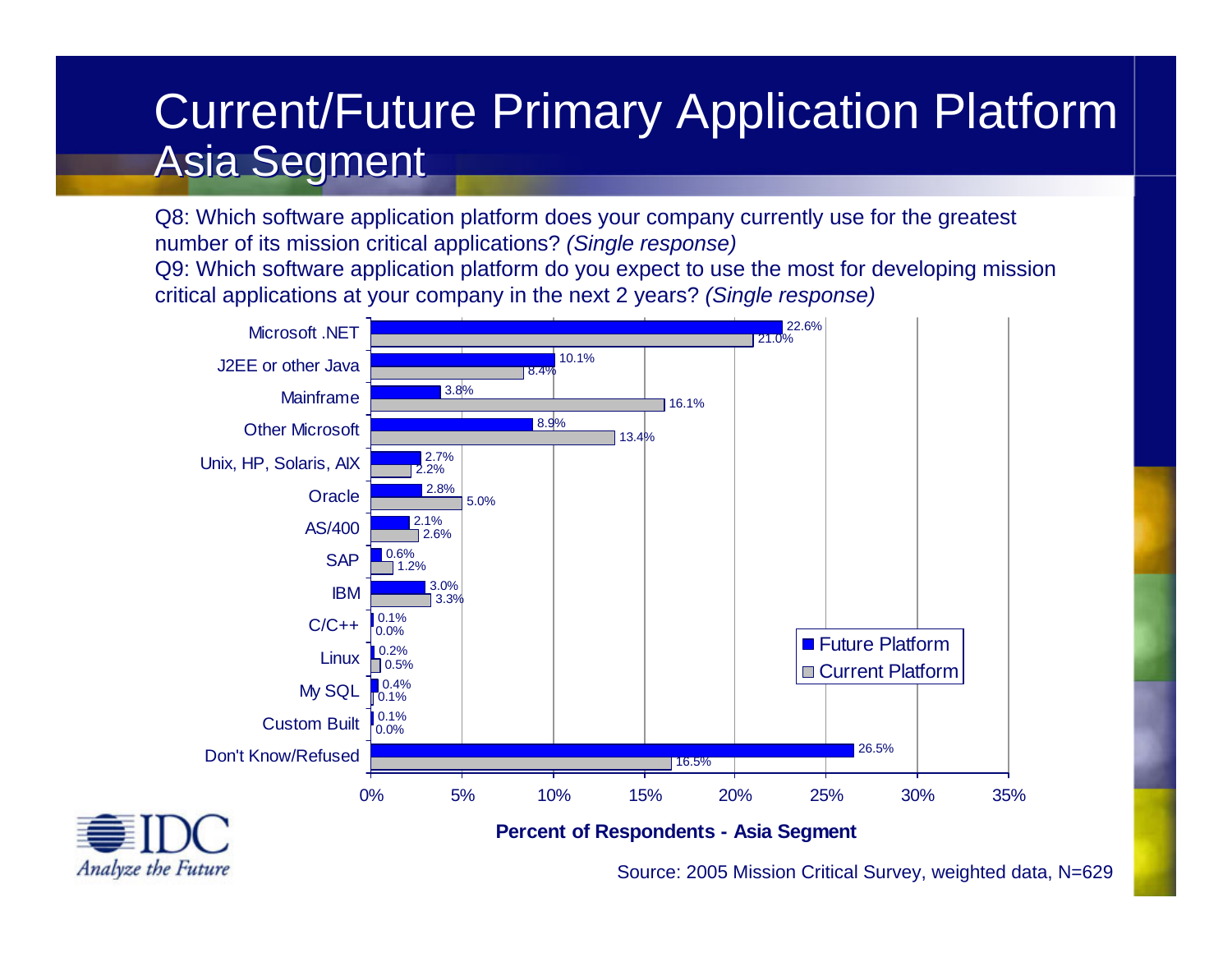### Current Primary Application Platform Vendor Current Primary Application Platform Vendor Worldwide

Q10: What vendor is the primary supplier of the application technology platform company's largest number of mission critical applications? *(Single response, unprompted)*





#### **Percent of Respondents - Worldwide**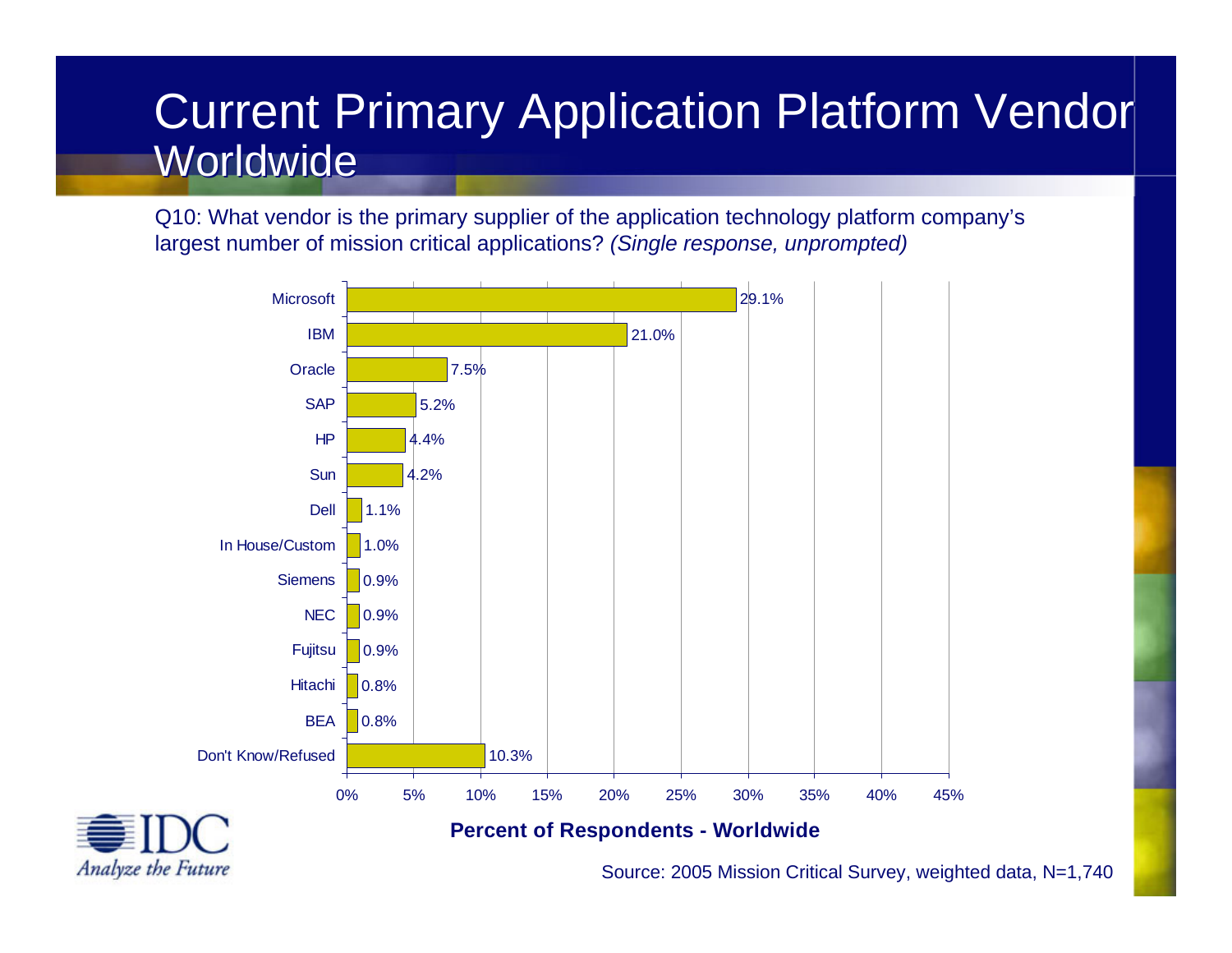## Current Primary Application Platform Vendor NA Segment NA Segment

Q10: What vendor is the primary supplier of the application technology platform company's largest number of mission critical applications? *(Single response, unprompted)*



**Analyze the Future**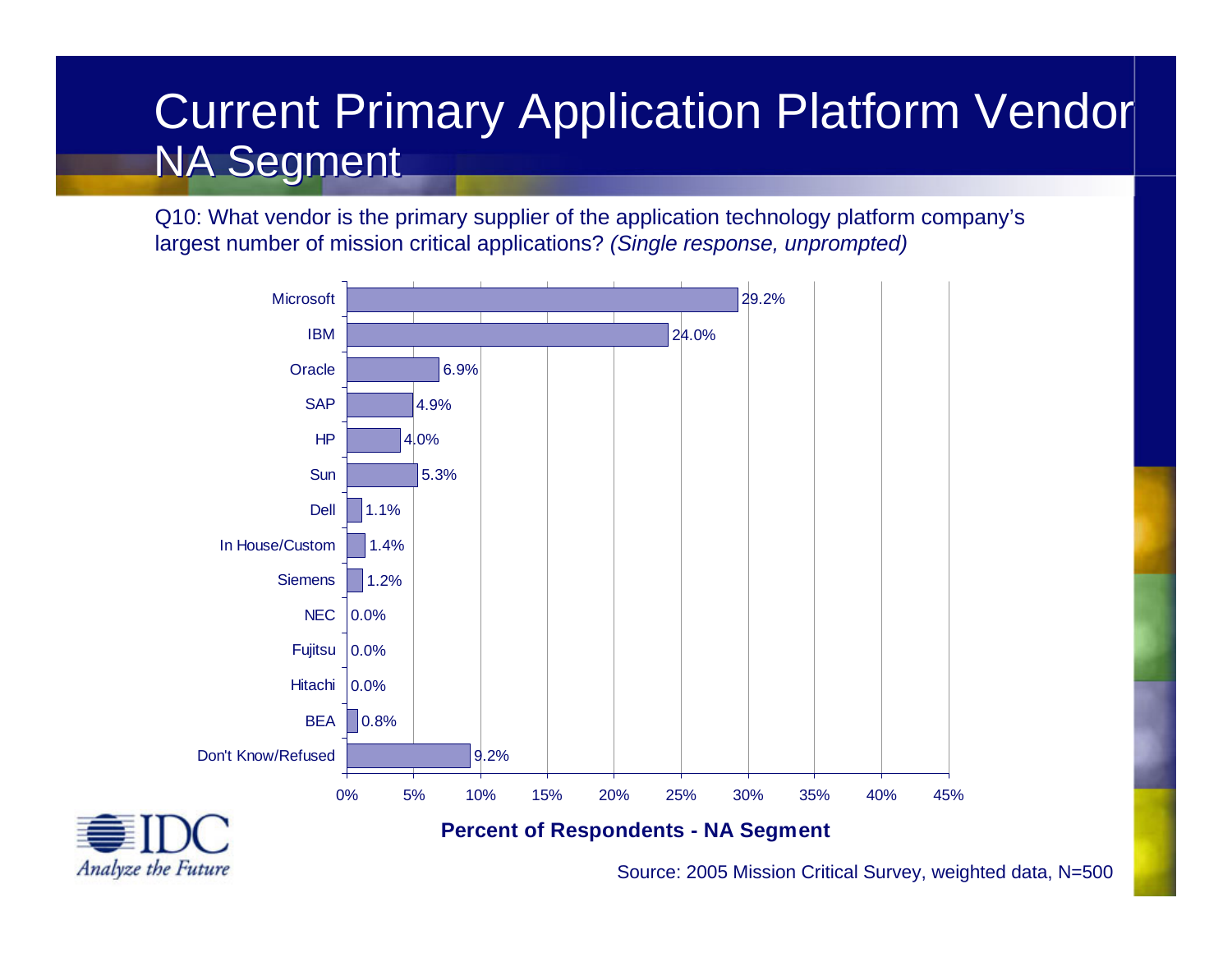### Current Primary Application Platform Vendor Europe Segment Europe Segment

Q10: What vendor is the primary supplier of the application technology platform company's largest number of mission critical applications? *(Single response, unprompted)*



**Analyze the Future**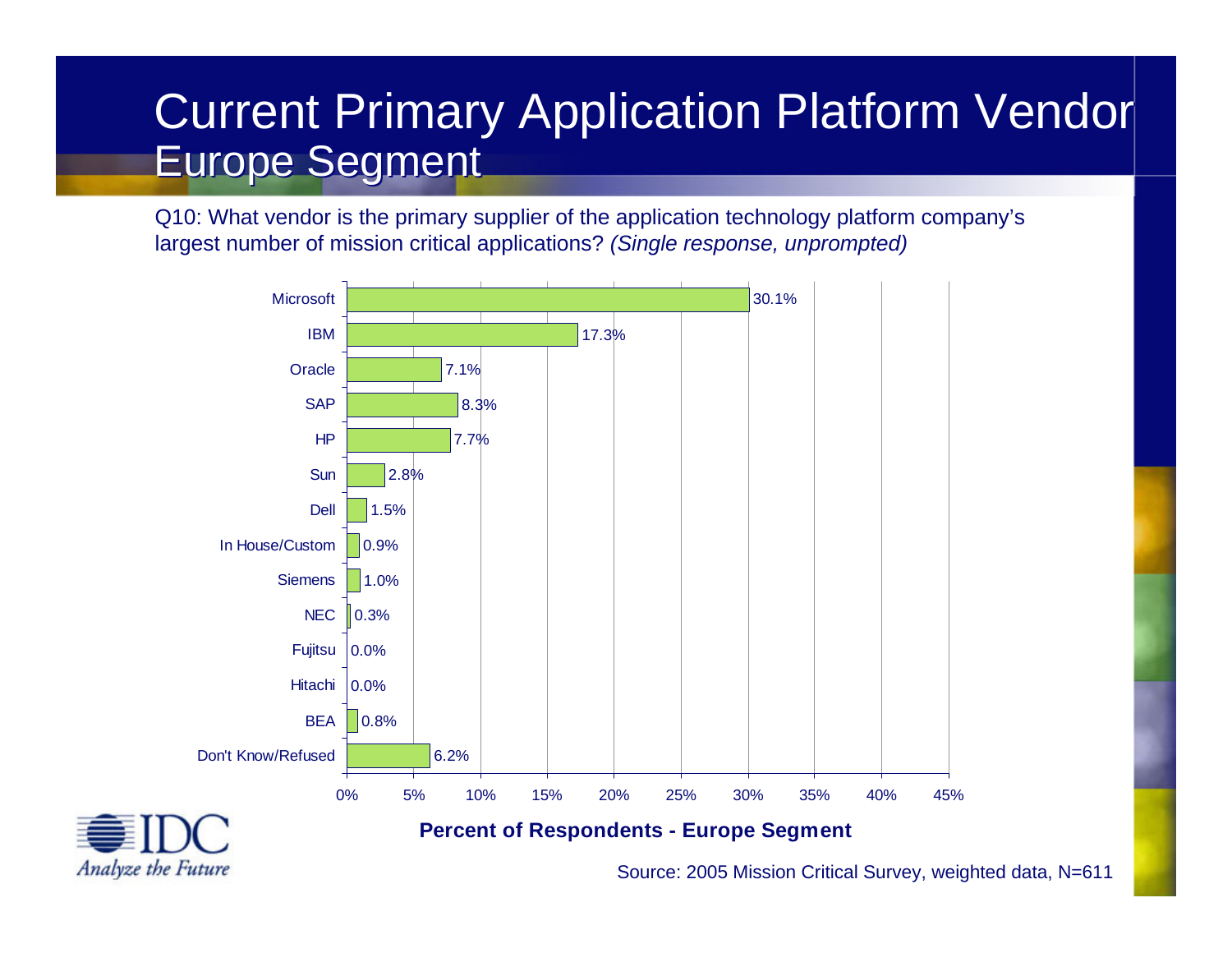## Current Primary Application Platform Vendor Asia Segment Asia Segment

Q10: What vendor is the primary supplier of the application technology platform company's largest number of mission critical applications? *(Single response, unprompted)*





#### **Percent of Respondents - Asia Segment**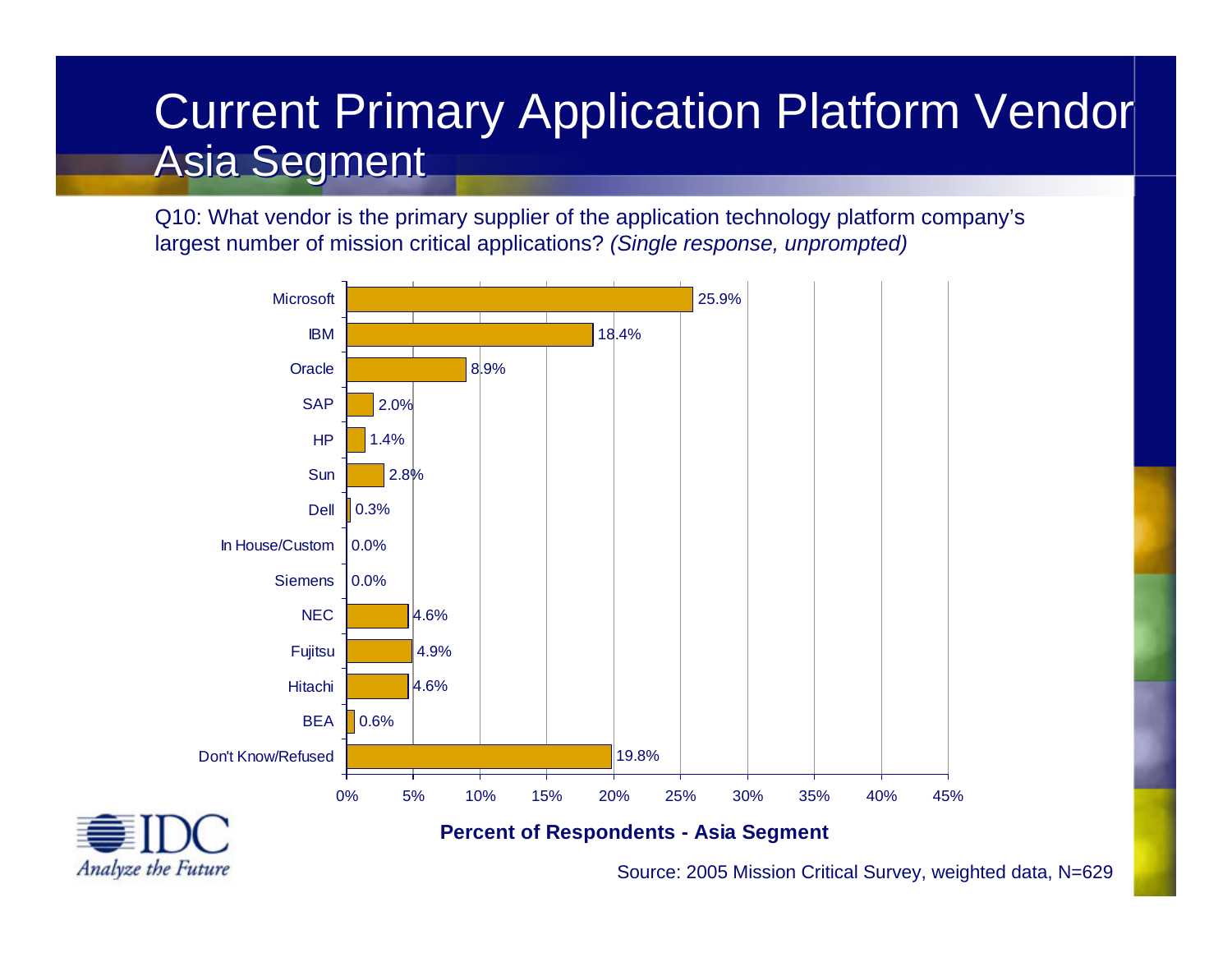### Future Primary Application Platform Vendor Future Primary Application Platform Vendor Worldwide

Q11:Which vendor do you expect to use in the next two years as the primary supplier of you application technology platform? *(Single response, unprompted)*



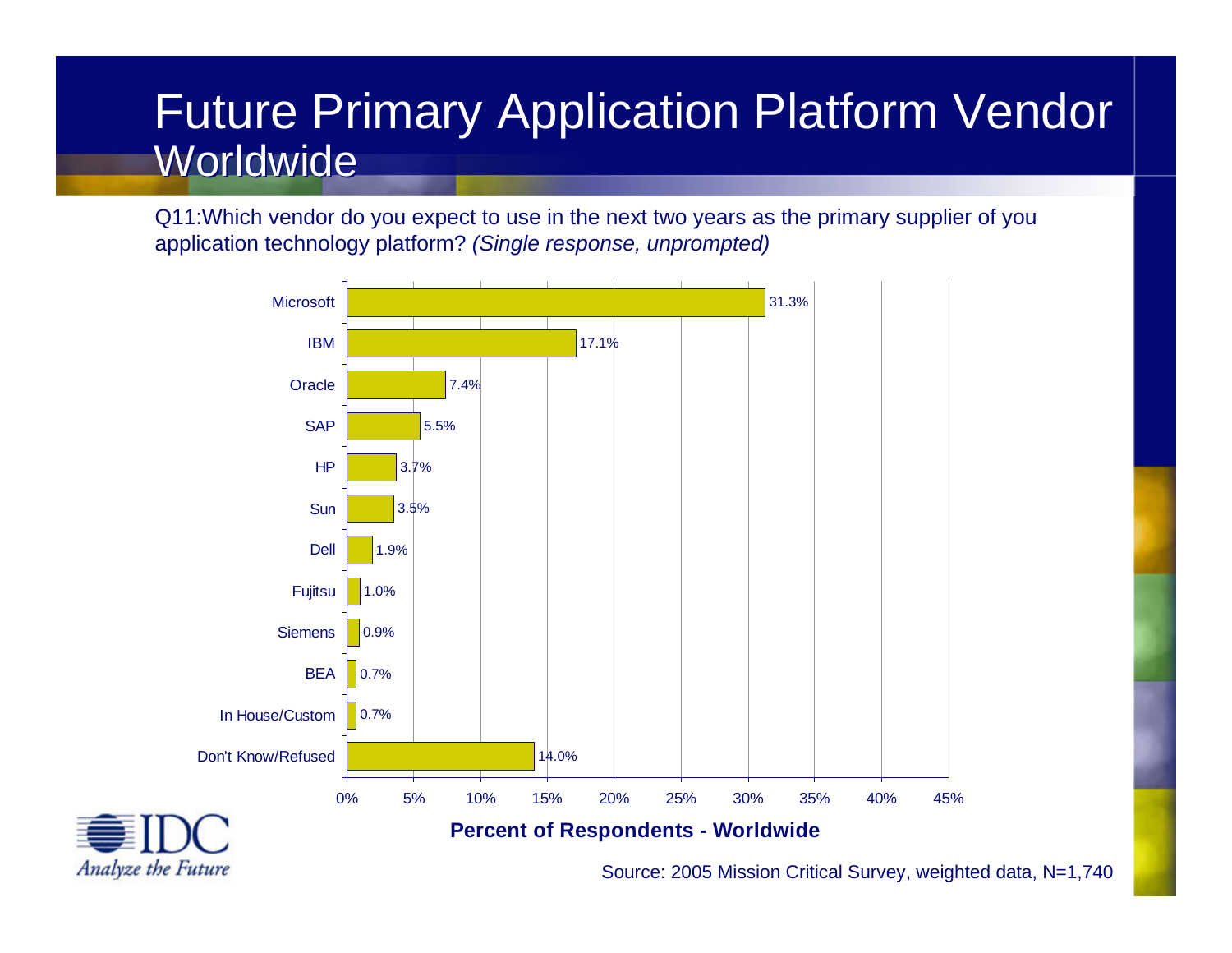### Future Primary Application Platform Vendor Future Primary Application Platform Vendor NA Segment NA Segment

Q11:Which vendor do you expect to use in the next two years as the primary supplier of you application technology platform? *(Single response, unprompted)*



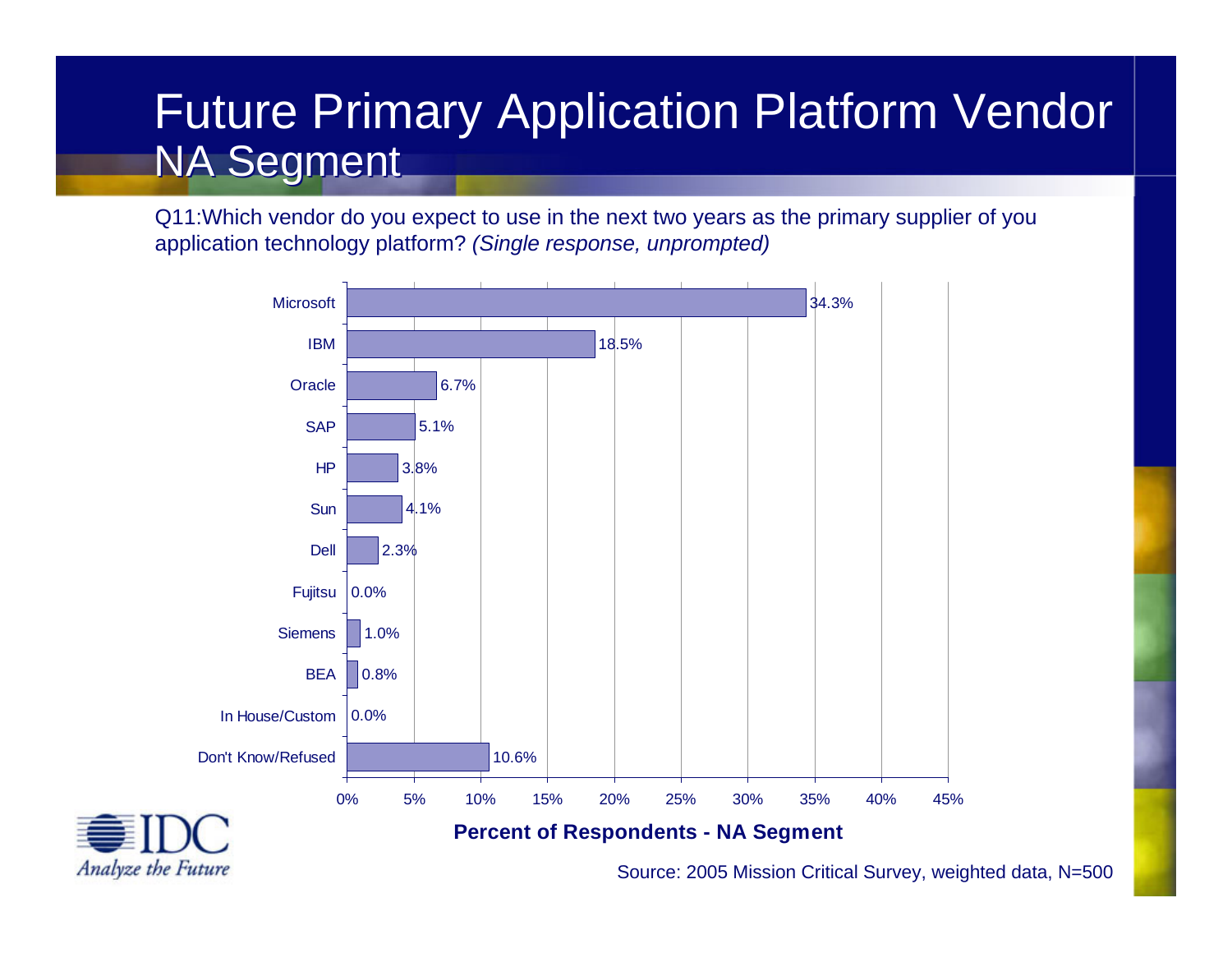### Future Primary Application Platform Vendor Future Primary Application Platform Vendor Europe Segment Europe Segment

Q11:Which vendor do you expect to use in the next two years as the primary supplier of you application technology platform? *(Single response, unprompted)*





#### **Percent of Respondents - Europe Segment**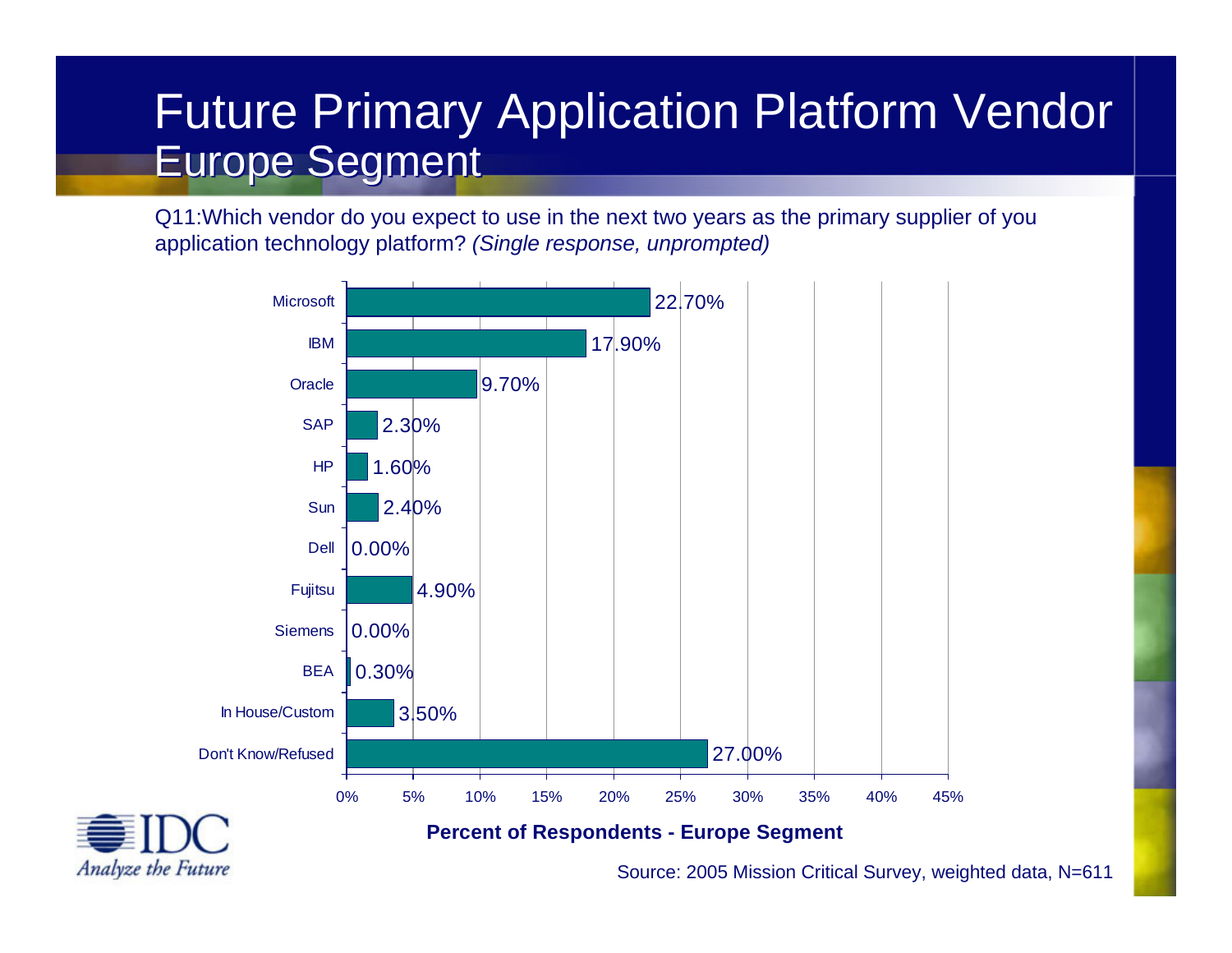### Future Primary Application Platform Vendor Future Primary Application Platform Vendor Asia Segment Asia Segment

Q11:Which vendor do you expect to use in the next two years as the primary supplier of you application technology platform? *(Single response, unprompted)*





#### **Percent of Respondents - Europe Segment**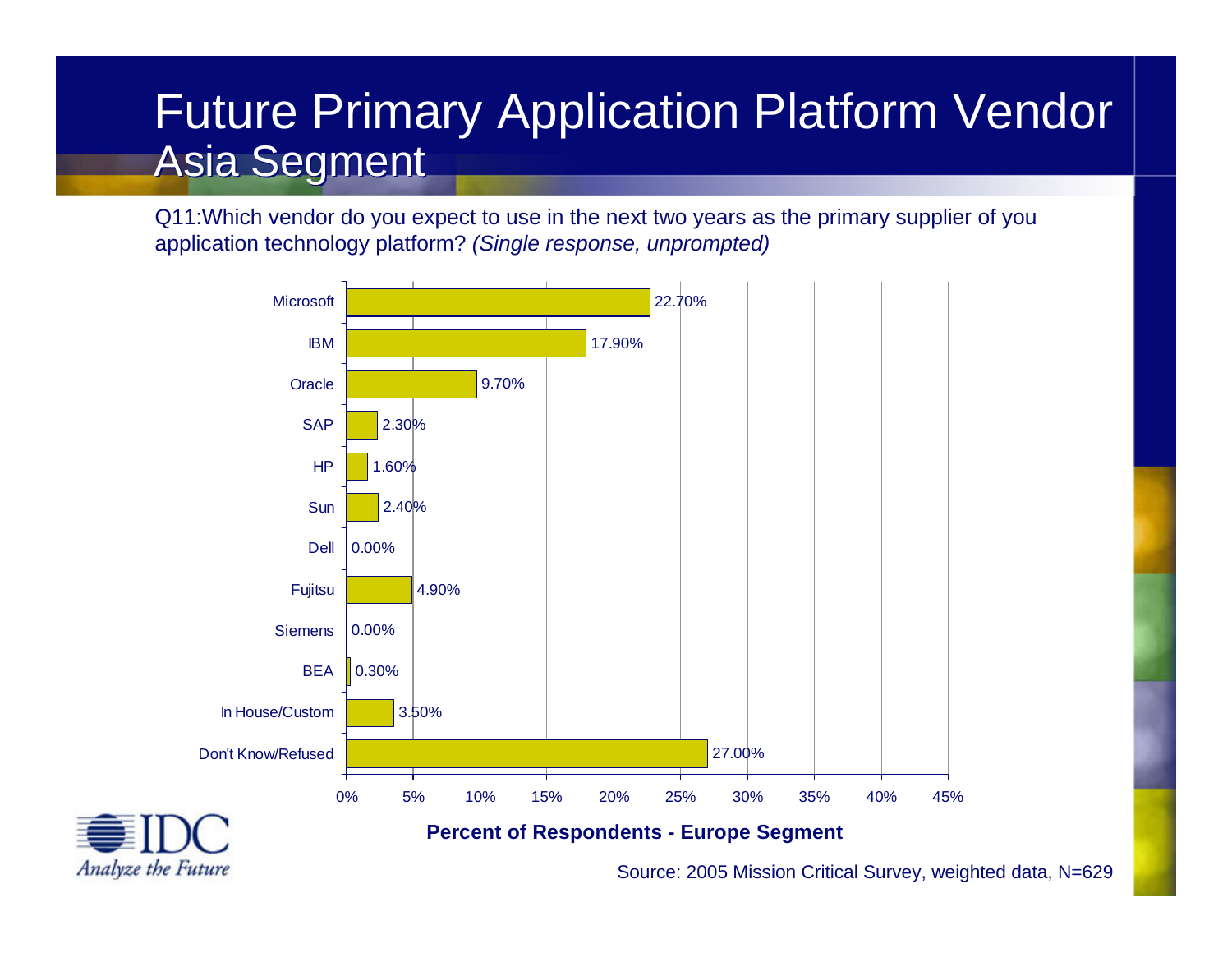# **Primary Application Analysis**

### Primary Application Description

- $\overline{\phantom{a}}$ Q16: Number of peak concurrent users
- $\mathbf{r}$ Q22: Offshoring of primary project
- $\overline{\phantom{a}}$ Q23: Percent of primary project offshored
- $\mathcal{C}$ Q28: Does primary project use an application server
- $\overline{\phantom{a}}$ Q29: Main application server used
- п Q36: Are you working with Web services
- $\blacksquare$ Q37 Vendors used for Web services
- $\overline{\phantom{a}}$ Q38: Are you working with SOA
- $\overline{\phantom{a}}$ Q39: Vendors used for SOA
- $\overline{\phantom{a}}$ Q43: Does primary project use messaging or queuing
- $\mathcal{C}$ Q44: Messaging or queuing technologies used
- $\Box$ Q46: Software used for managing and monitoring applications

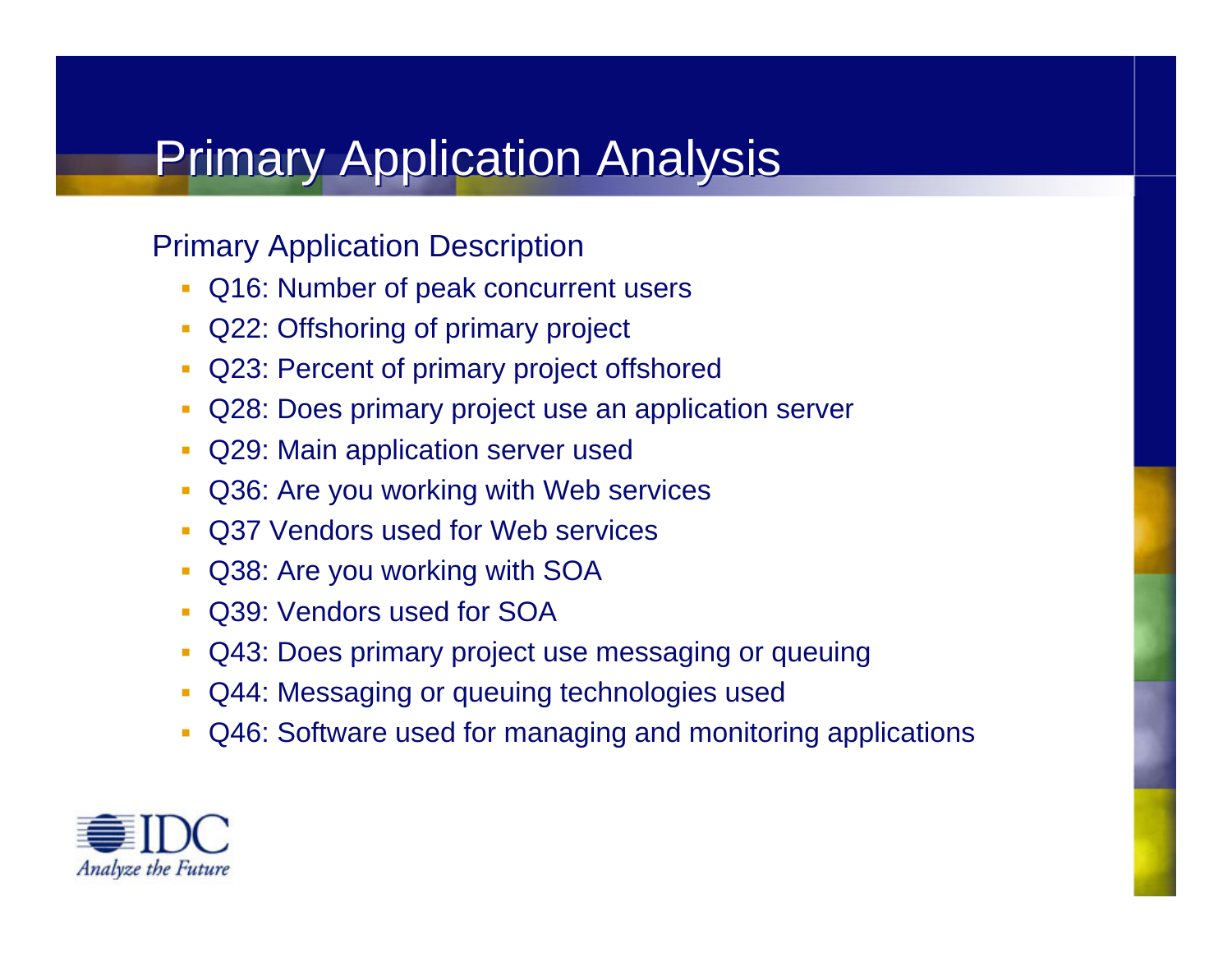## Number of Peak Concurrent Users Number of Peak Concurrent Users Worldwide and Regional Segments Worldwide and Regional Segments

Q16: How many end users will use your primary project or application concurrently at peak times?

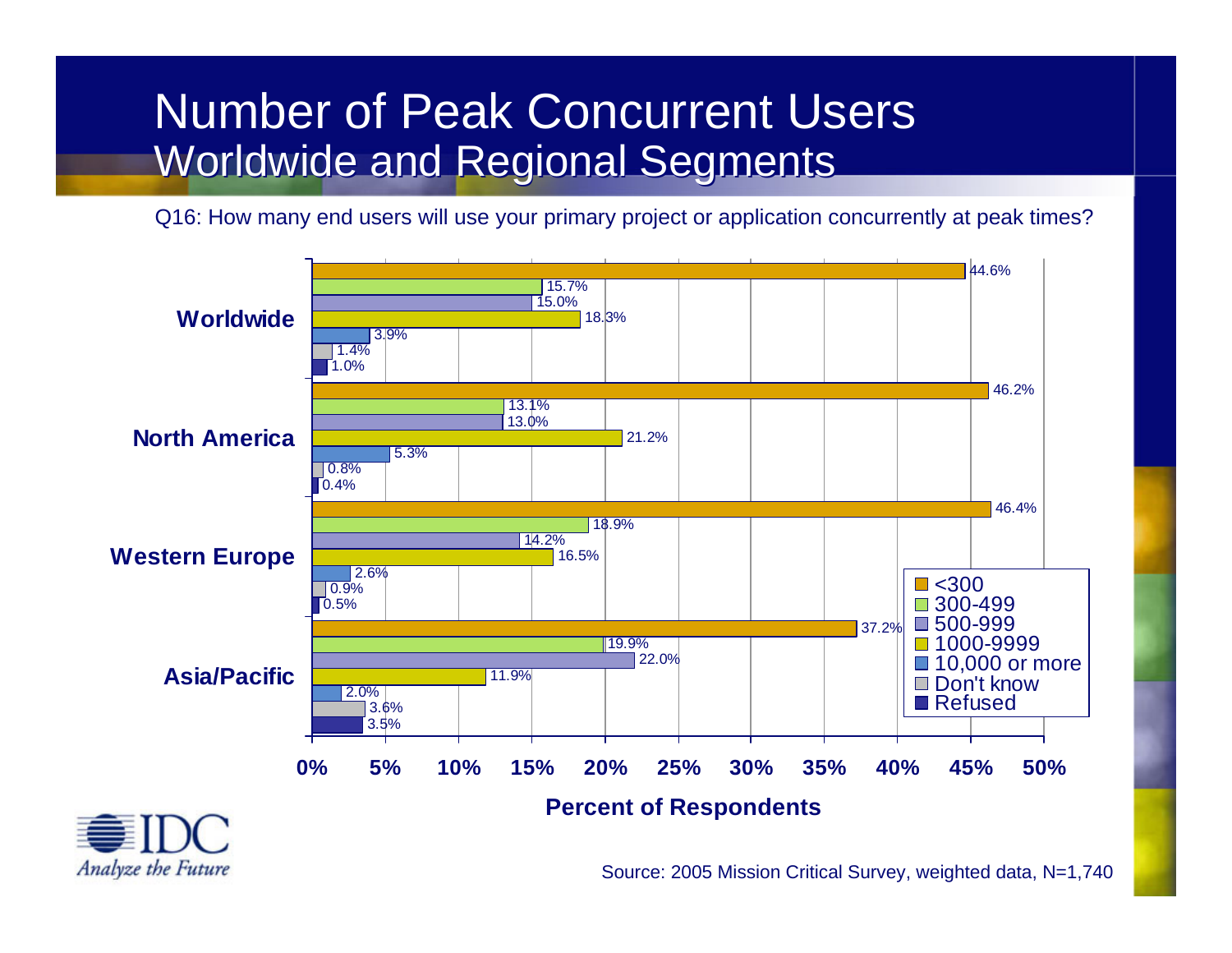## Offshoring of Primary Project Offshoring of Primary Project Worldwide and Regional Segments Worldwide and Regional Segments

Q22: Is any part of the development or deployment of your primary application offshored?



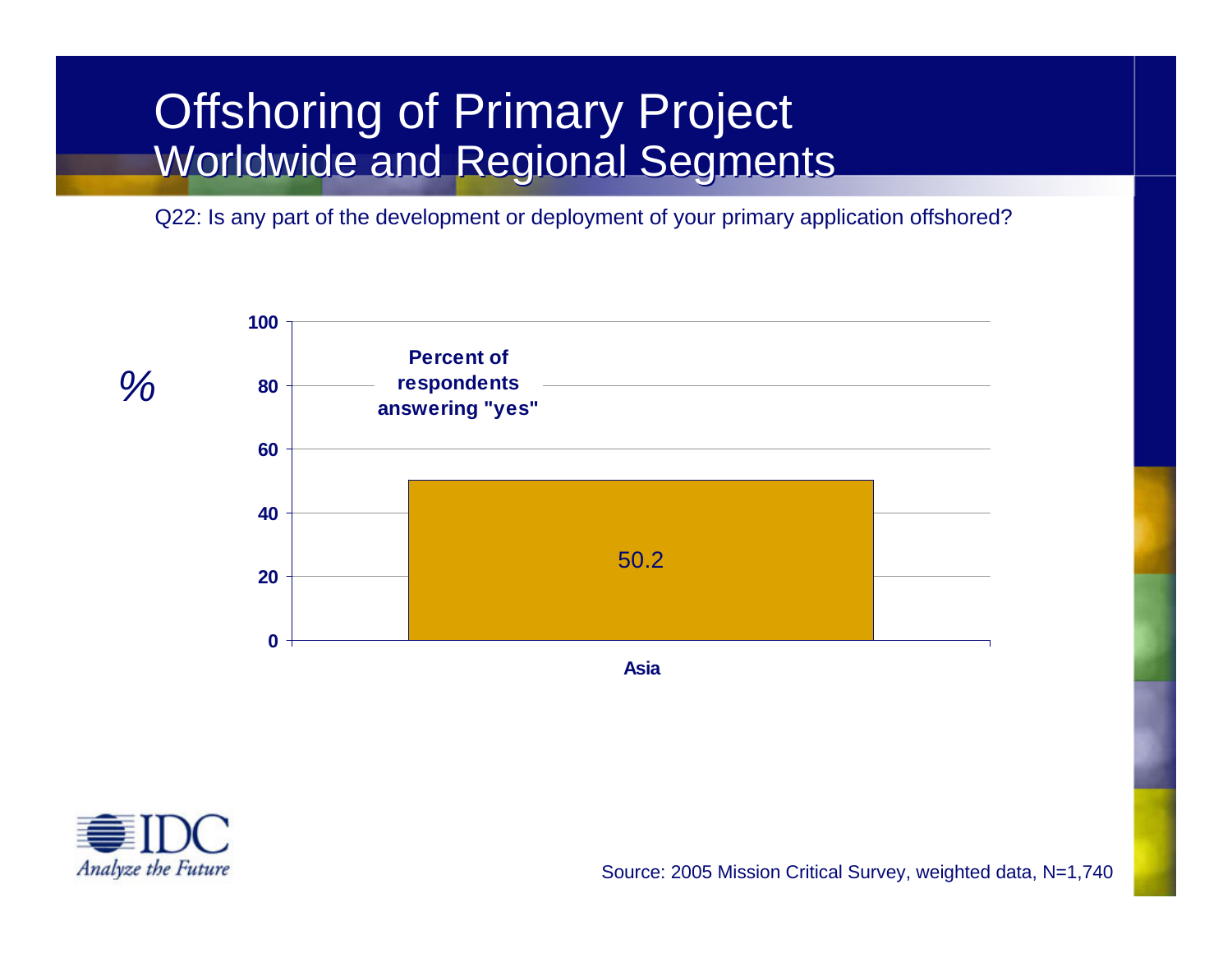## Percent of Primary Application Offshored Percent of Primary Application Offshored Worldwide and Regional Segments Worldwide and Regional Segments

Q23: What percentage (of primary project) was offshored?

Analyze the Future

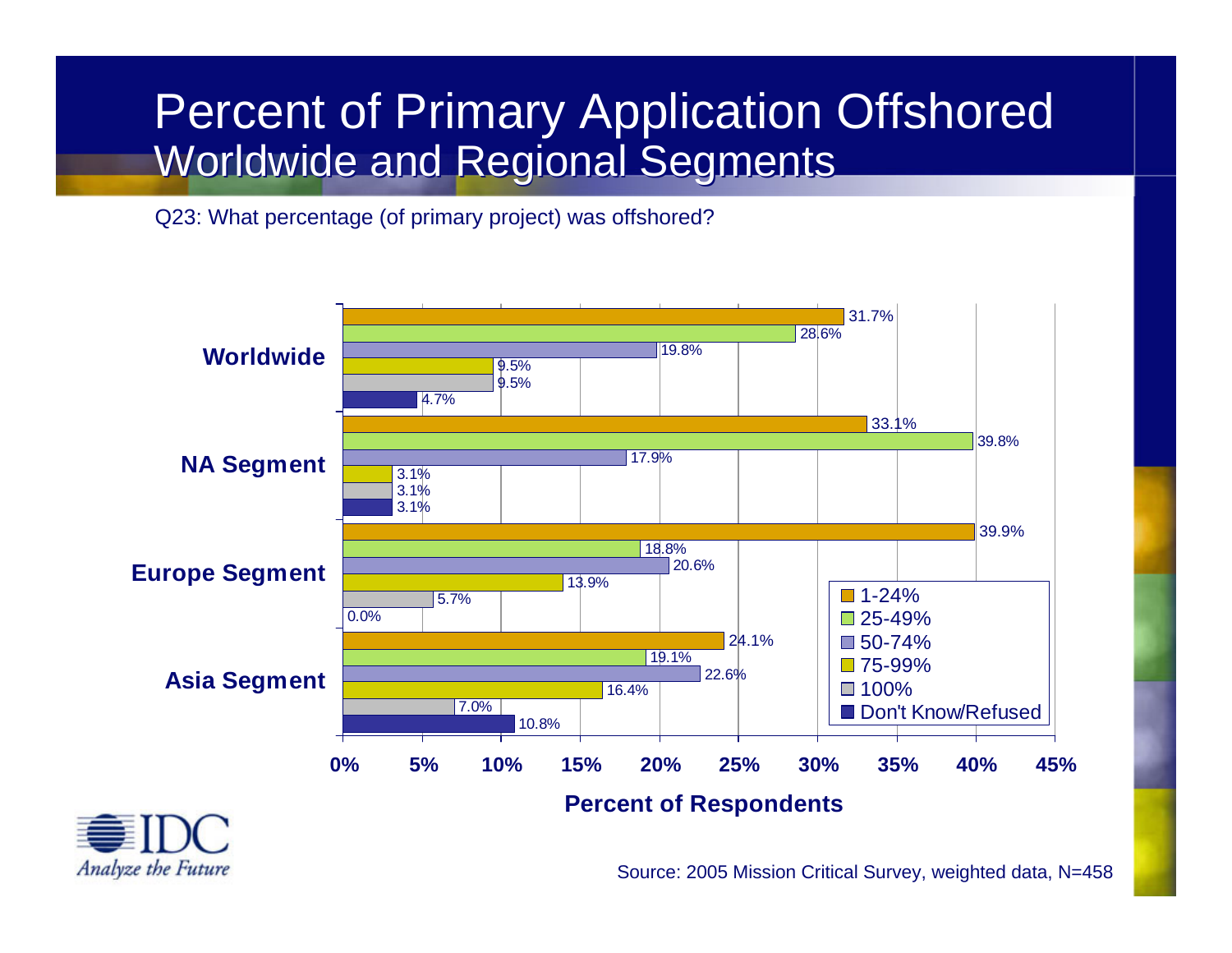## Primary Project Use of Application Server Primary Project Use of Application Server Worldwide and Regional Segments Worldwide and Regional Segments

Q28: Does your primary project use an application server?





Source: 2005 Mission Critical Survey, weighted data, N=1,740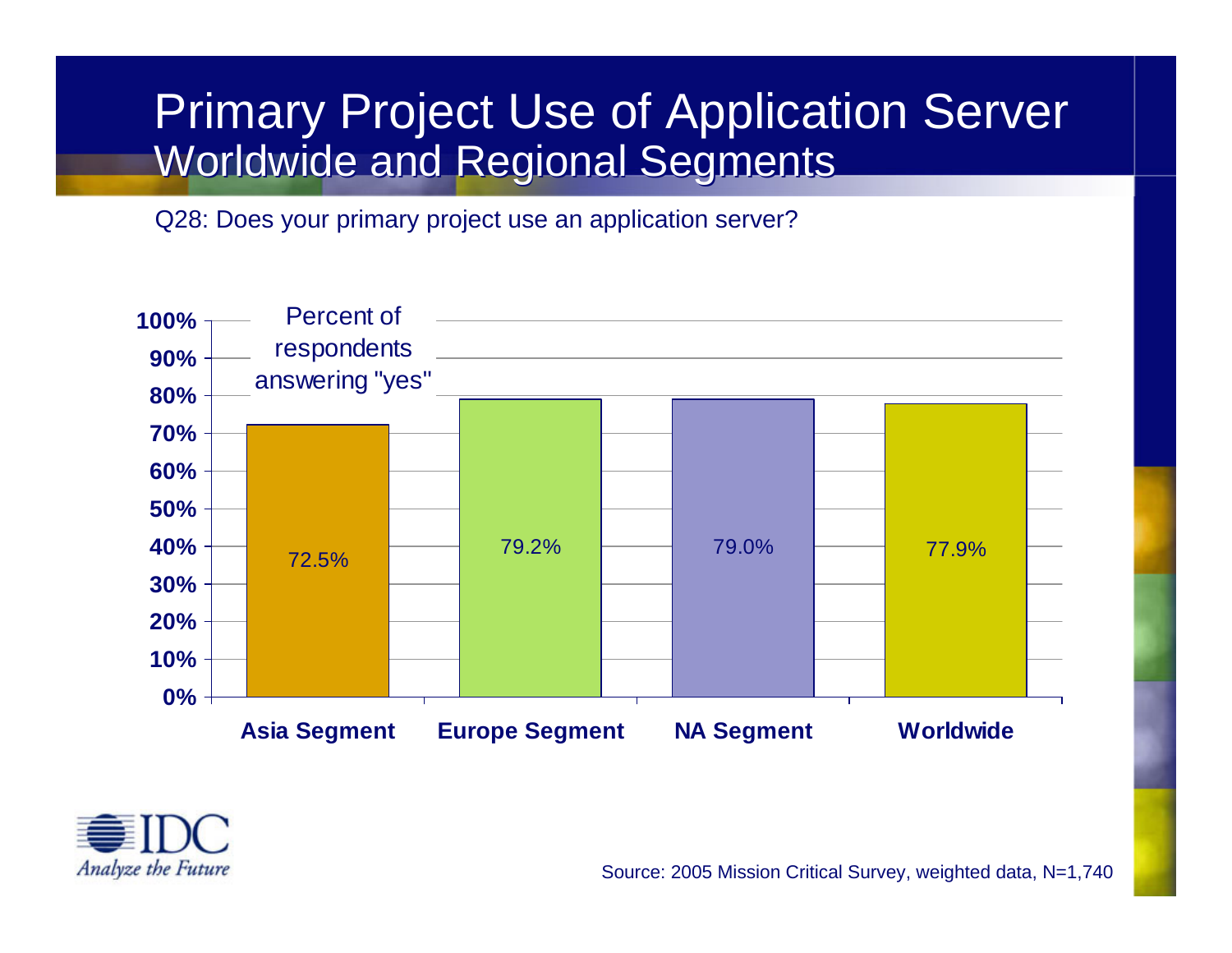## Main Application Server Used on Project Main Application Server Used on Project Worldwide

Q29: What is the main application server for this application? *(Read list as necessary)*



**Percent of Respondents - Worldwide**

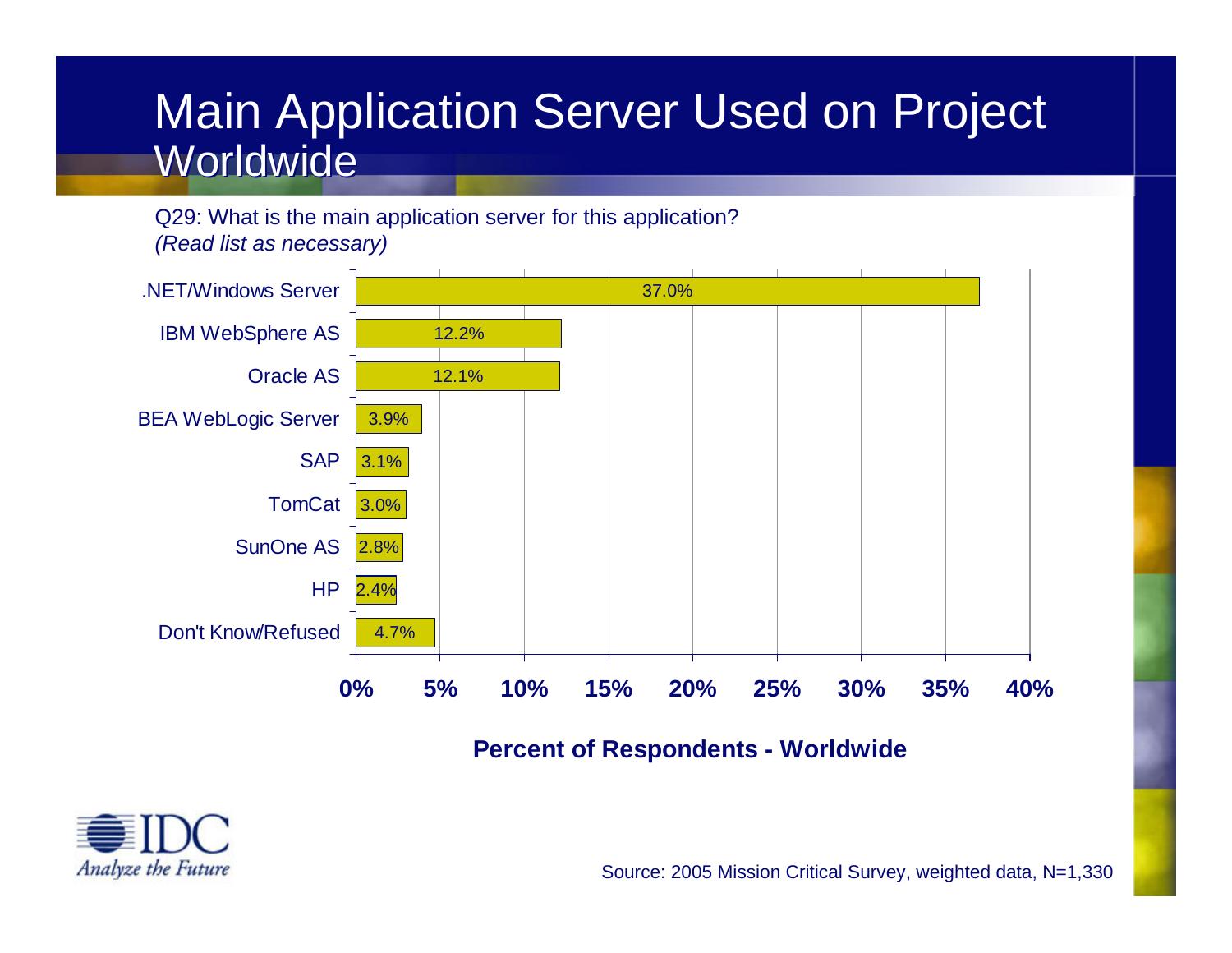## Main Application Server Used on Project Main Application Server Used on Project NA Segment NA Segment

Q29: What is the main application server for this application? *(Read list as necessary)*



**Percent of Respondents - NA Segment**

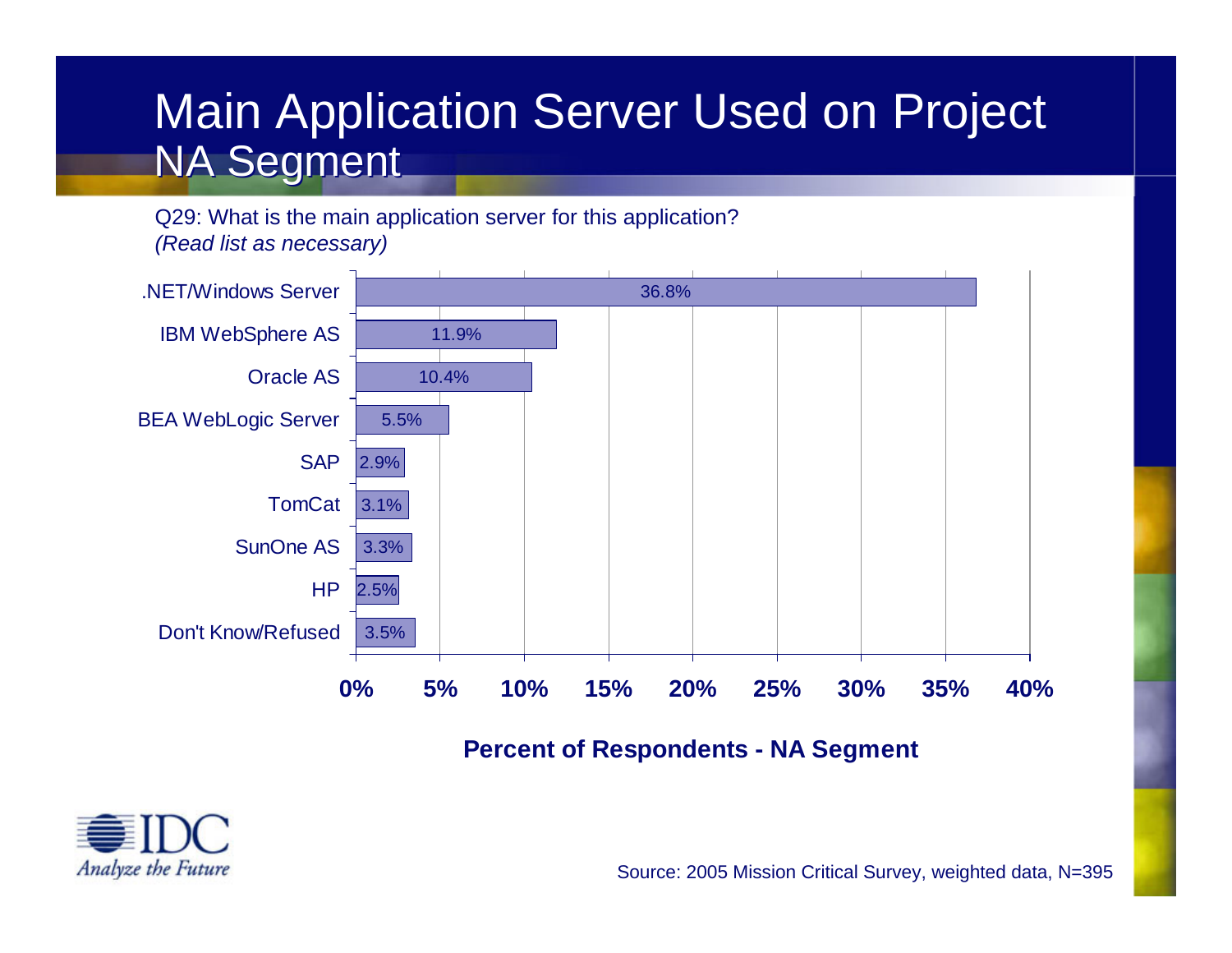## Main Application Server Used on Project Main Application Server Used on Project Europe Segment Europe Segment

Q29: What is the main application server for this application? *(Read list as necessary)*



### **Percent of Respondents - Europe Segment**

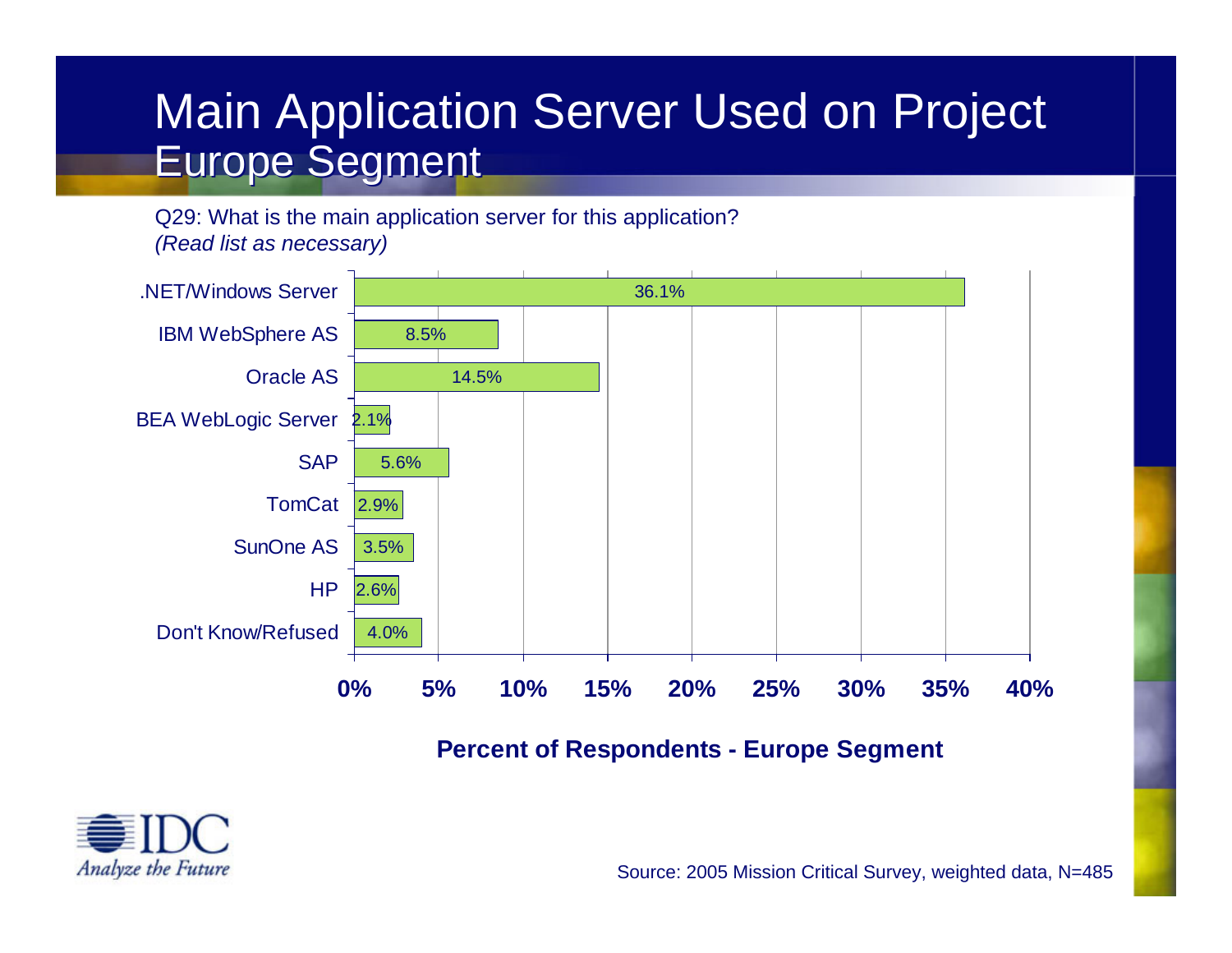## Main Application Server Used on Project Main Application Server Used on Project Asia Segment Asia Segment

Q29: What is the main application server for this application? *(Read list as necessary)*



**Percent of Respondents - Asia Segment**

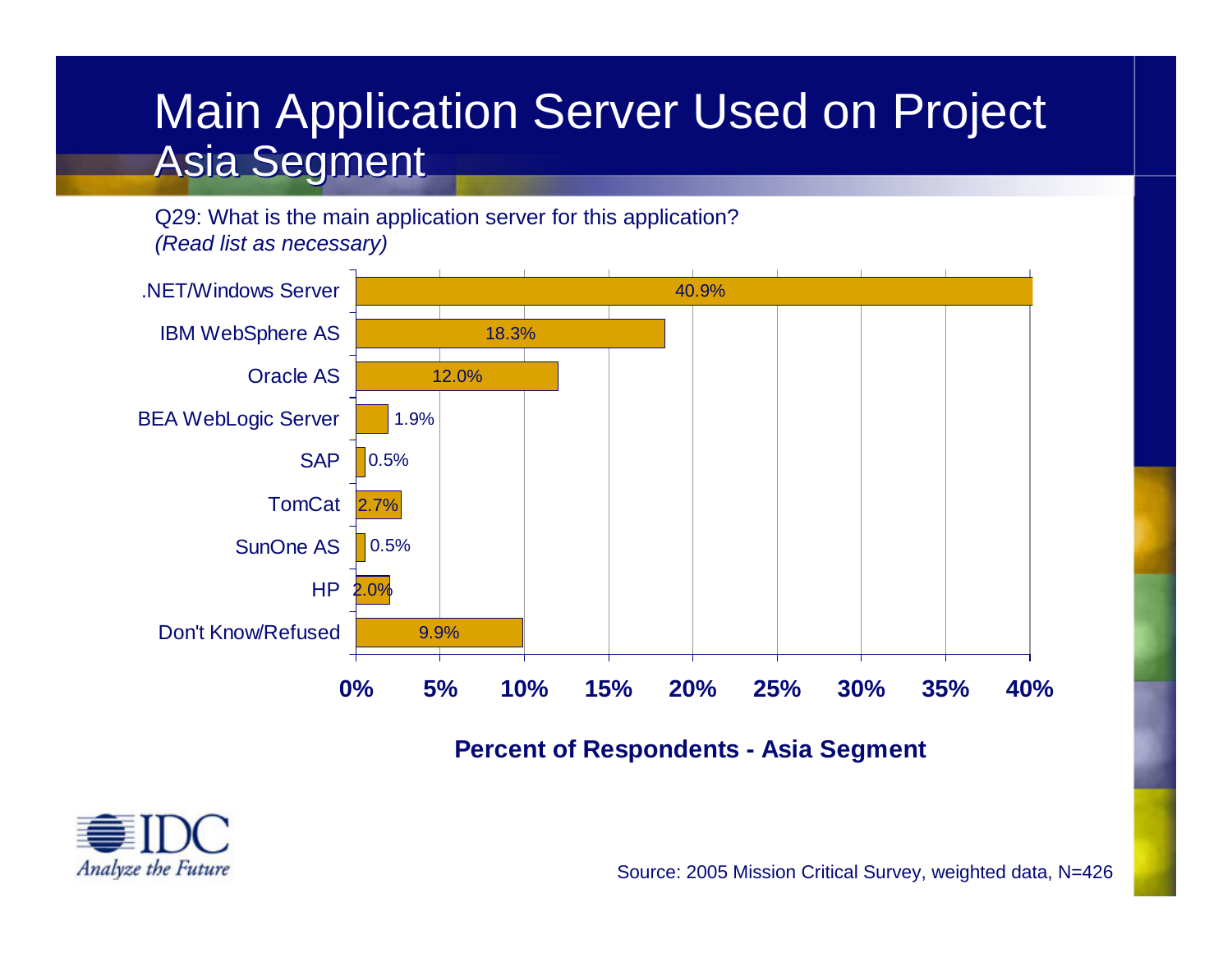## Work with Web Services Work with Web Services Worldwide and Regional Segments Worldwide and Regional Segments

Q36: Are you currently working on any Web services?



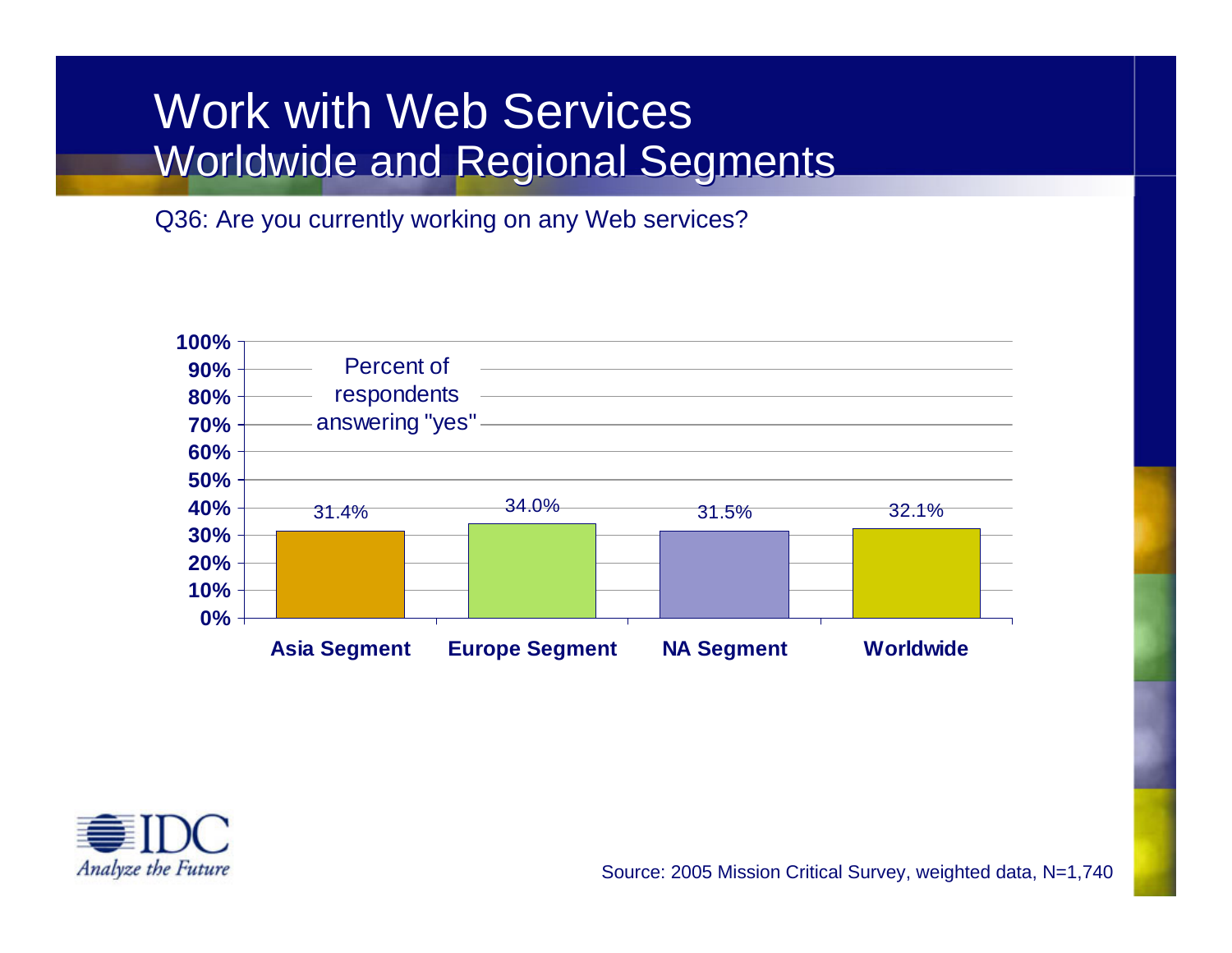## Vendors Used for Web Services Vendors Used for Web Services Worldwide

Q37. Which vendor's software technologies does your company use for Web services *(Multiple responses, do not read list of vendors)*



**Percent of Respondents - Worldwide**

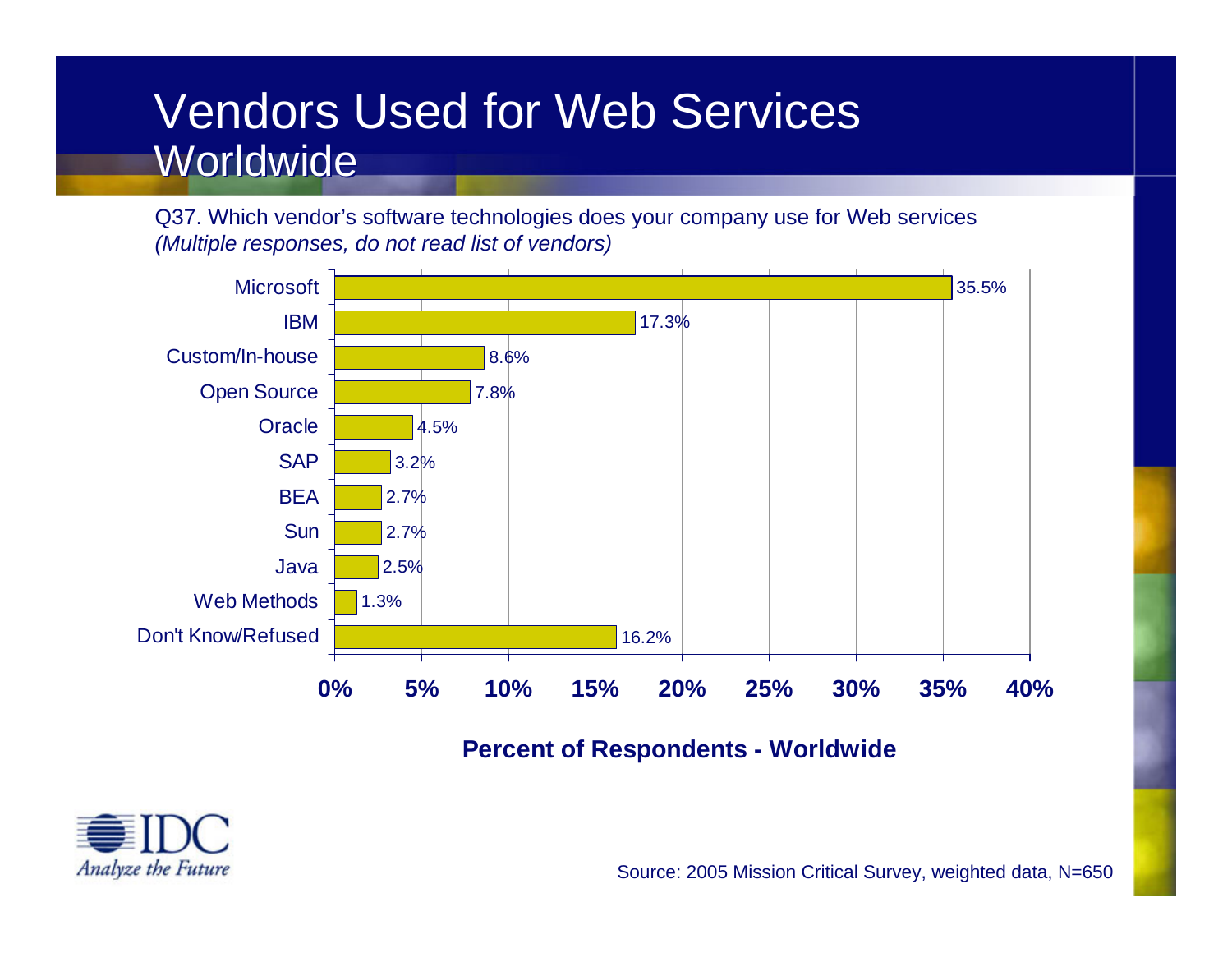## Vendors Used for Web Services Vendors Used for Web Services NA Segment NA Segment

Q37. Which vendor's software technologies does your company use for Web services *(Multiple responses, do not read list of vendors)*



**Percent of Respondents - NA Segment**

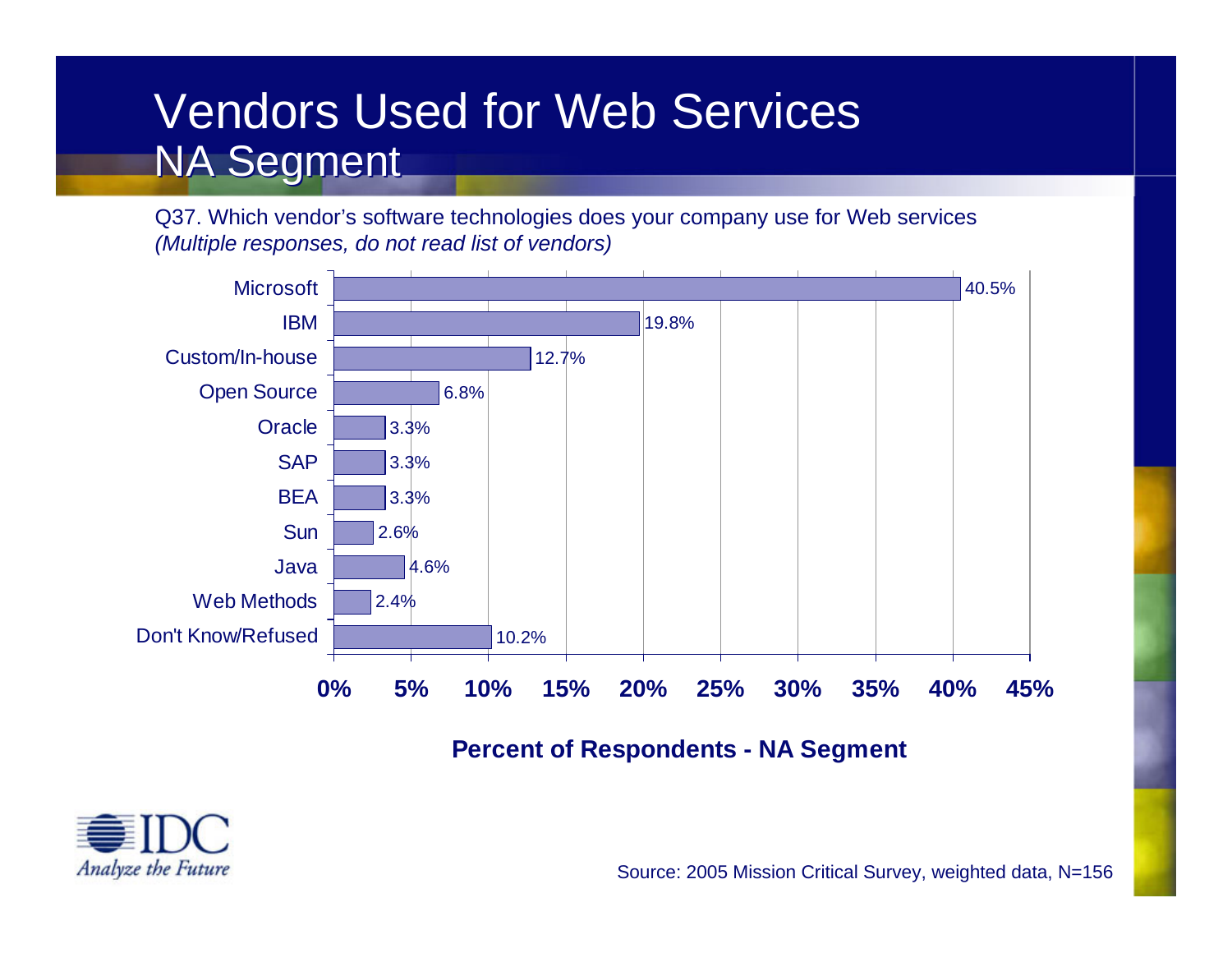## Vendors Used for Web Services Vendors Used for Web Services Europe Segment Europe Segment

Q37. Which vendor's software technologies does your company use for Web services *(Multiple responses, do not read list of vendors)*



**Percent of Respondents - Europe Segment**

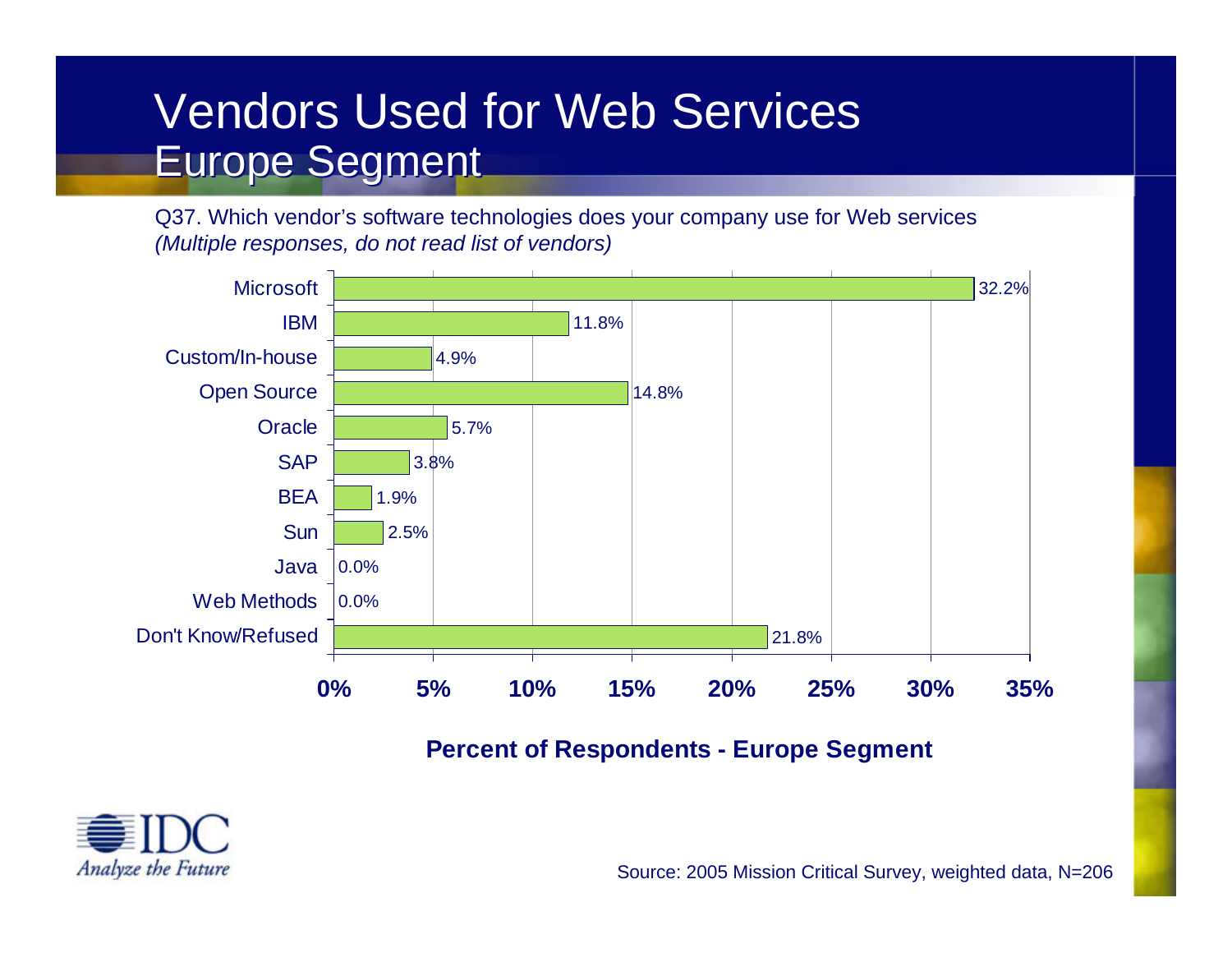## Vendors Used for Web Services Vendors Used for Web Services Asia Segment Asia Segment

Q37. Which vendor's software technologies does your company use for Web services? *(Multiple responses, do not read list of vendors)*



### **Percent of Respondents - Asia Segment**

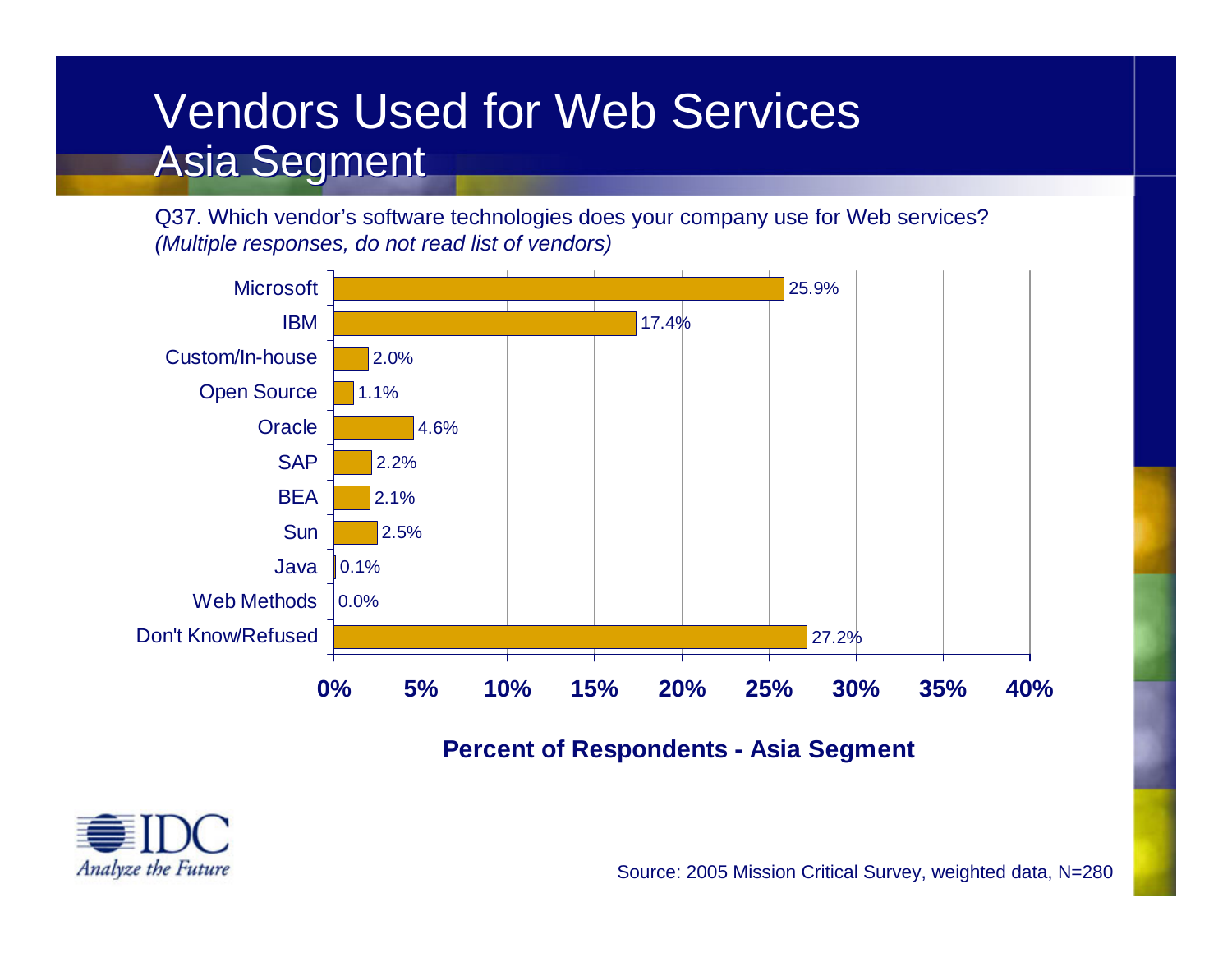## Work With SOA Worldwide and Regional Segments Worldwide and Regional Segments

Q38. Are you currently working on any applications that use service oriented architectures?



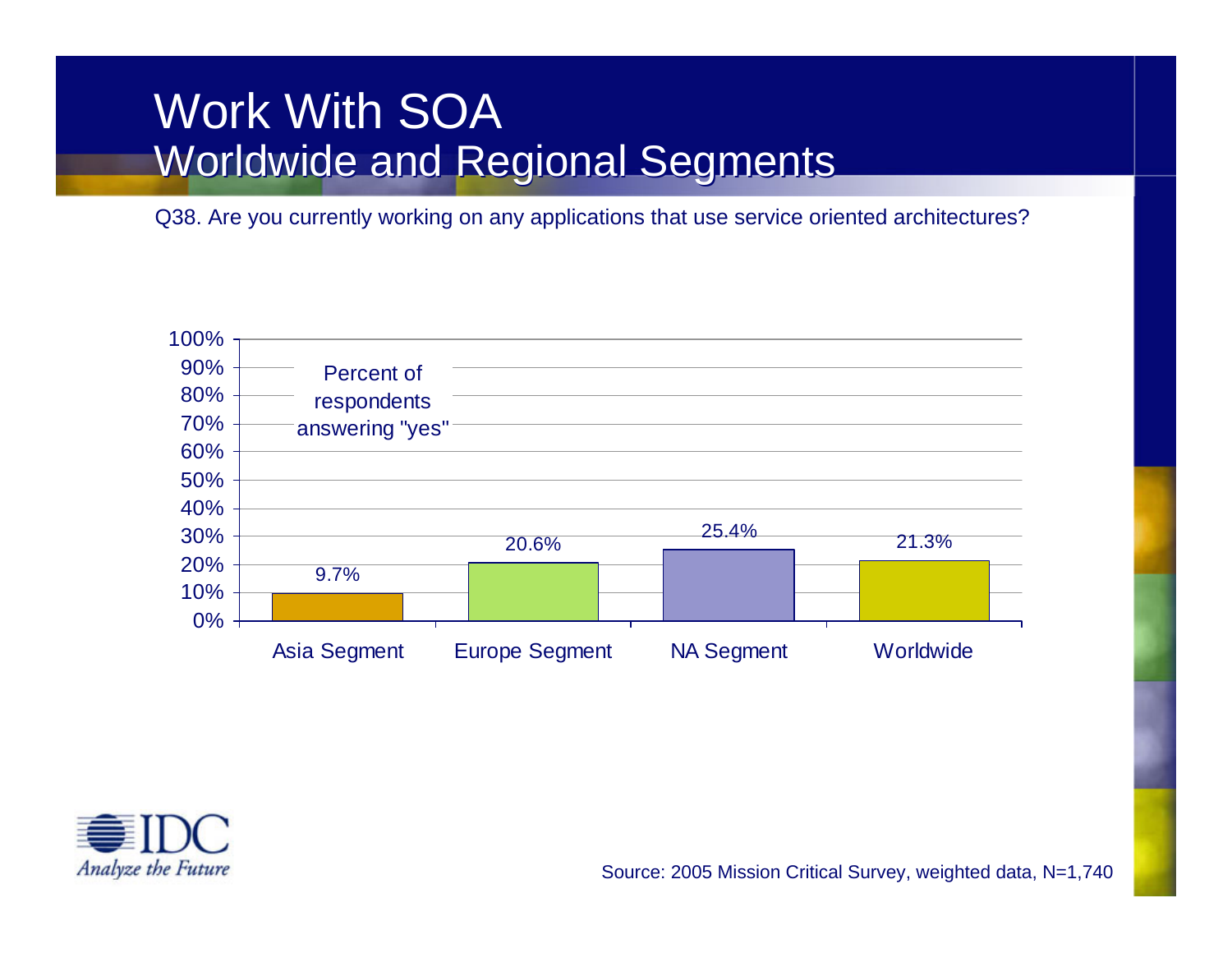## Vendors Used for SOA Worldwide

Q39. Which vendor's software technologies does your company use for applications that use service oriented architectures? *(Multiple responses, do not read list)*





### **Percent of Respondents - Worldwide**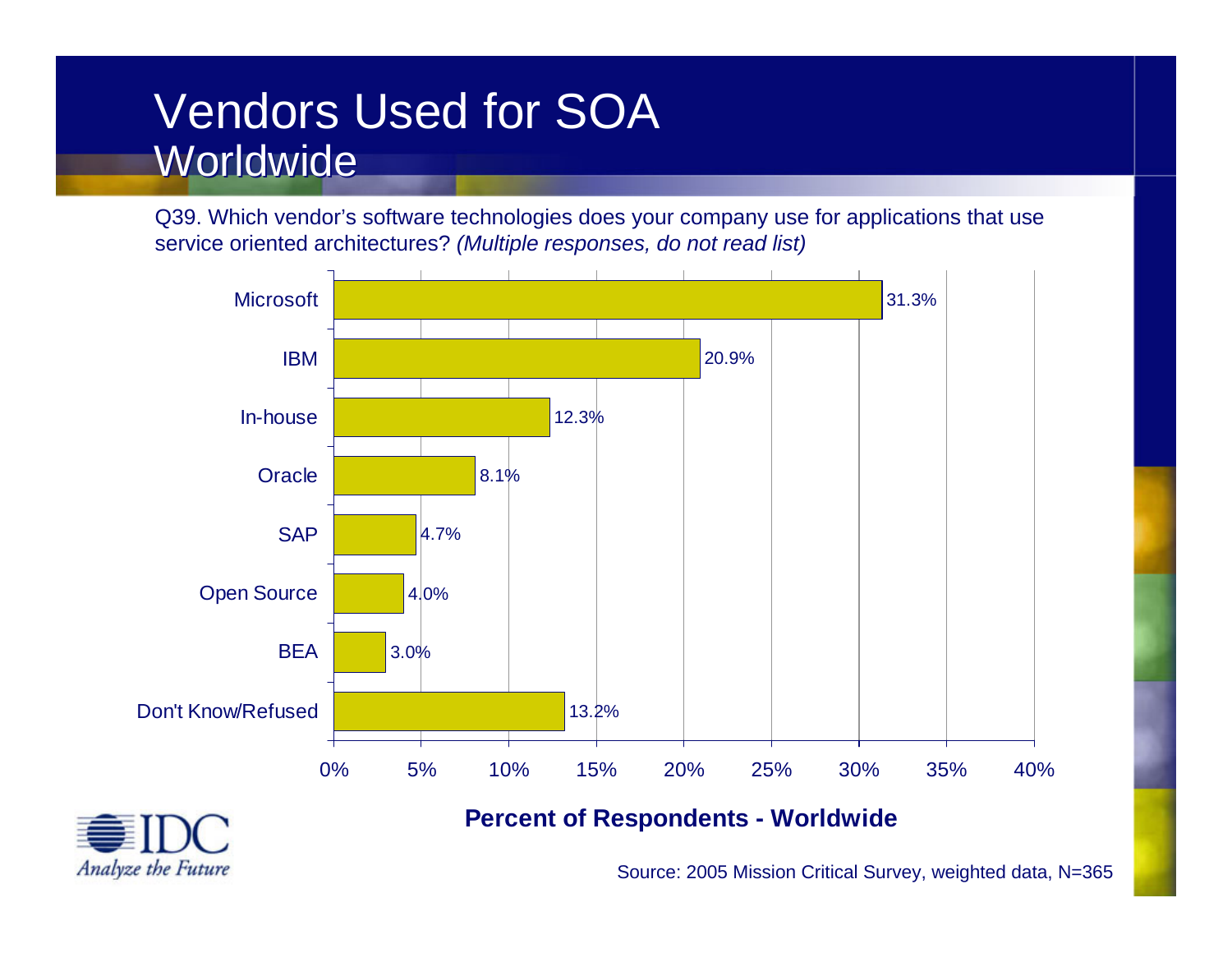## Vendors Used for SOA Vendors Used for SOA NA Segment NA Segment

Q39. Which vendor's software technologies does your company use for applications that use service oriented architectures? *(Multiple responses, do not read list)*





### **Percent of Respondents - NA Segment**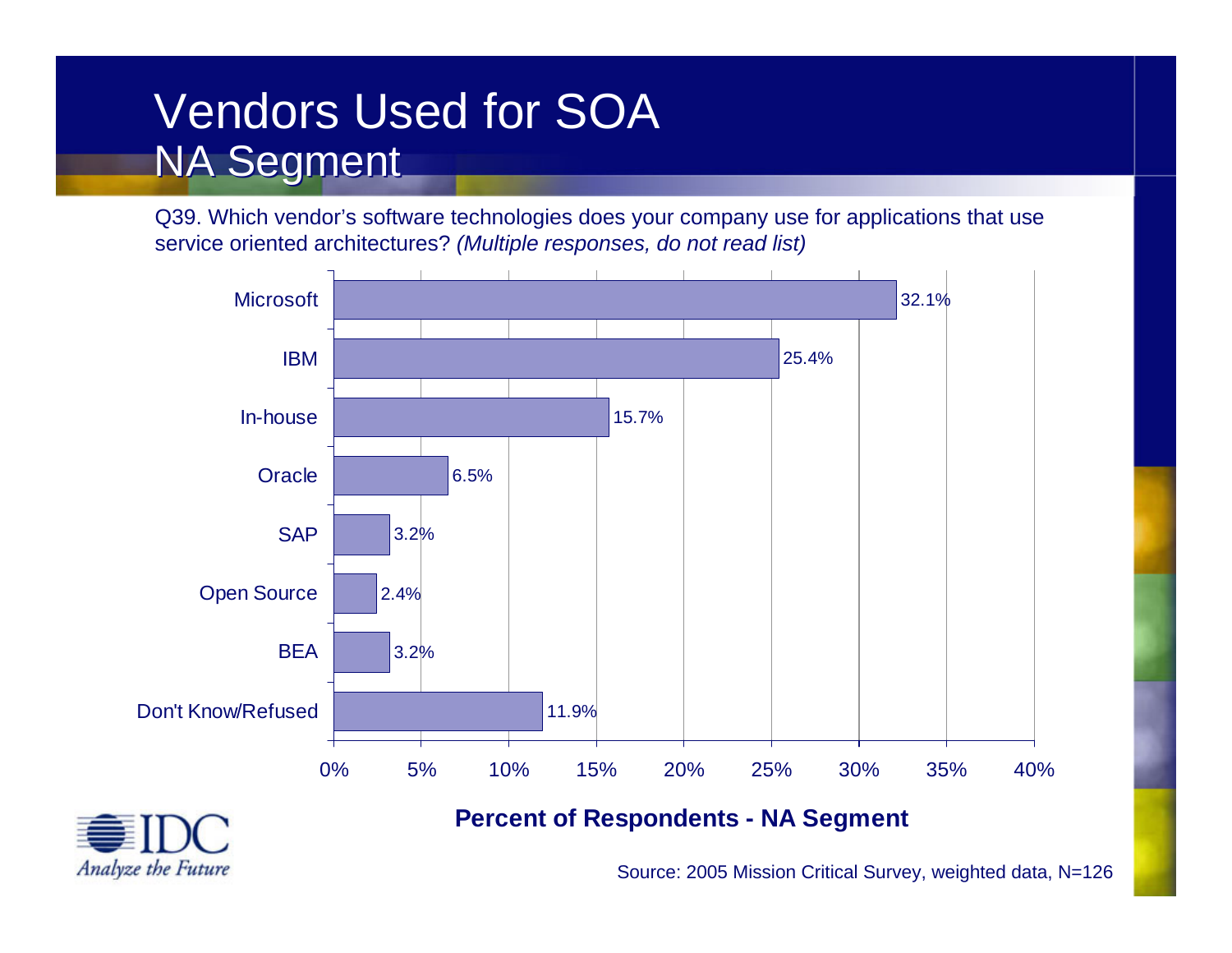## Vendors Used for SOA Vendors Used for SOA Europe Segment Europe Segment

Q39. Which vendor's software technologies does your company use for applications that use service oriented architectures? *(Multiple responses, do not read list)*





### **Percent of Respondents - Europe Segment**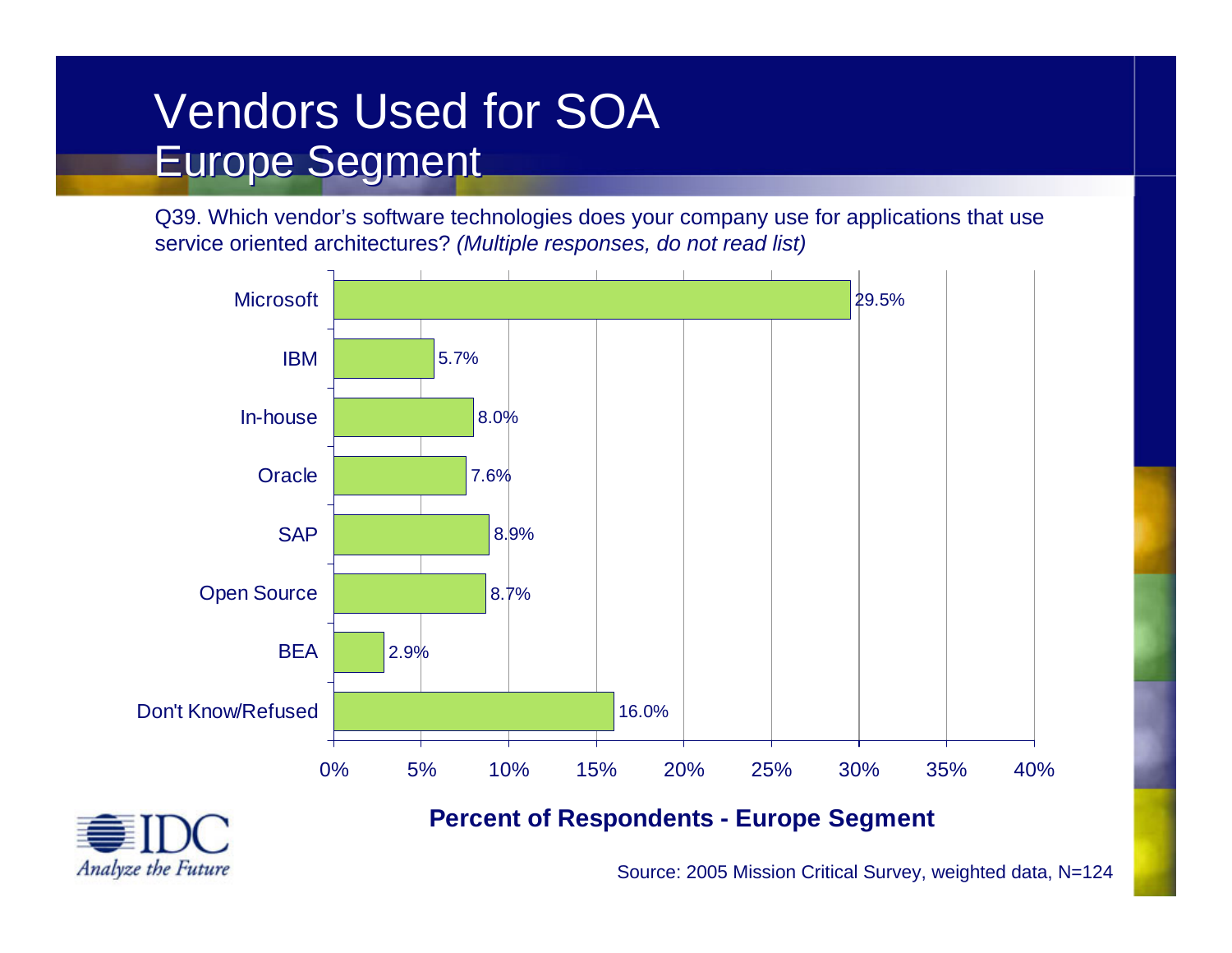## Vendors Used for SOA Vendors Used for SOA Asia Segment Asia Segment

Q39. Which vendor's software technologies does your company use for applications that use service oriented architectures? *(Multiple responses, do not read list)*





### **Percent of Respondents - Asia Segment**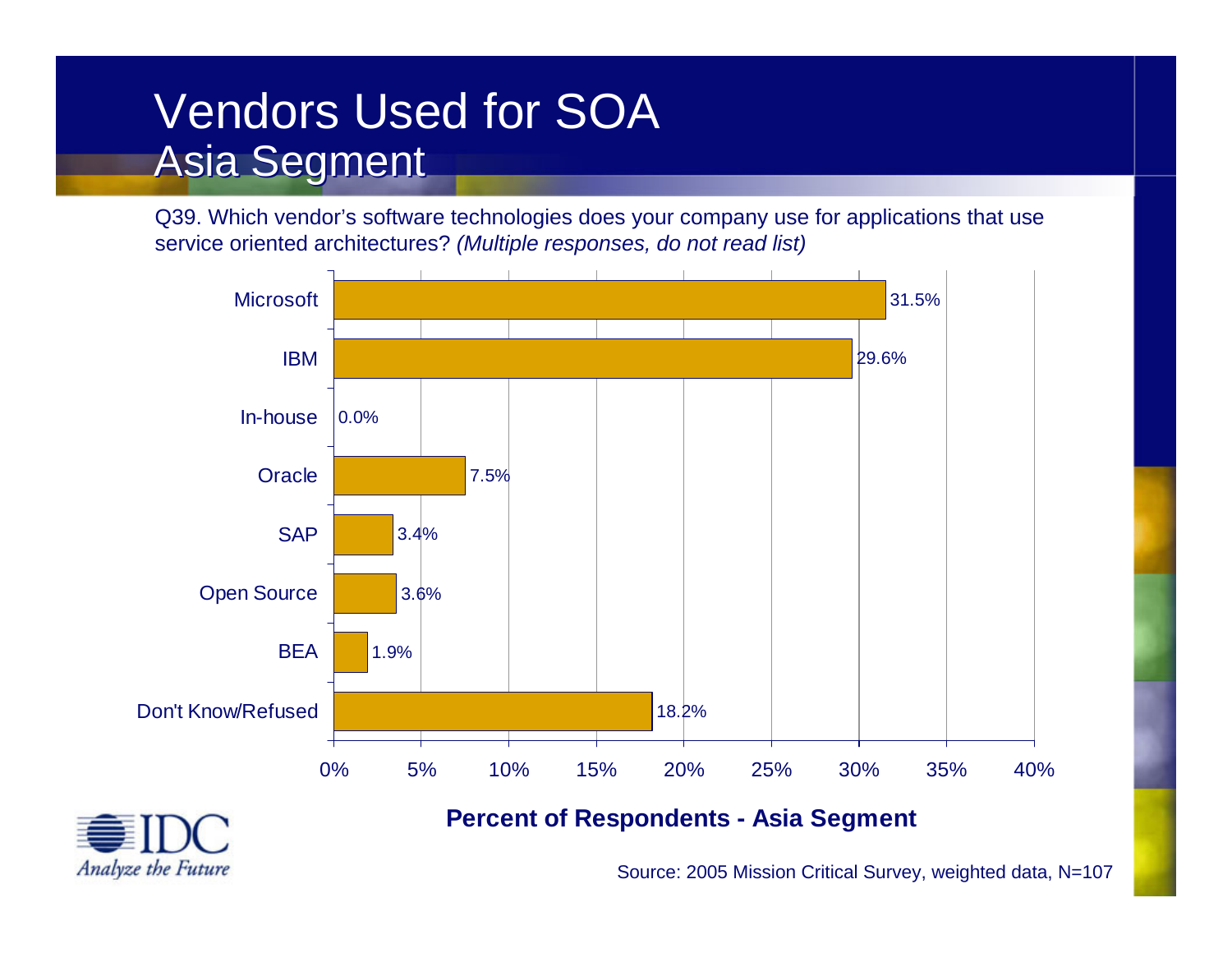## Use of Messaging or Queuing Use of Messaging or Queuing Worldwide and Regional Segments Worldwide and Regional Segments

Q43. Does your primary project or application use messaging or queuing technologies?



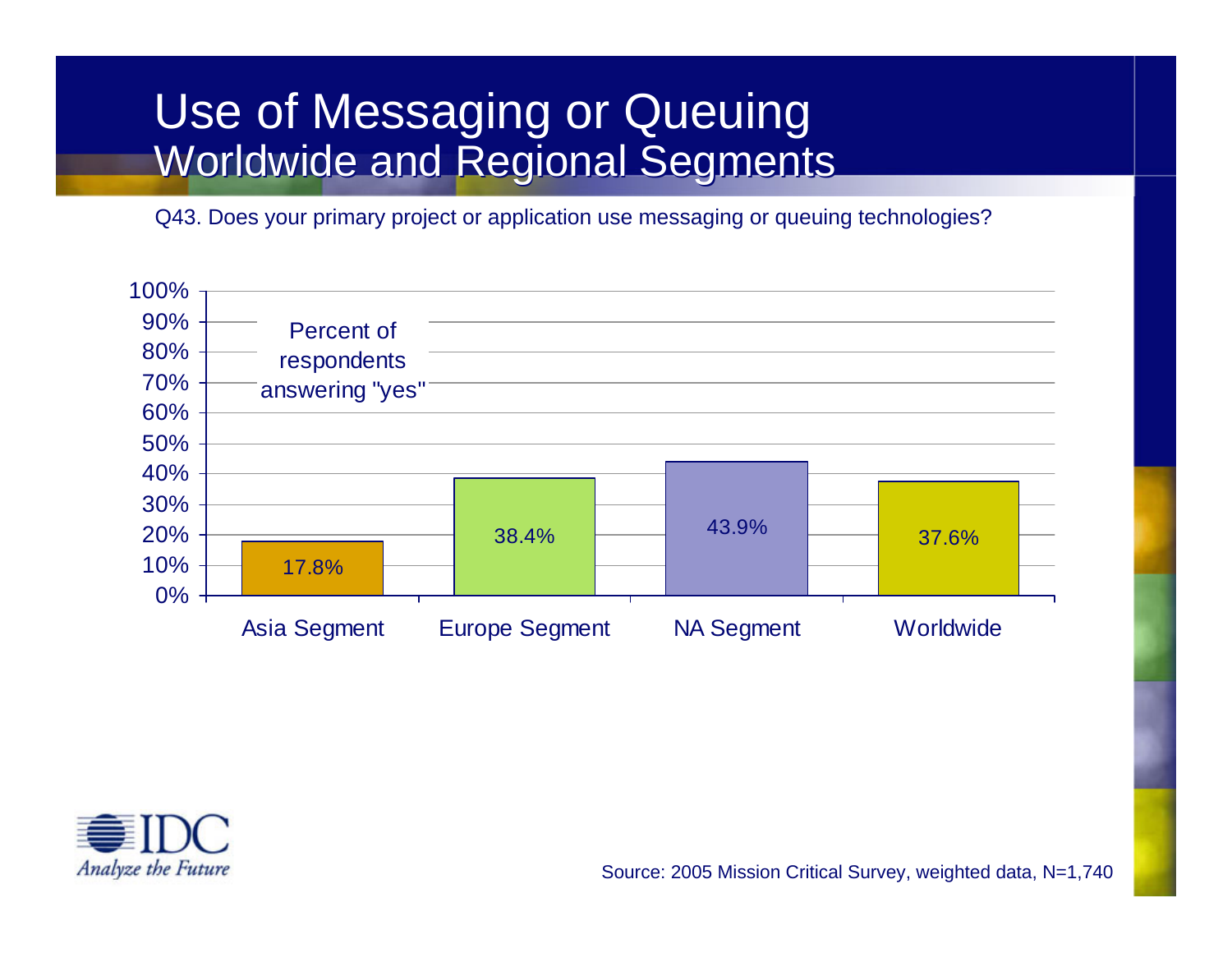## Messaging or Queuing Technologies Used Messaging or Queuing Technologies Used Worldwide

Q44. Which of the following messaging or queuing technologies does your primary project or application use? *(Multiple responses, read list)*





#### **Percent of Respondents - Worldwide**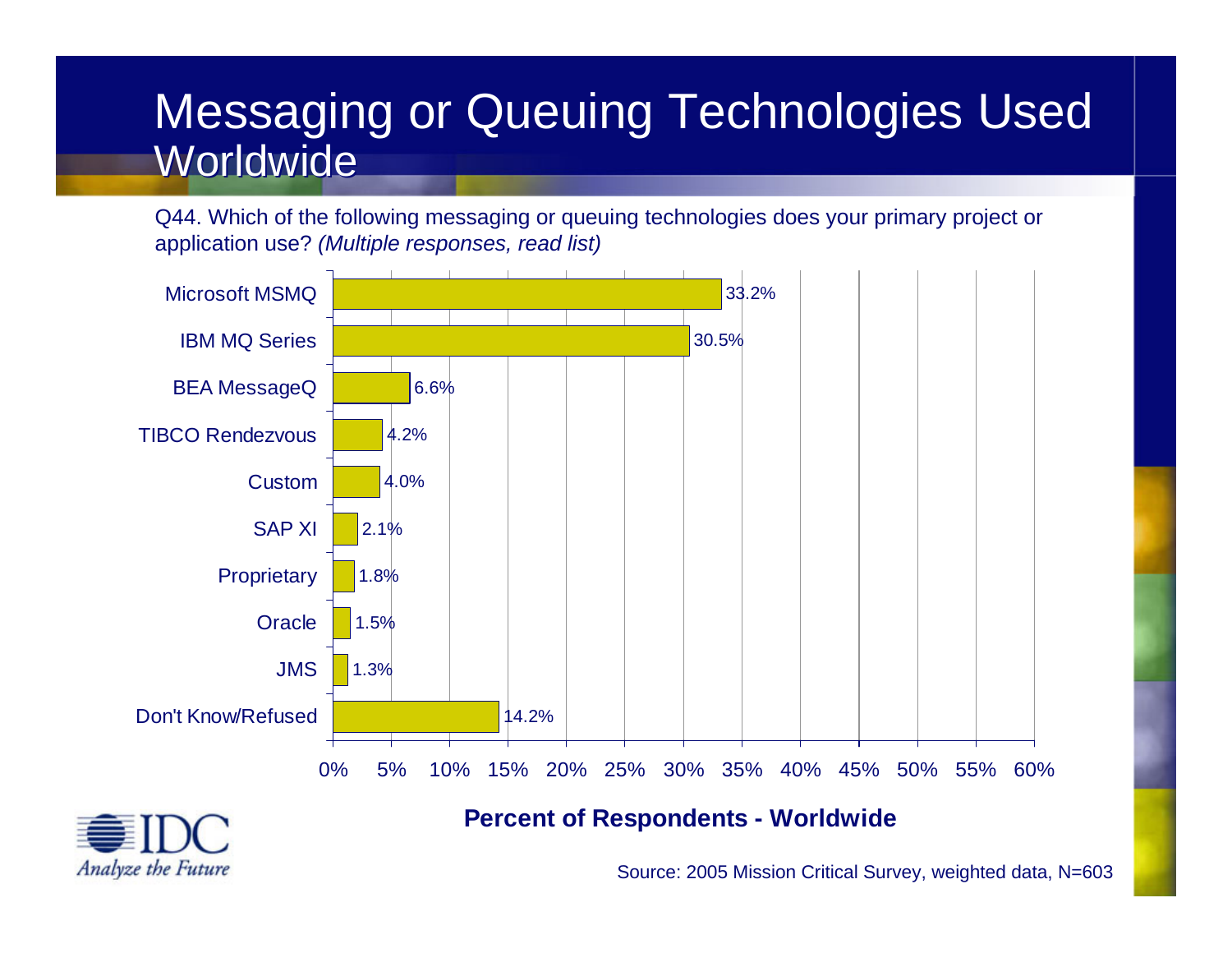## Messaging or Queuing Technologies Used Messaging or Queuing Technologies Used NA Segment NA Segment

Q44. Which of the following messaging or queuing technologies does your primary project or application use? *(Multiple responses, read list)*





### **Percent of Respondents - NA Segment**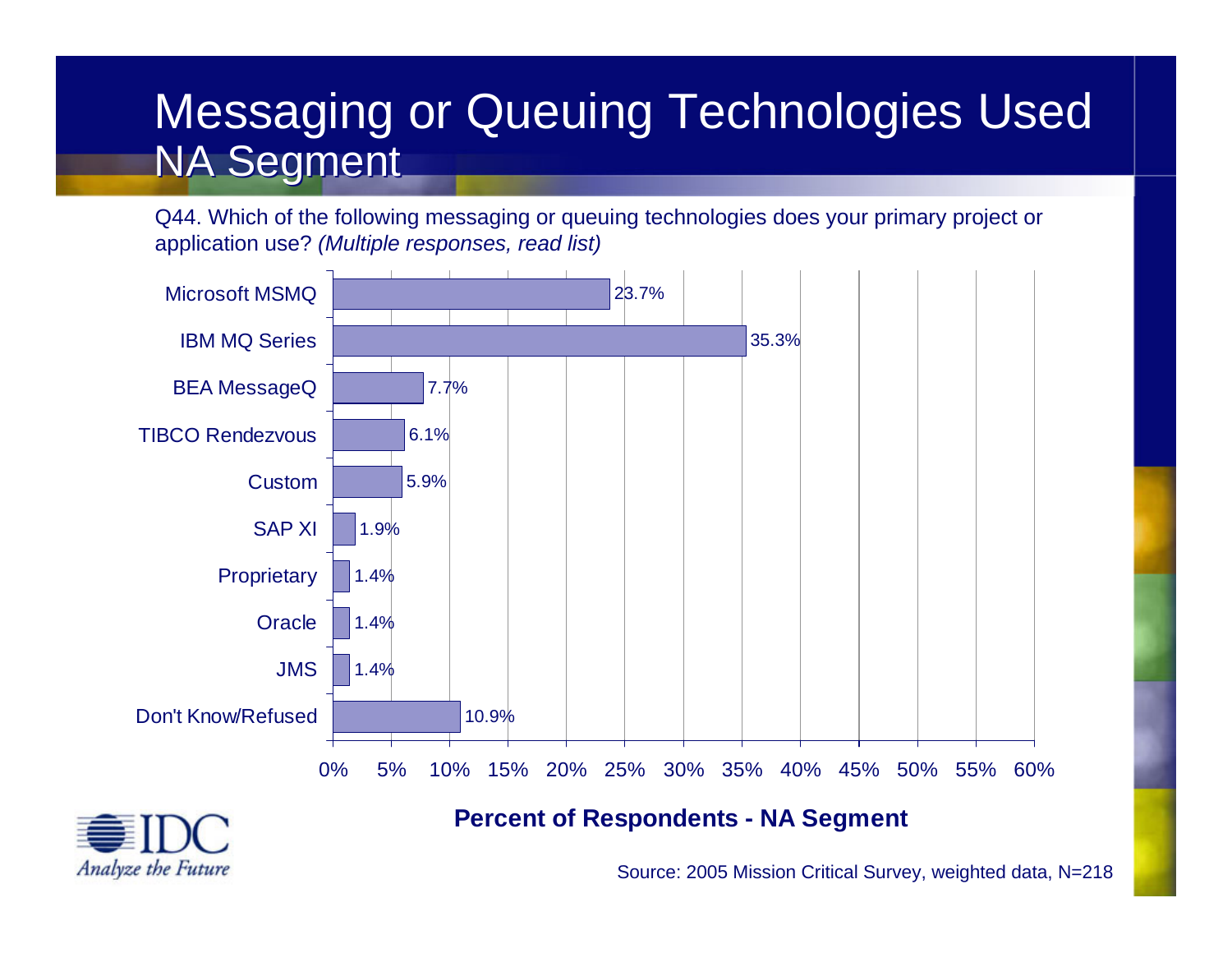## Messaging or Queuing Technologies Used Messaging or Queuing Technologies Used Europe Segment Europe Segment

Q44. Which of the following messaging or queuing technologies does your primary project or application use? *(Multiple responses, read list)*





### **Percent of Respondents - Europe Segment**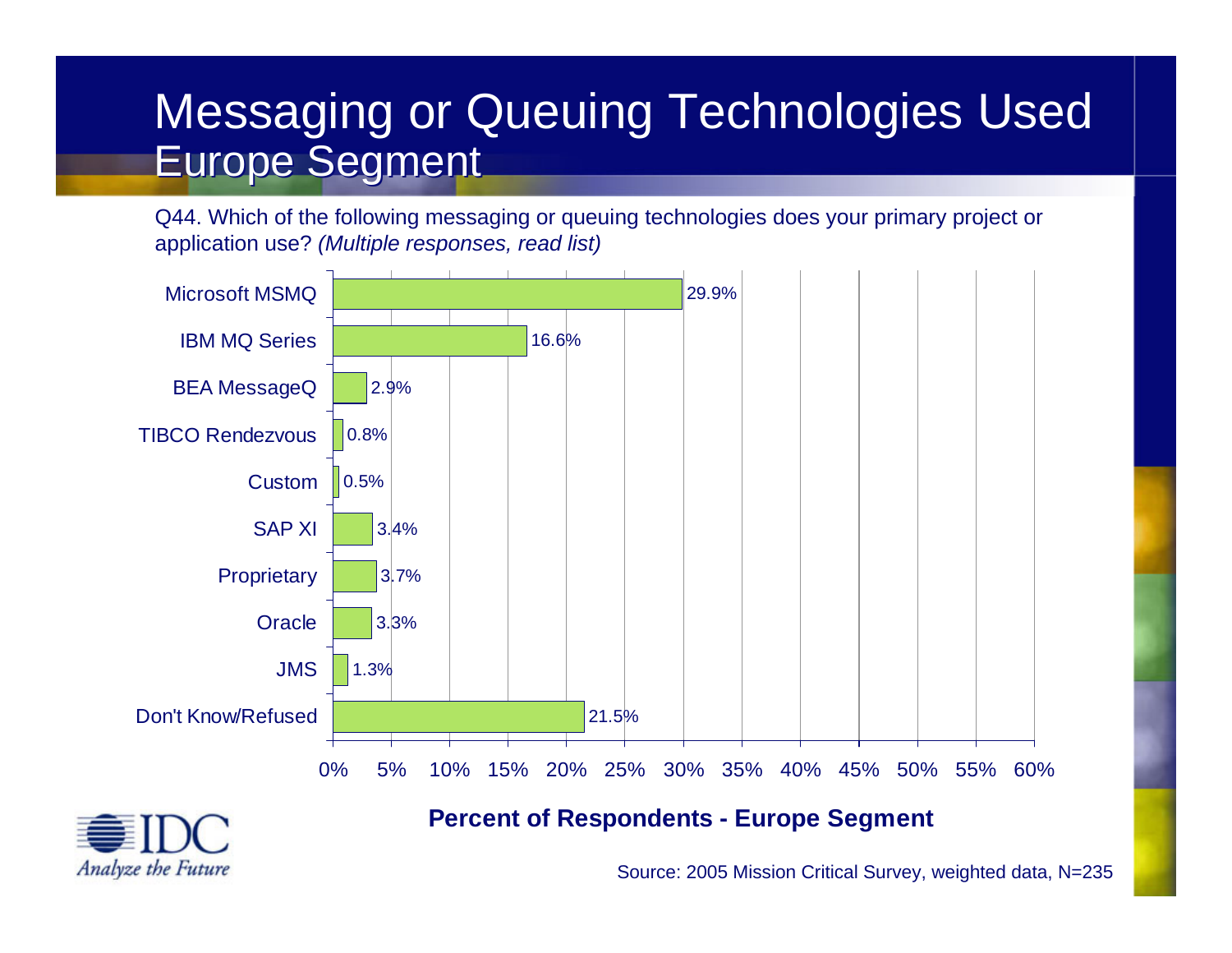## Messaging or Queuing Technologies Used Messaging or Queuing Technologies Used Asia Segment Asia Segment

Q44. Which of the following messaging or queuing technologies does your primary project or application use? *(Multiple responses, read list)*





### **Percent of Respondents - Asia Segment**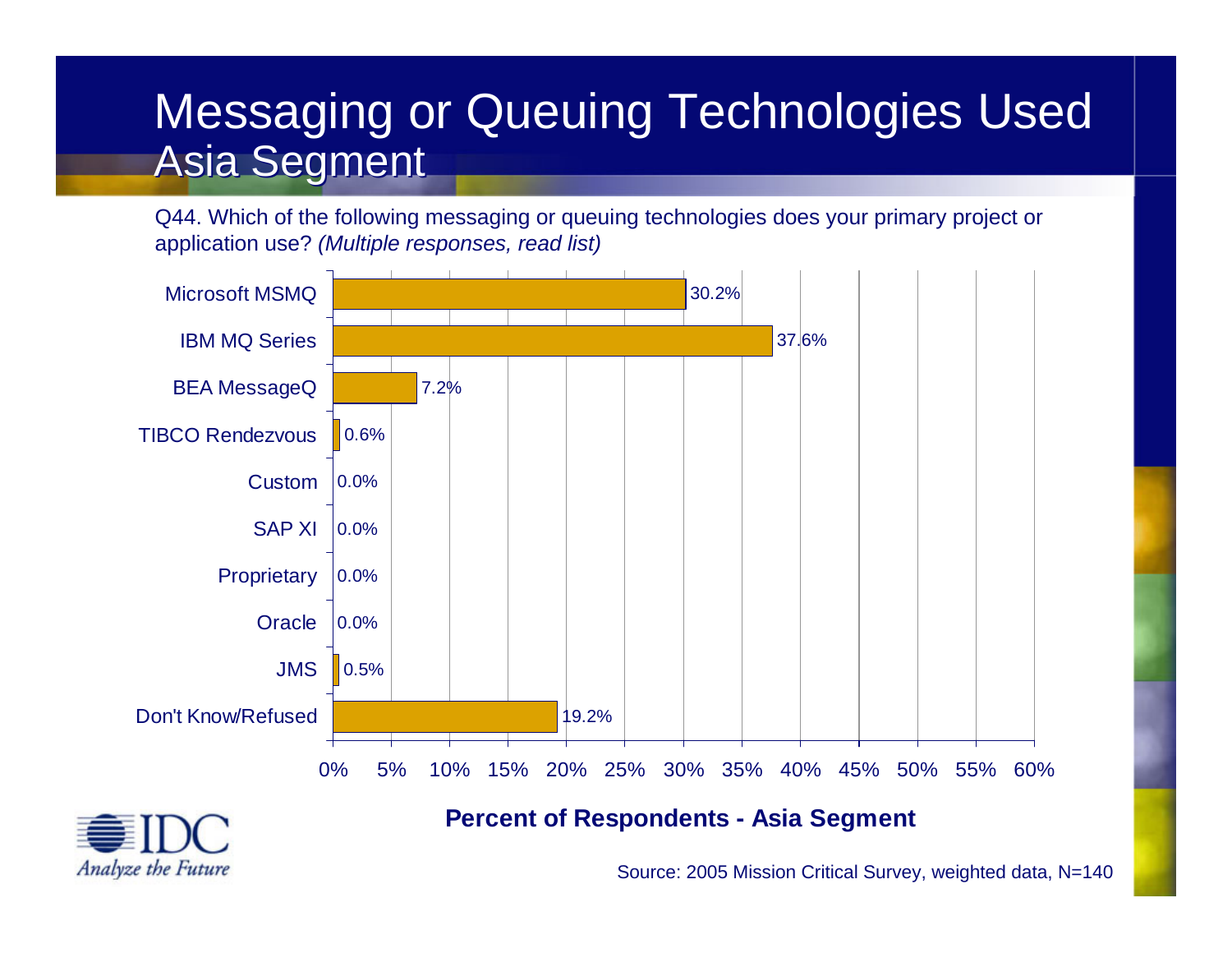## Managing & Monitoring Software Used Managing & Monitoring Software Used Worldwide

Q46. What software does your application use for managing & monitoring the production environment? *(Multiple responses)*





#### **Percent of Respondents - Worldwide**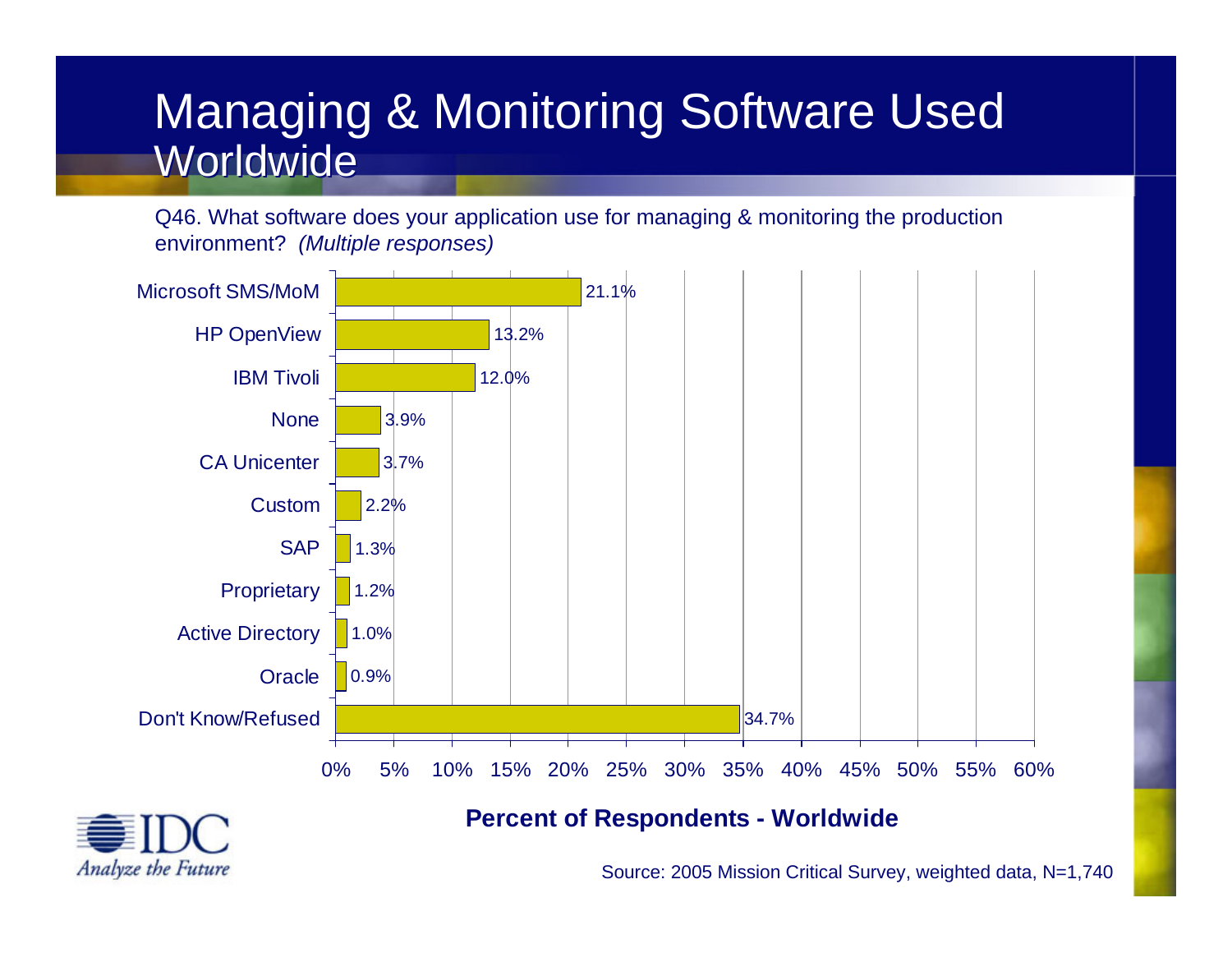## Managing & Monitoring Software Used Managing & Monitoring Software Used NA Segment NA Segment

Q46. What software does your application use for managing & monitoring the production environment? *(Multiple responses)*





### **Percent of Respondents - NA Segment**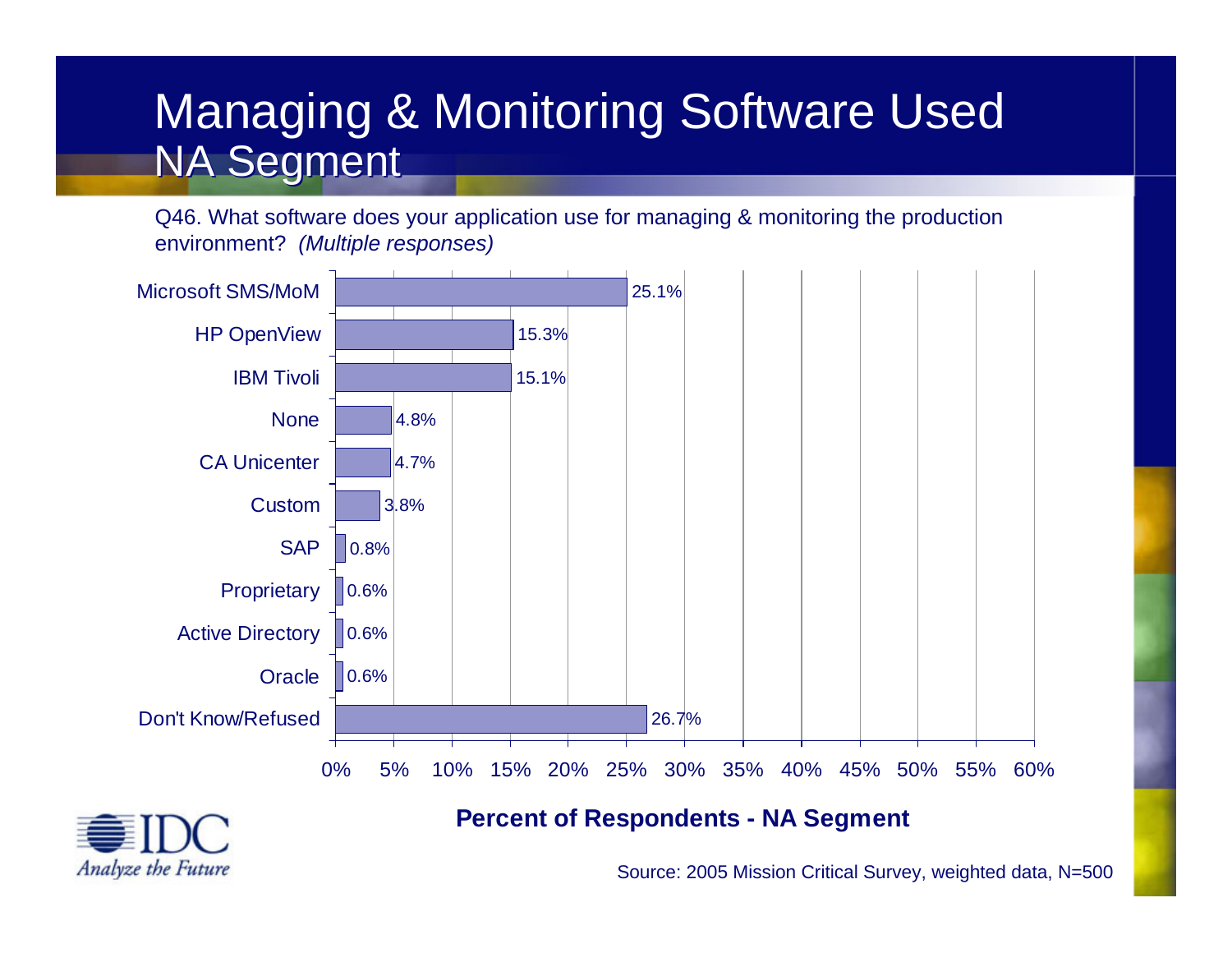## Managing & Monitoring Software Used Managing & Monitoring Software Used Europe Segment Europe Segment

Q46. What software does your application use for managing & monitoring the production environment? *(Multiple responses)*





### **Percent of Respondents - Europe Segment**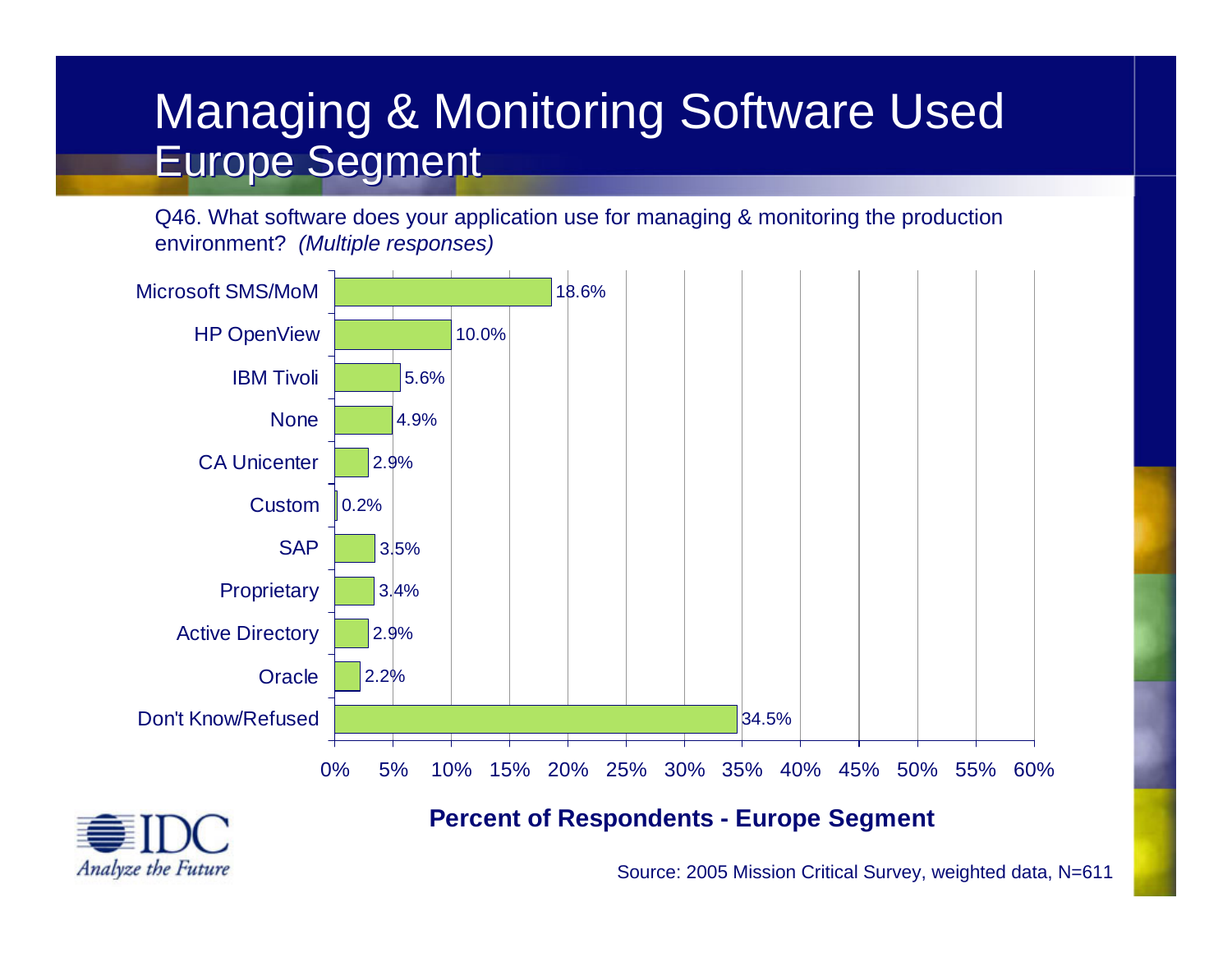## Managing & Monitoring Software Used Managing & Monitoring Software Used Asia Segment Asia Segment

Q46. What software does your application use for managing & monitoring the production environment? *(Multiple responses)*





### **Percent of Respondents - Asia Segment**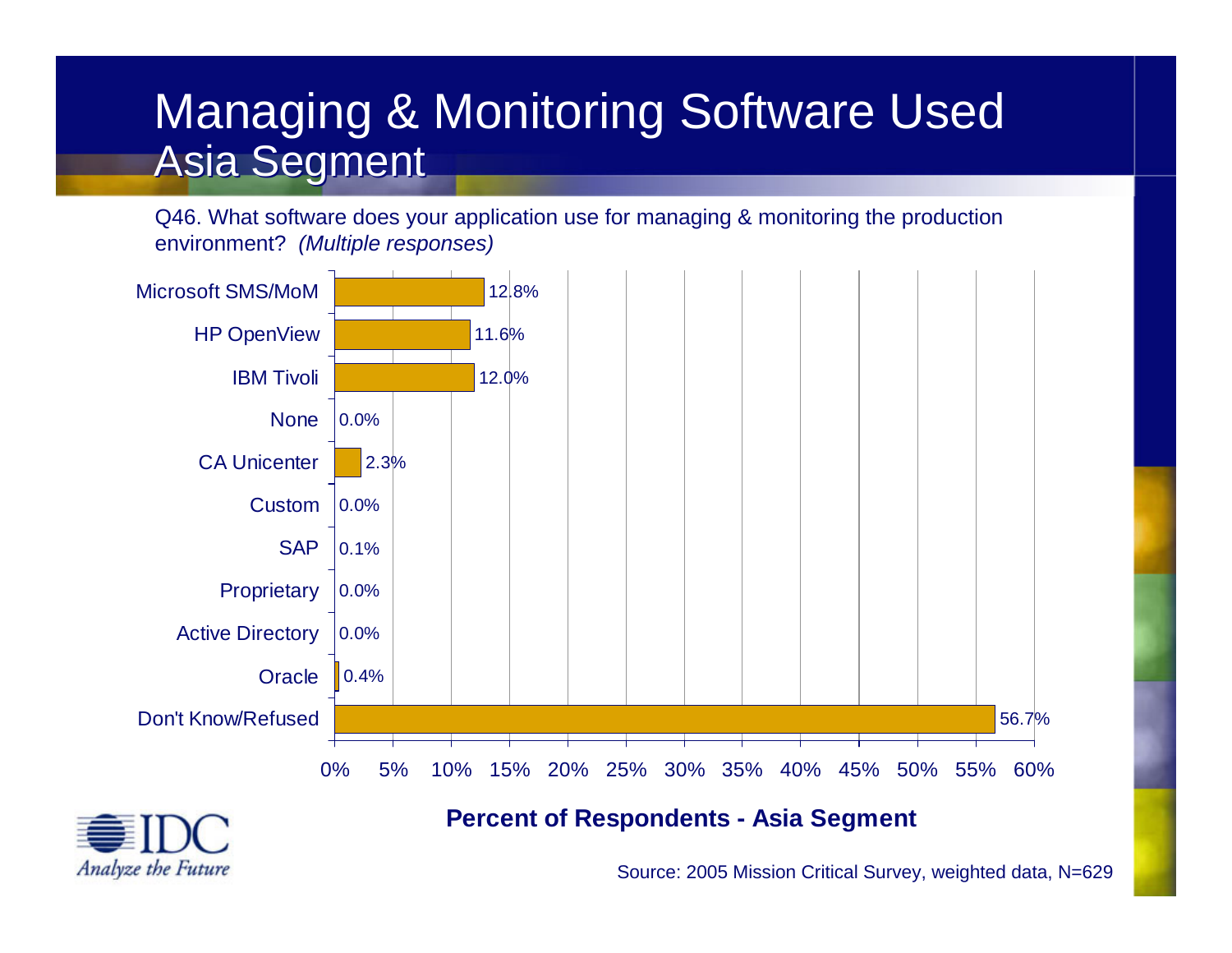#### Key Research Areas Key Research Areas Worldwide -Worldwide - Primary Application Description (1/2) - Primary Application Description (1/2)

Q47. What key platform technology would you say your application relies upon the most?





### **Percent of Respondents - Wordwide**

Source: IDC's Mission Critical Study, July 2005 (% of Respondents -Wtd.)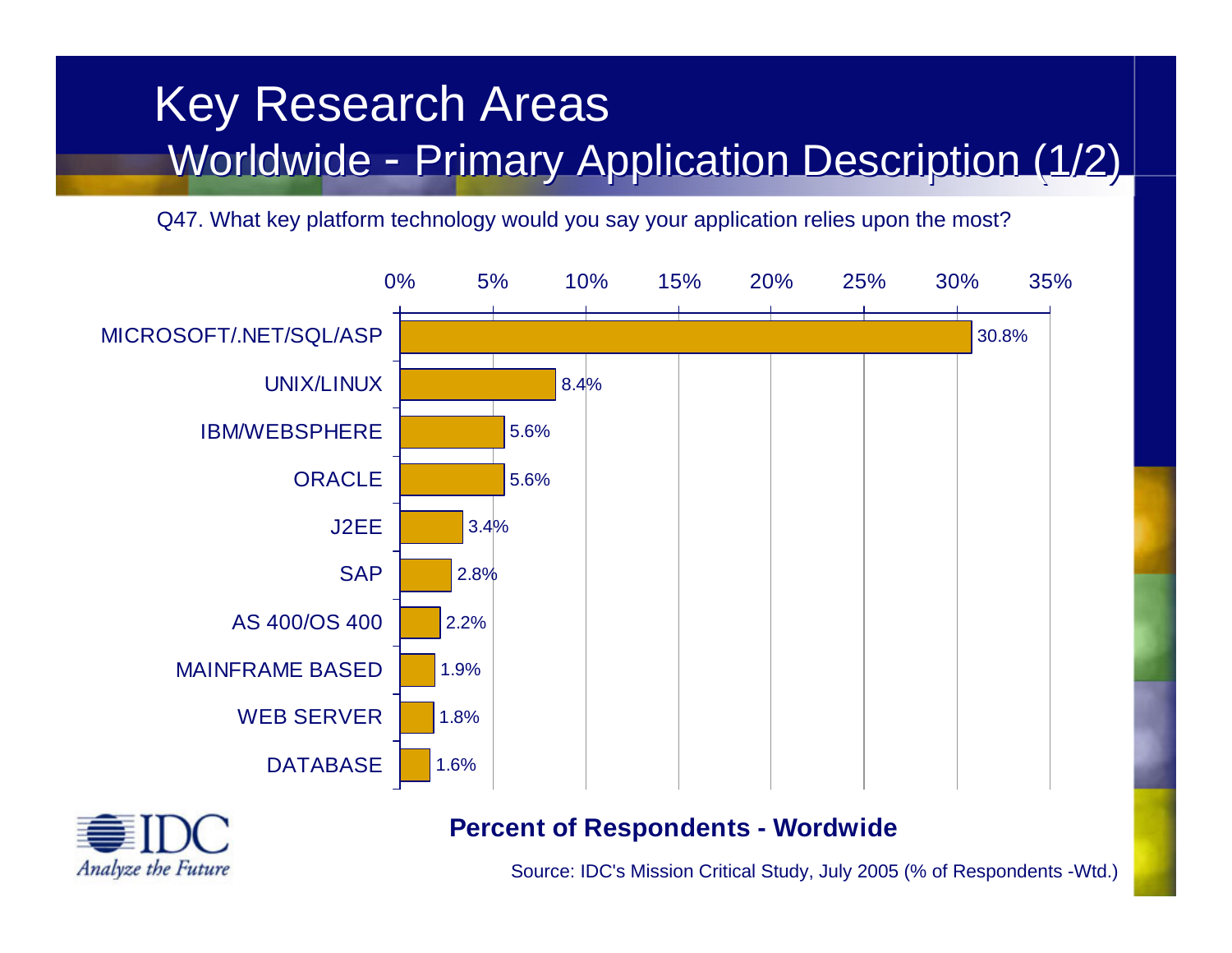## Key Research Areas Key Research Areas Worldwide - Primary Application Description (2/2) Worldwide - Primary Application Description (2/2)

Q47. What key platform technology would you say your application relies upon the most?



Source: IDC's Mission Critical Study, July 2005 (% of Respondents -Wtd.)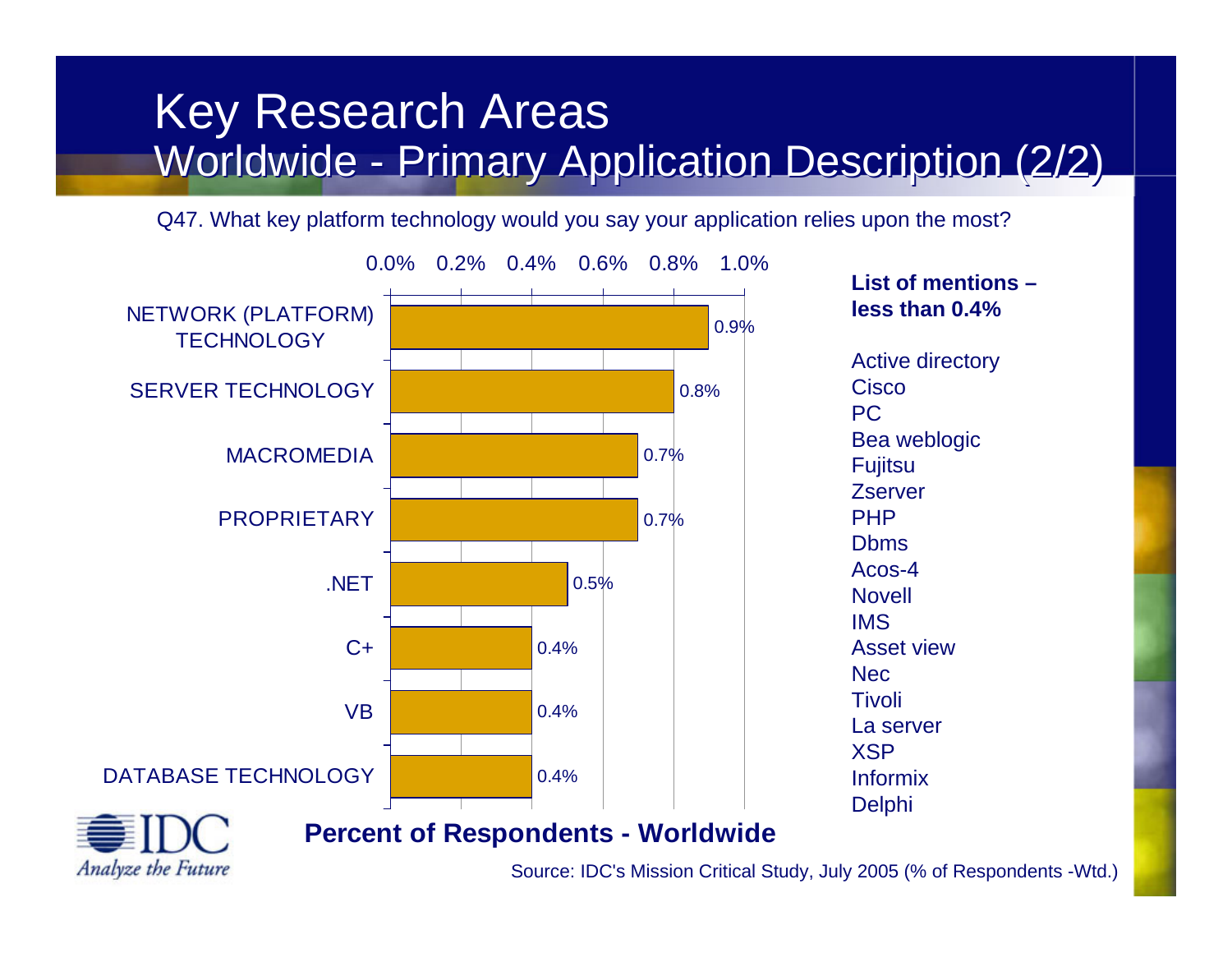Q48. Does your company have corporate standards for software platforms and applications?

Q49. Does your work involve setting standards for other teams to use or for multiple departments to use?



**Percent of Respondents answering "Yes" - Worldwide**



Source: IDC's Mission Critical Study, July 2005, N=1,740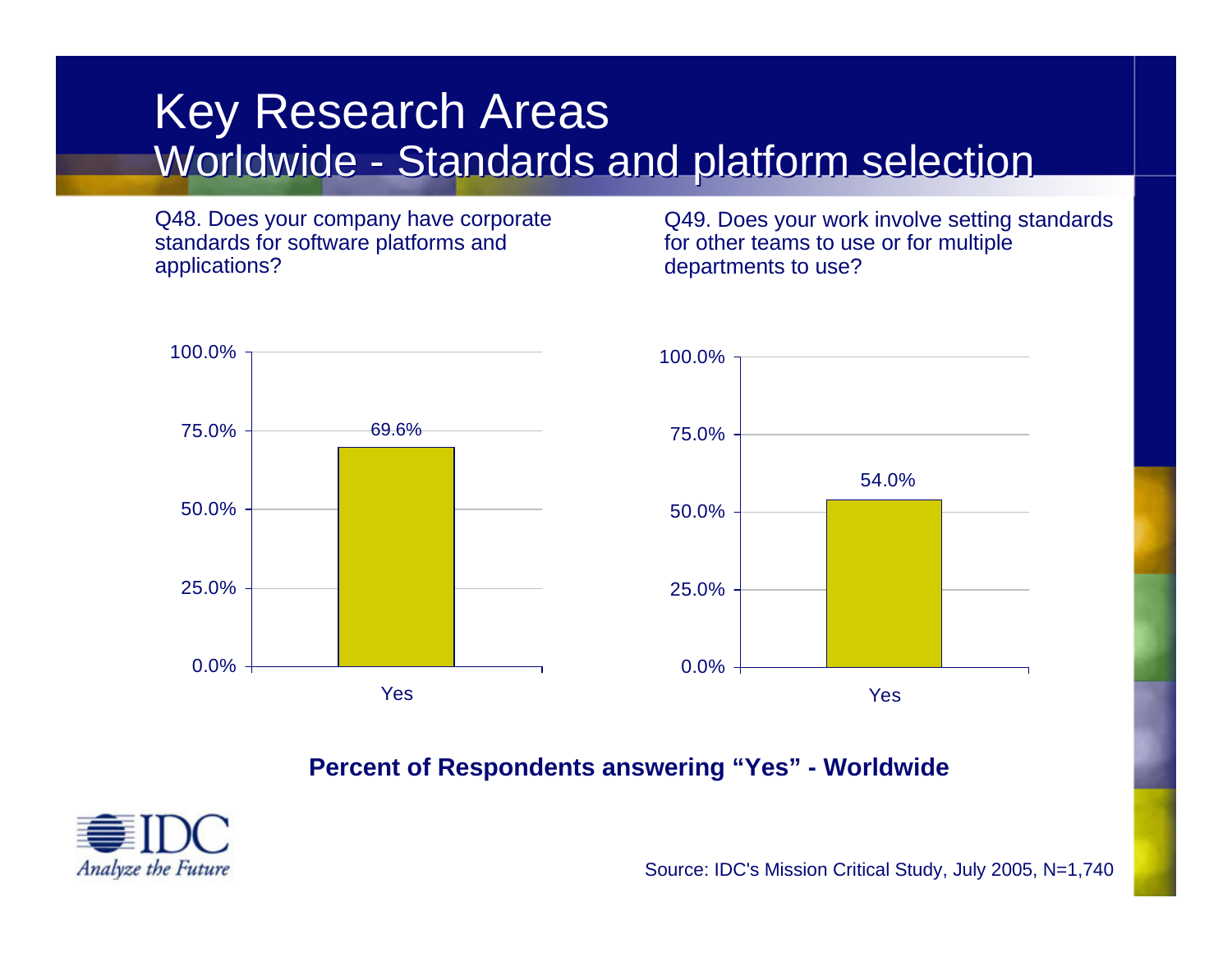Q50. Did you utilize any of the following presales technical help to select the standard platform?





Source: IDC's Mission Critical Study, July 2005, FREQ=1,740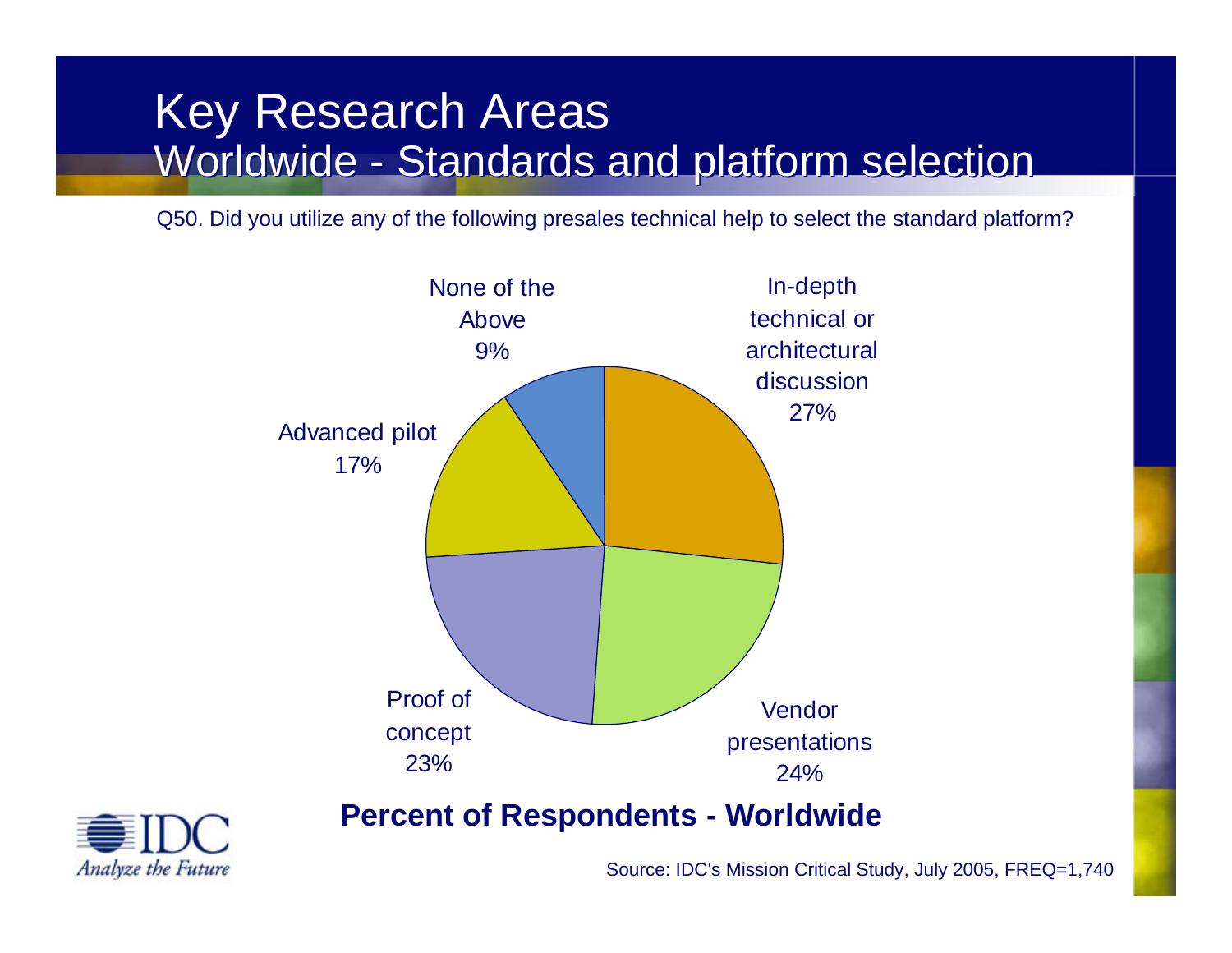#### Q51. From which vendors did you receive these technical services?

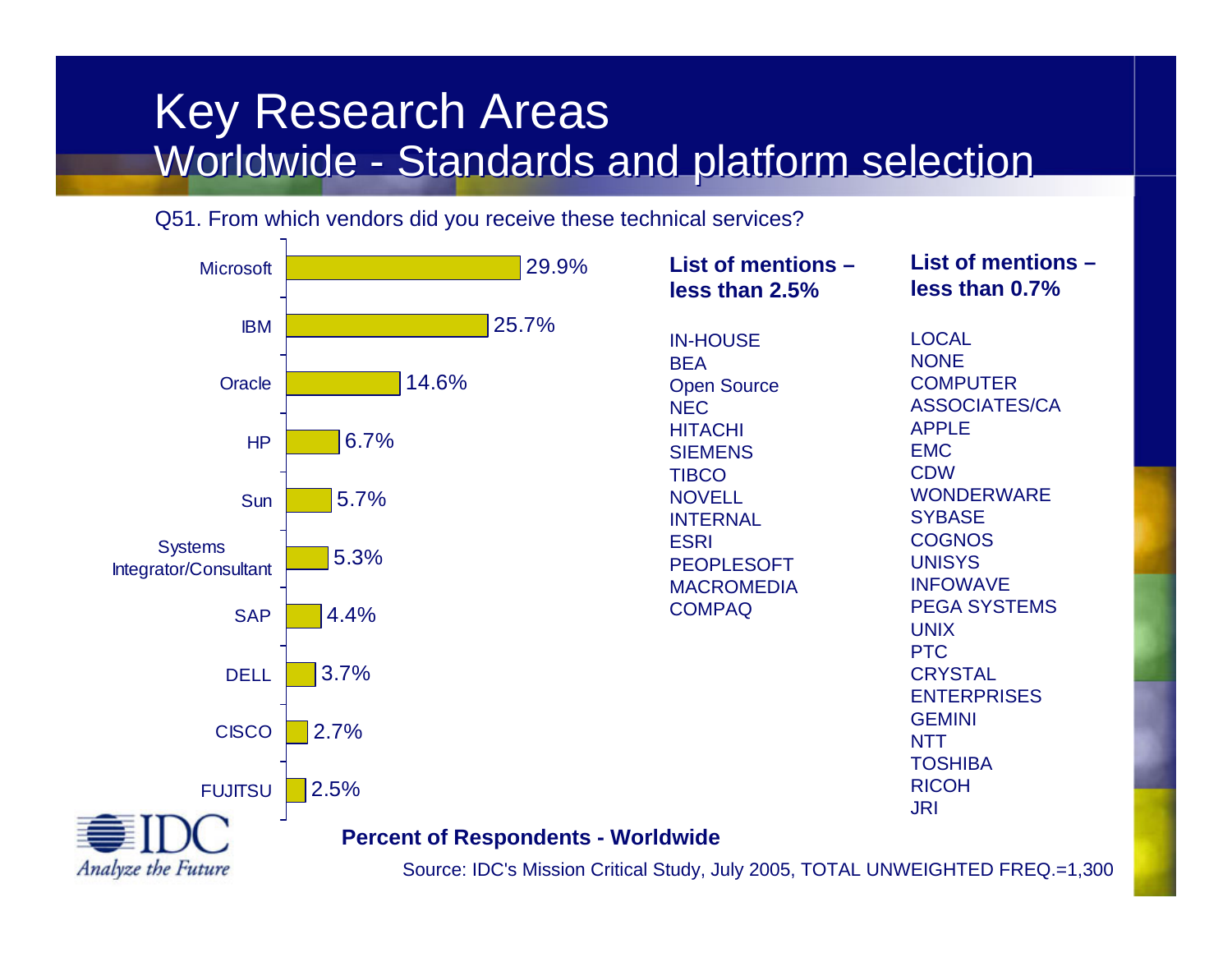Q52. Did you follow corporate standards for your primary project?



### **Percent of Respondents - Worldwide**



Source: IDC's Mission Critical Study, July 2005, TOTAL UNWEIGHTED FREQ. 1,740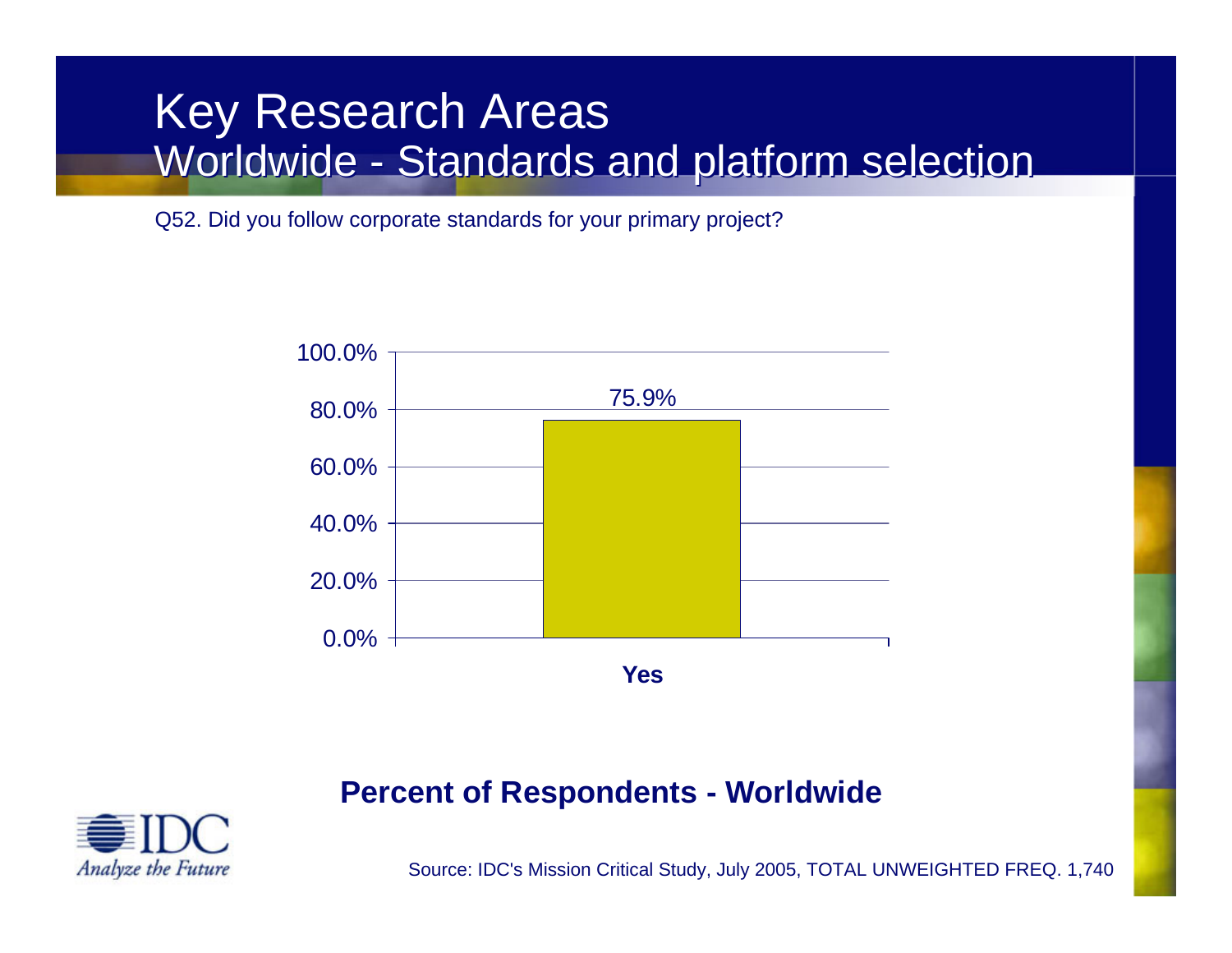Q53. Which of the following was the single most influential person in making the platform decision for your organization?

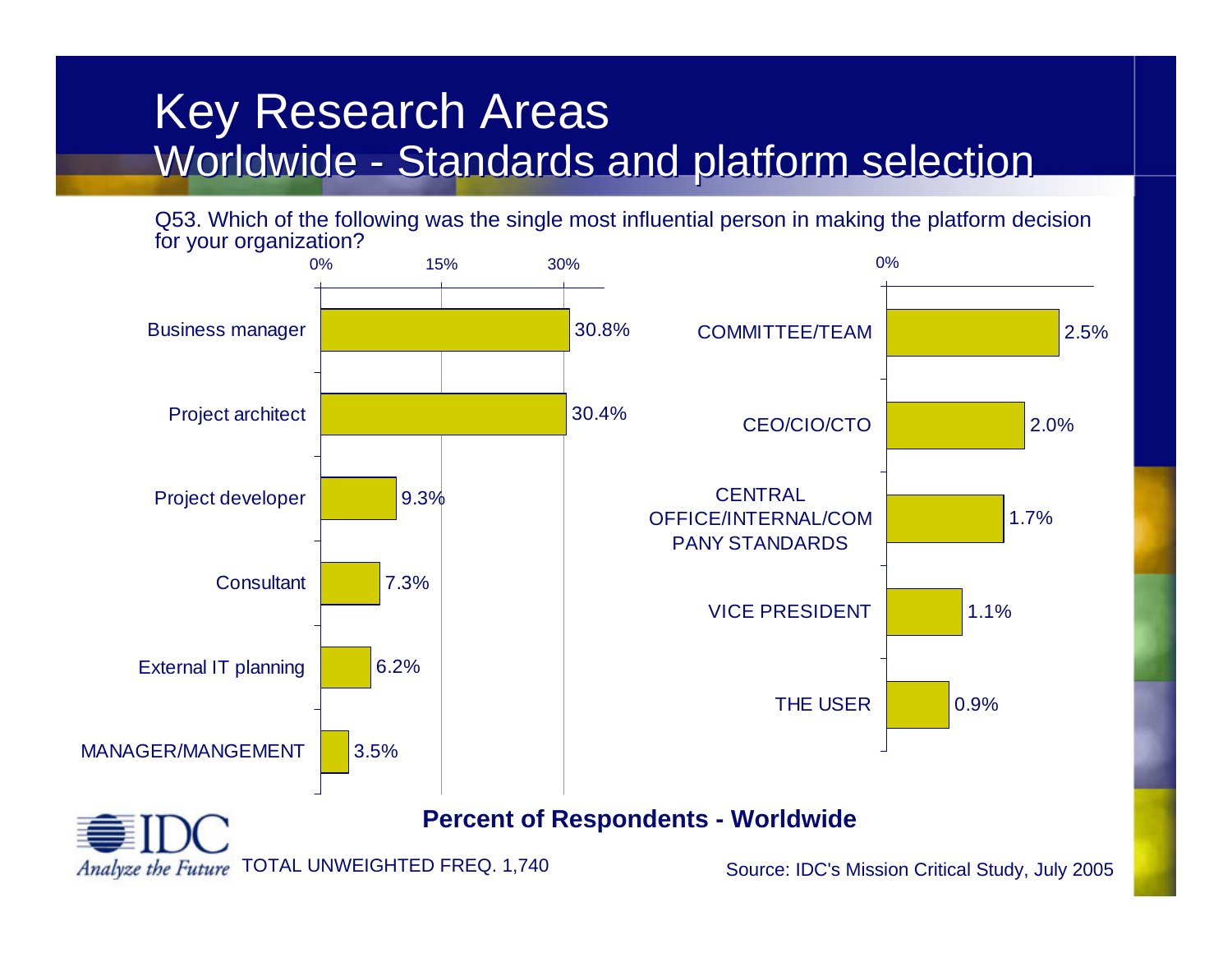Q54. What is your most important criteria in making the application platform decision?



**Percent of Respondents - Worldwide**

Analyze the Future

TOTAL UNWEIGHTED FREQ. 1,740 Source: IDC's Mission Critical Study, July 2005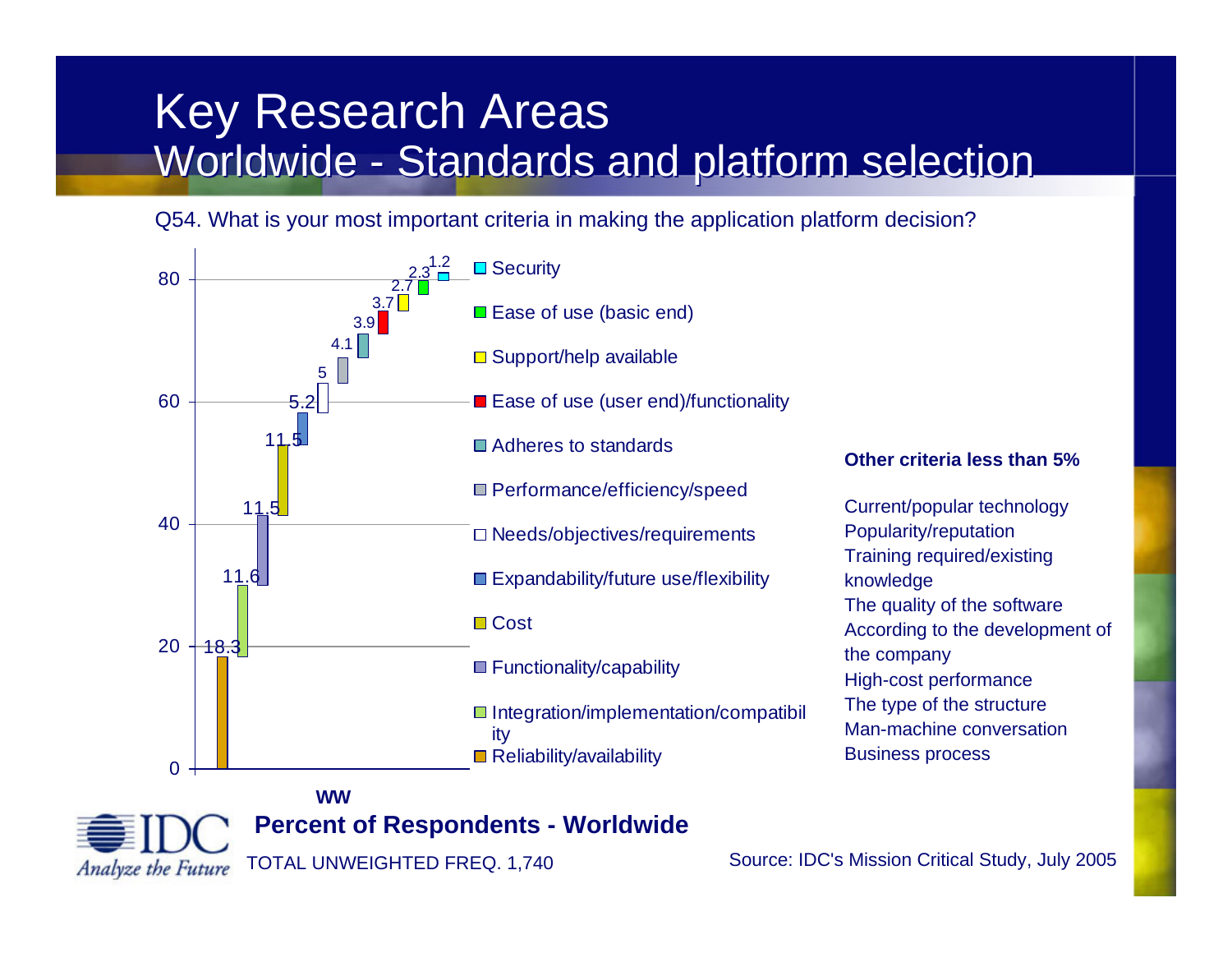## Key Research Areas Key Research Areas Worldwide - Standards and platform selection Worldwide - Standards and platform selection

Q55. Which of the following criteria are important in your application platform selection process?



### **Percent of Respondents - Worldwide**

Analyze the Future

Source: IDC's Mission Critical Study, July 2005, TOTAL UNWEIGHTED FREQ. 1,740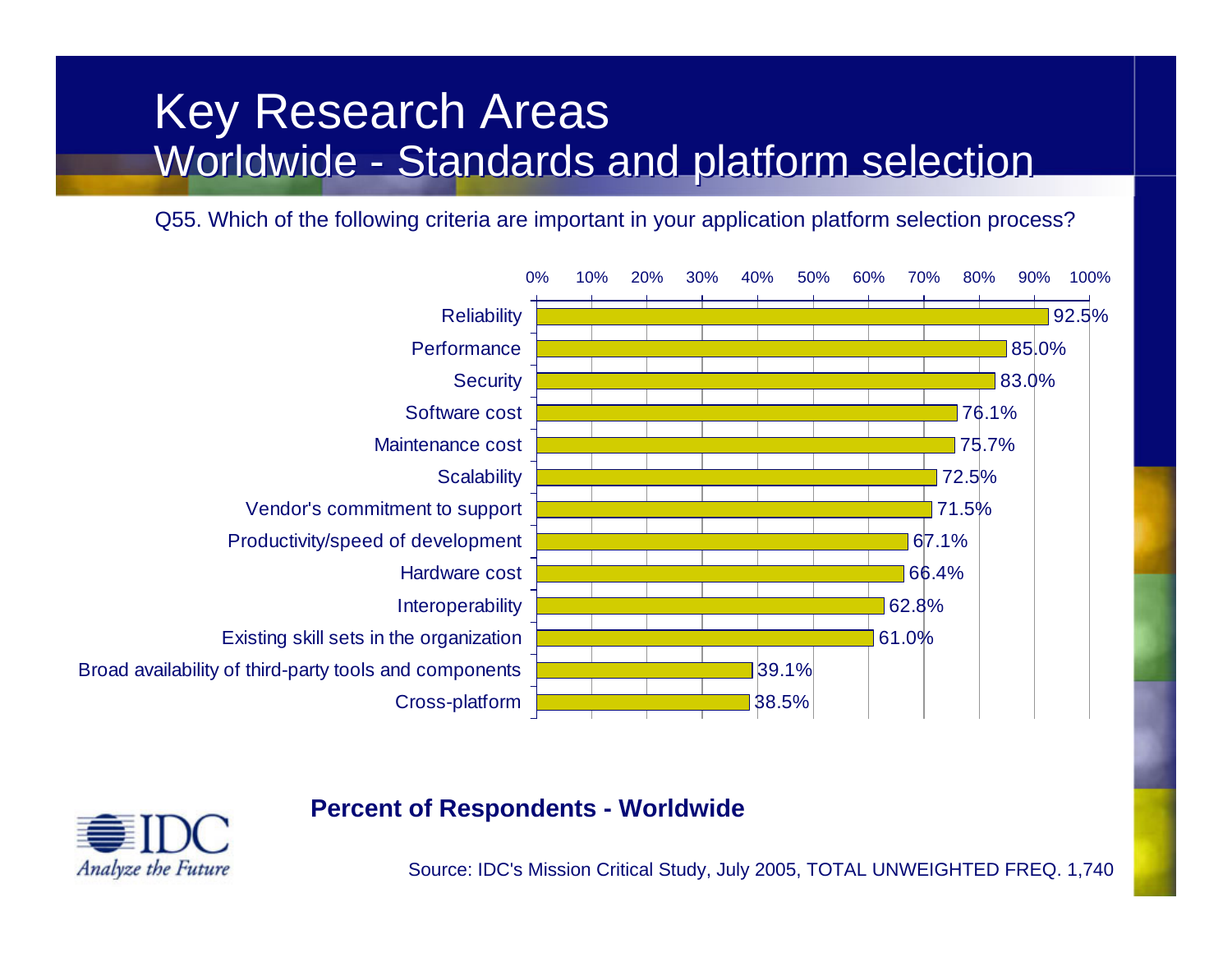Q55-1. Which of the following sources do you use for support with problems you encounter while working with applications?



0% 5% 10% 15% 20% 25% 30% 35% 40% 45% 50%

Analyze the Future TOTAL UNWEIGHTED FREQ. 29

Source: IDC's Mission Critical Study, July 2005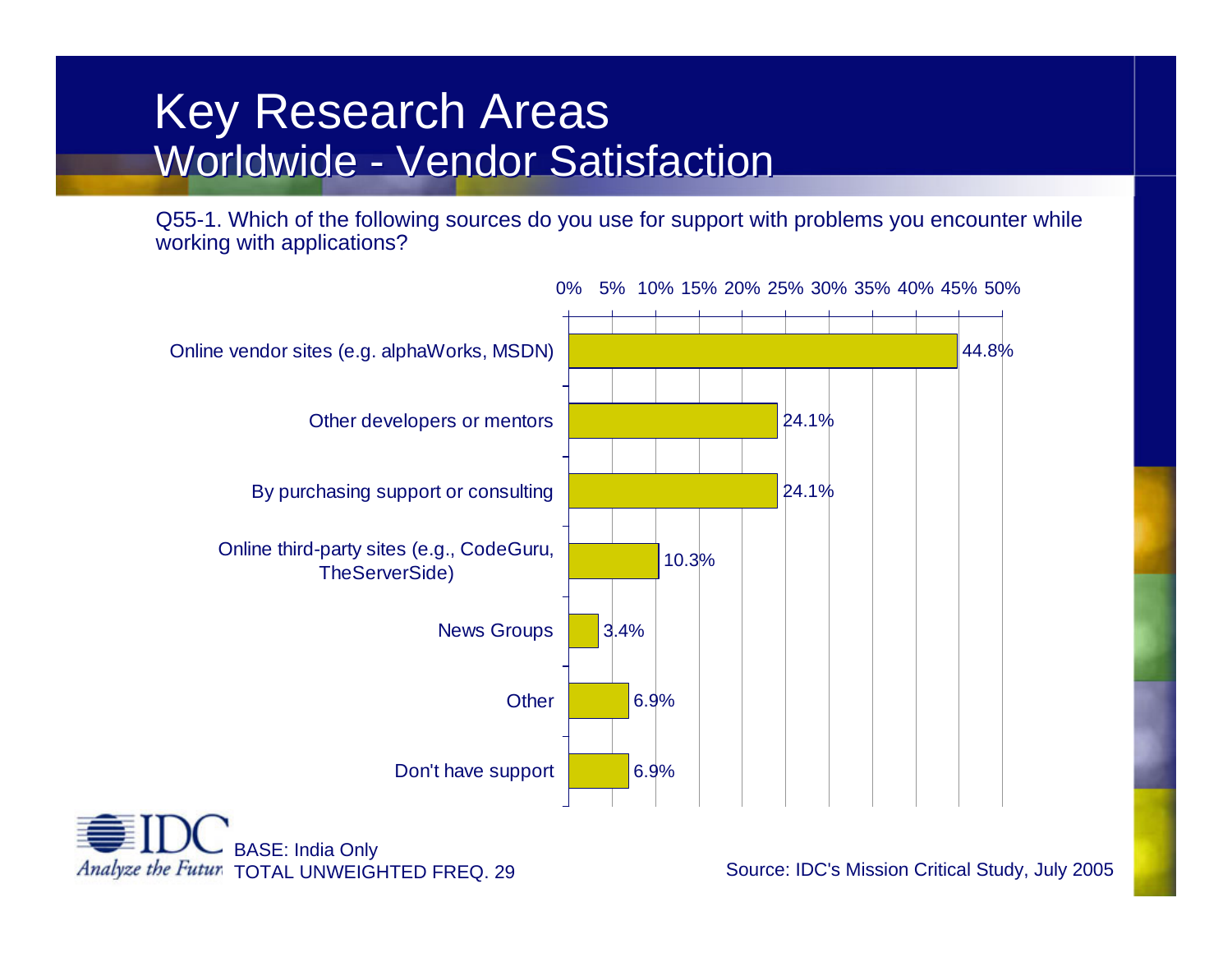Q55-2. Which of the following sources do you use to get training on technology?



### **Percent of Respondents**



Source: IDC's Mission Critical Study, July 2005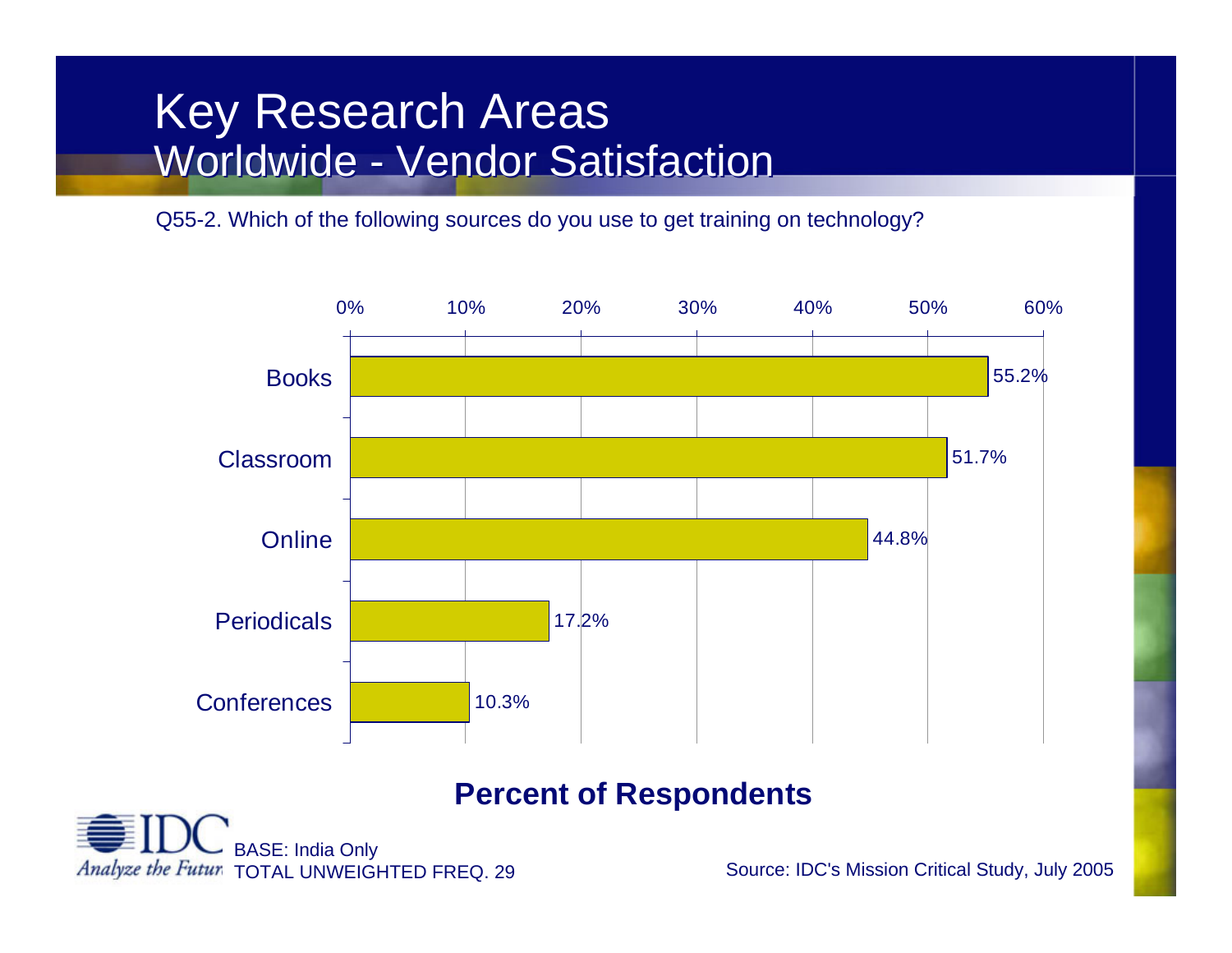Q56-1. Are you **Very Satisfied** with...?



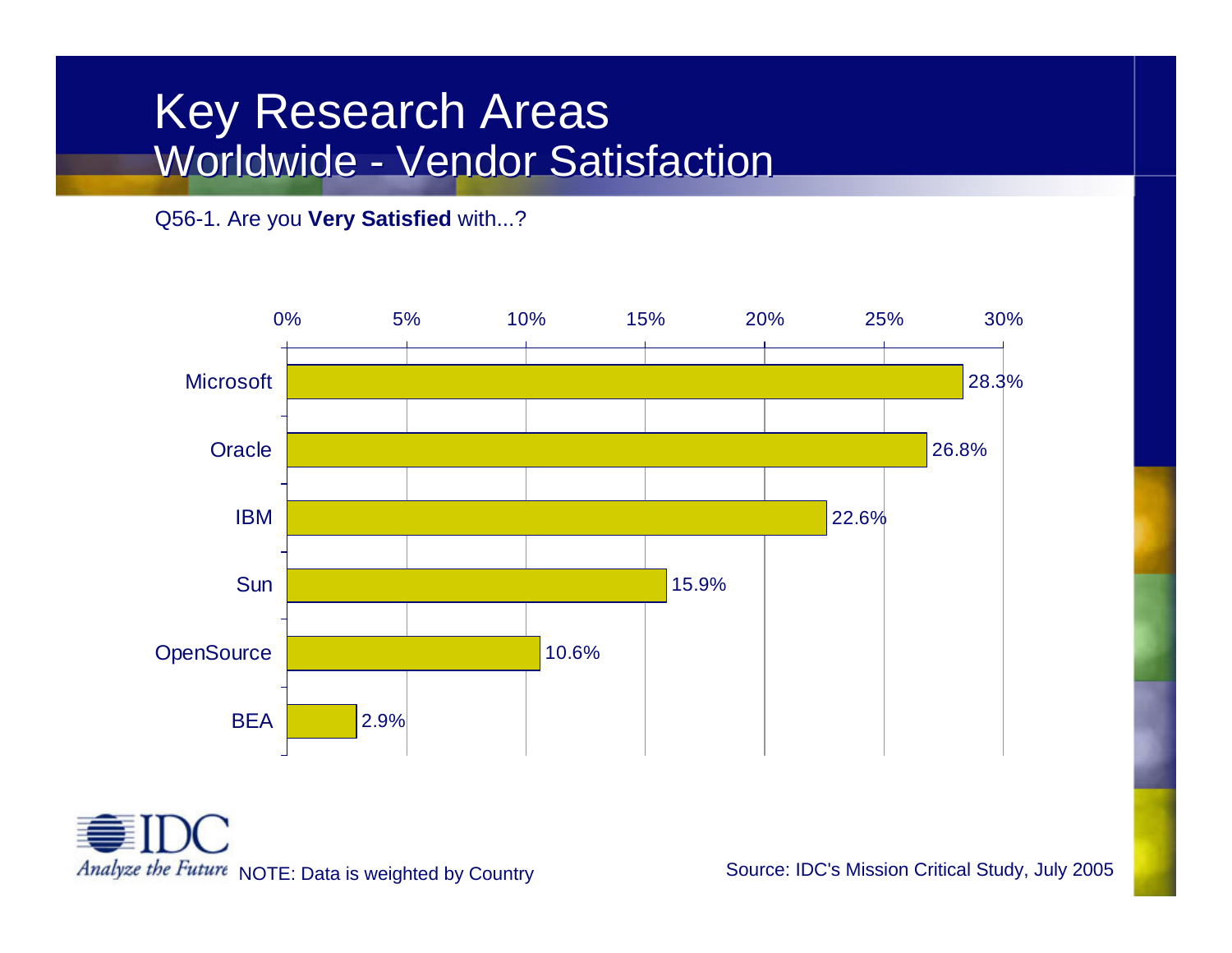#### Q56-2. Are you **Very / Somewhat Satisfied** with...?



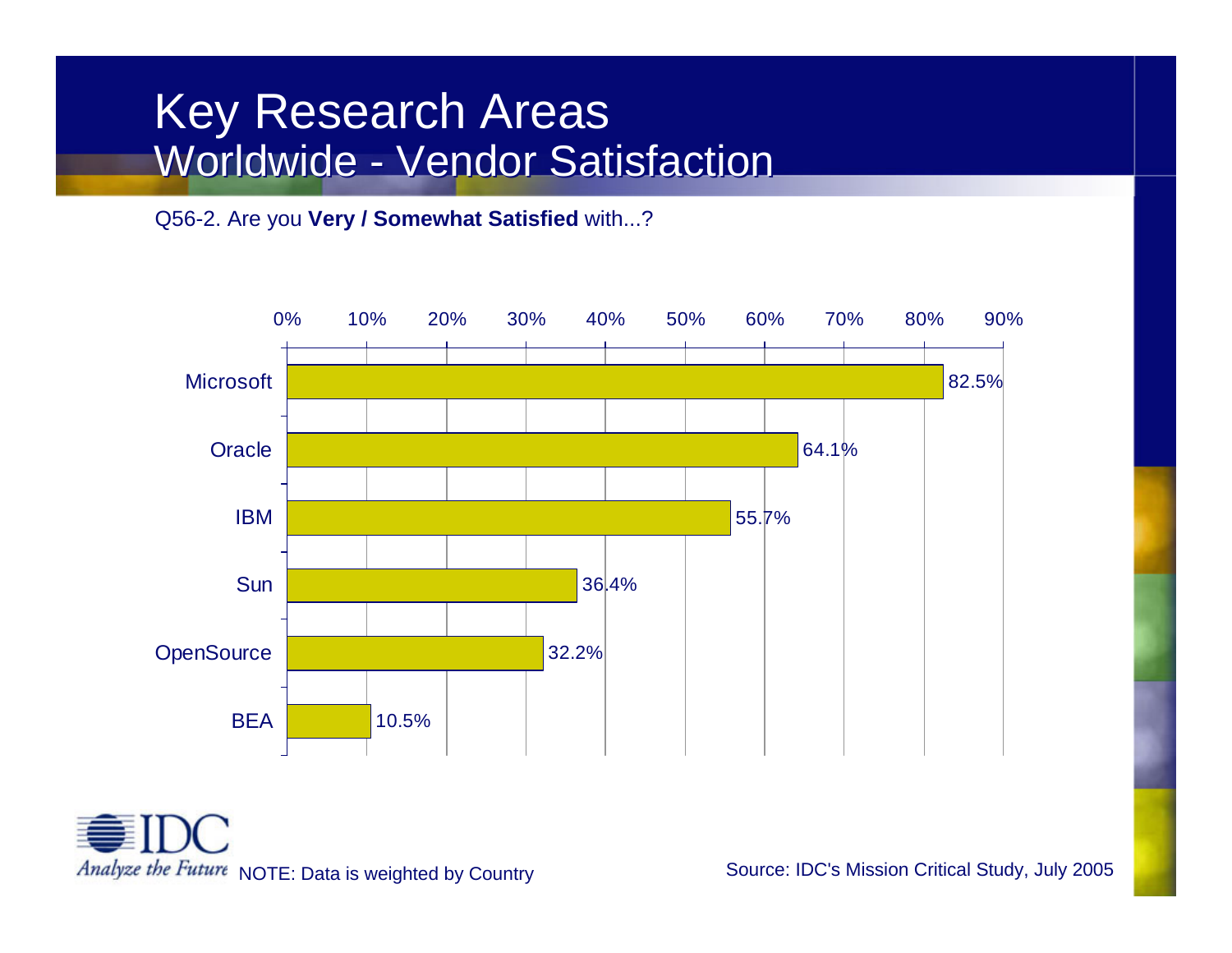#### Q56-3. Are you **Very/Somewhat Dissatisfied** with...?



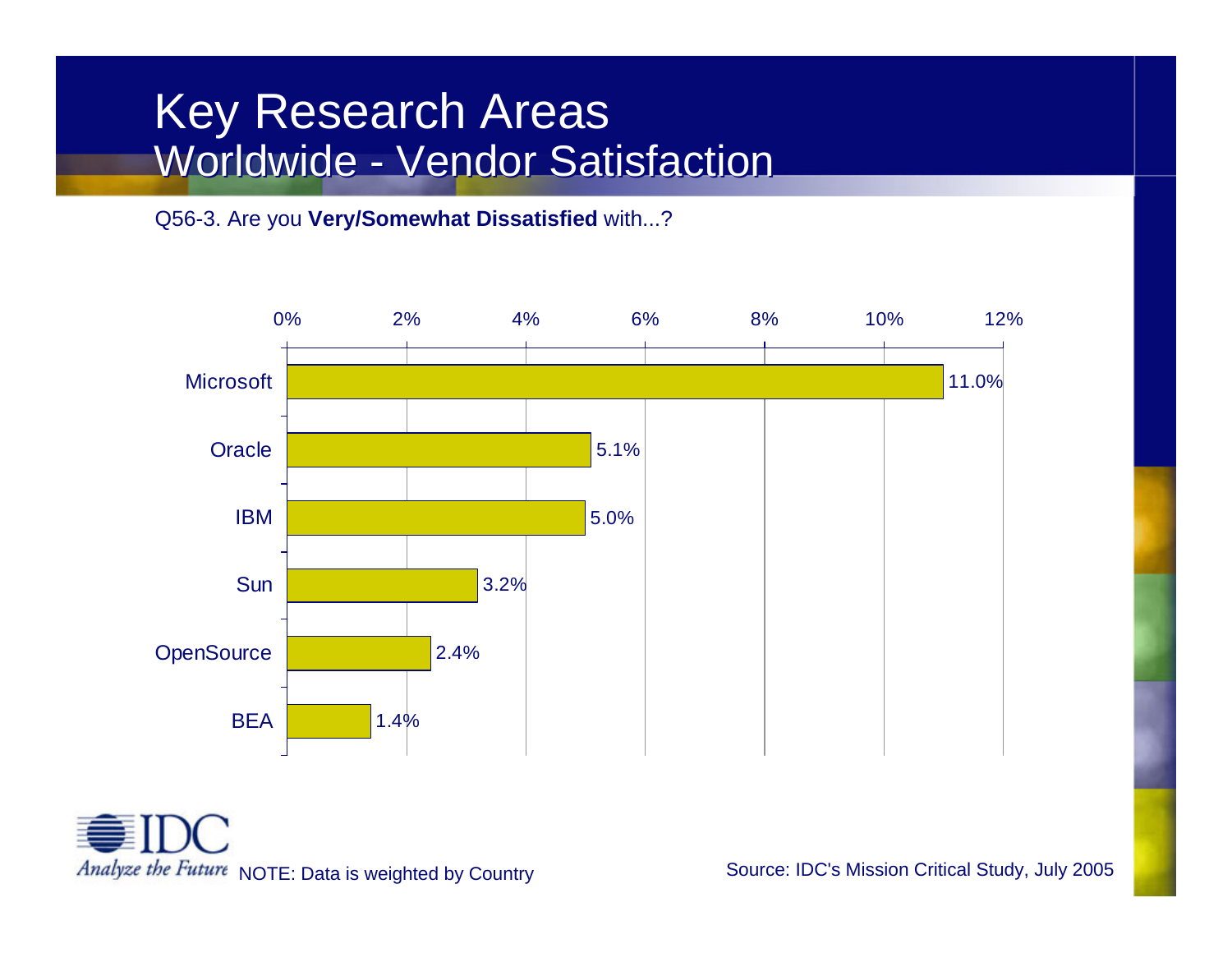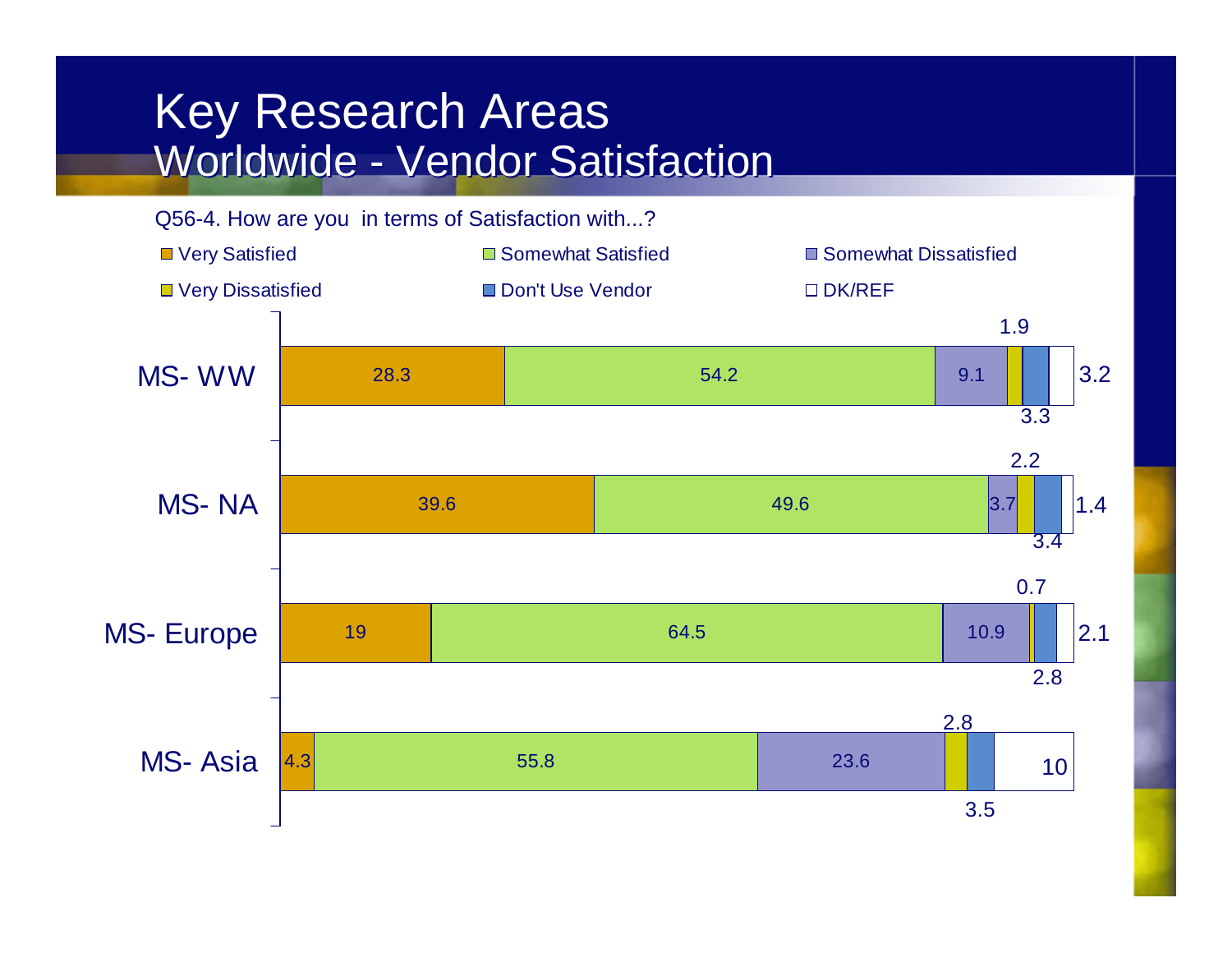Q57. What is the single most important thing your vendors could do to improve your relationship with them? - Top reasons



Analyze the Future



Source: IDC's Mission Critical Study, July 2005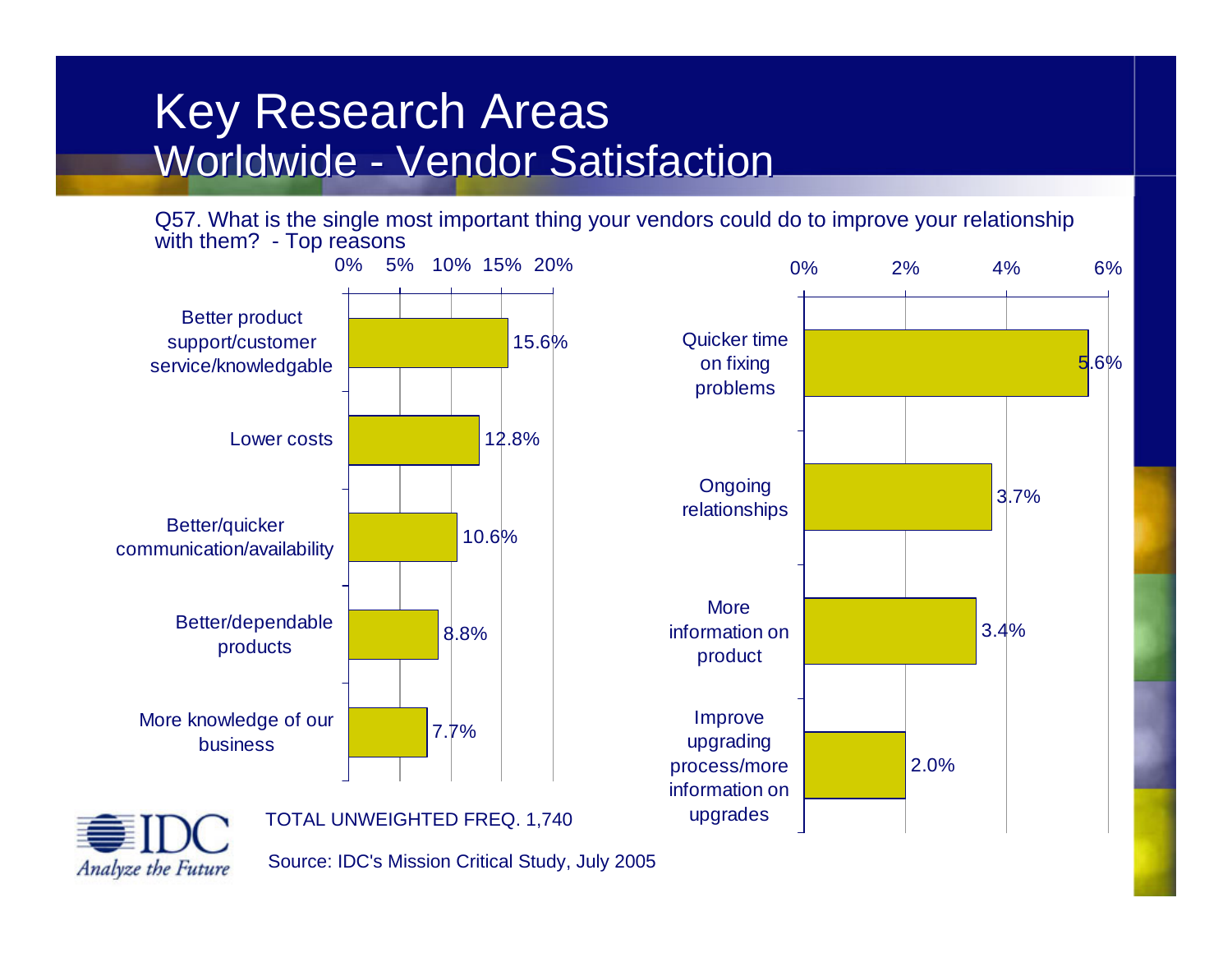Q57. What is the single most important thing your vendors could do to improve your relationship with them?

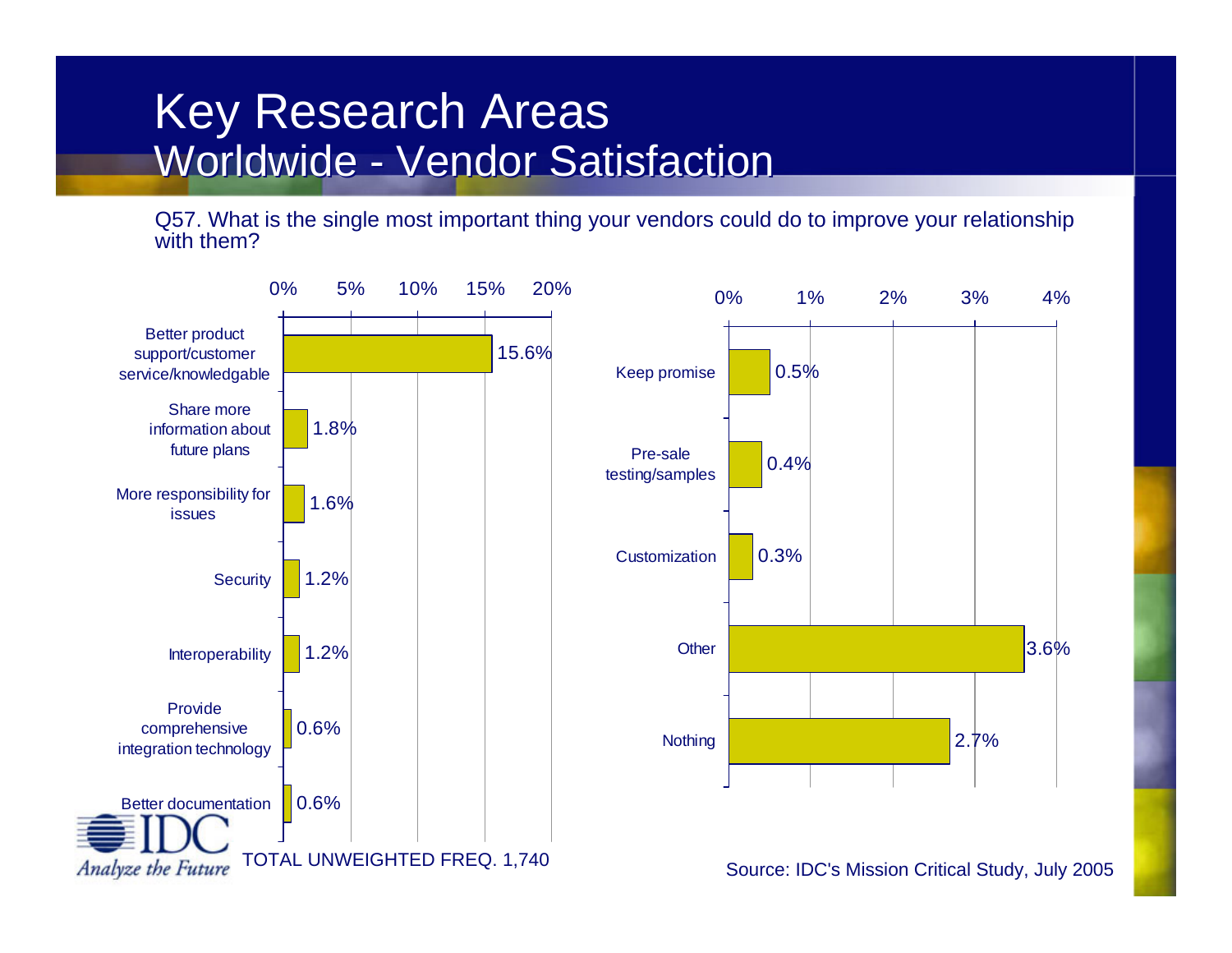



Source: IDC's Mission Critical Study, July 2005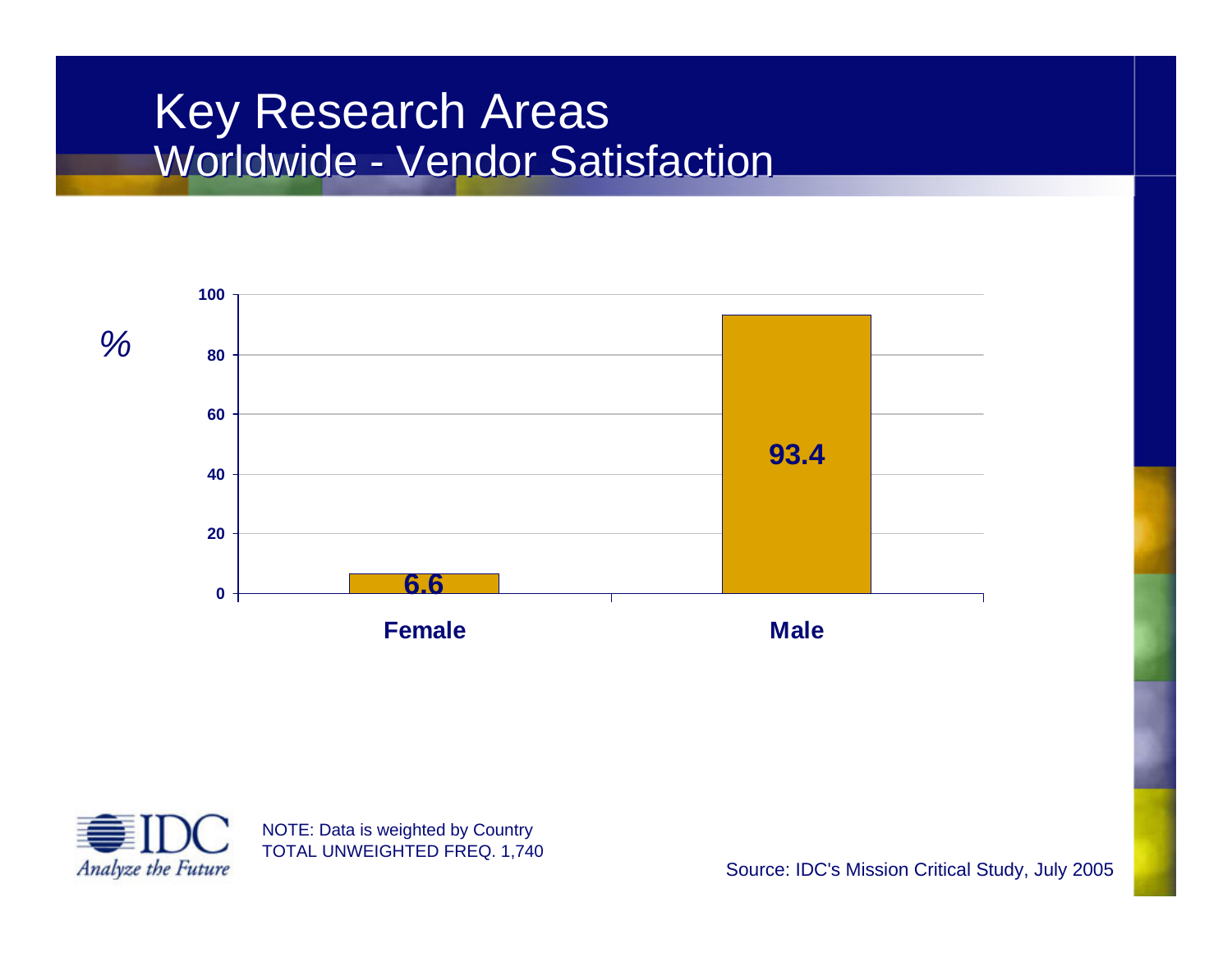# Company & Respondent Profiles

### IT Screening Questions

- **Country**
- S1a: Total number of employees in company
- $\overline{\mathcal{A}}$ S1c: Company's vertical industry classification
- × S3: Your primary role in company
- × S4: Activities you are involved in within your company
- $\overline{\phantom{a}}$ S6: What business unit do you work in

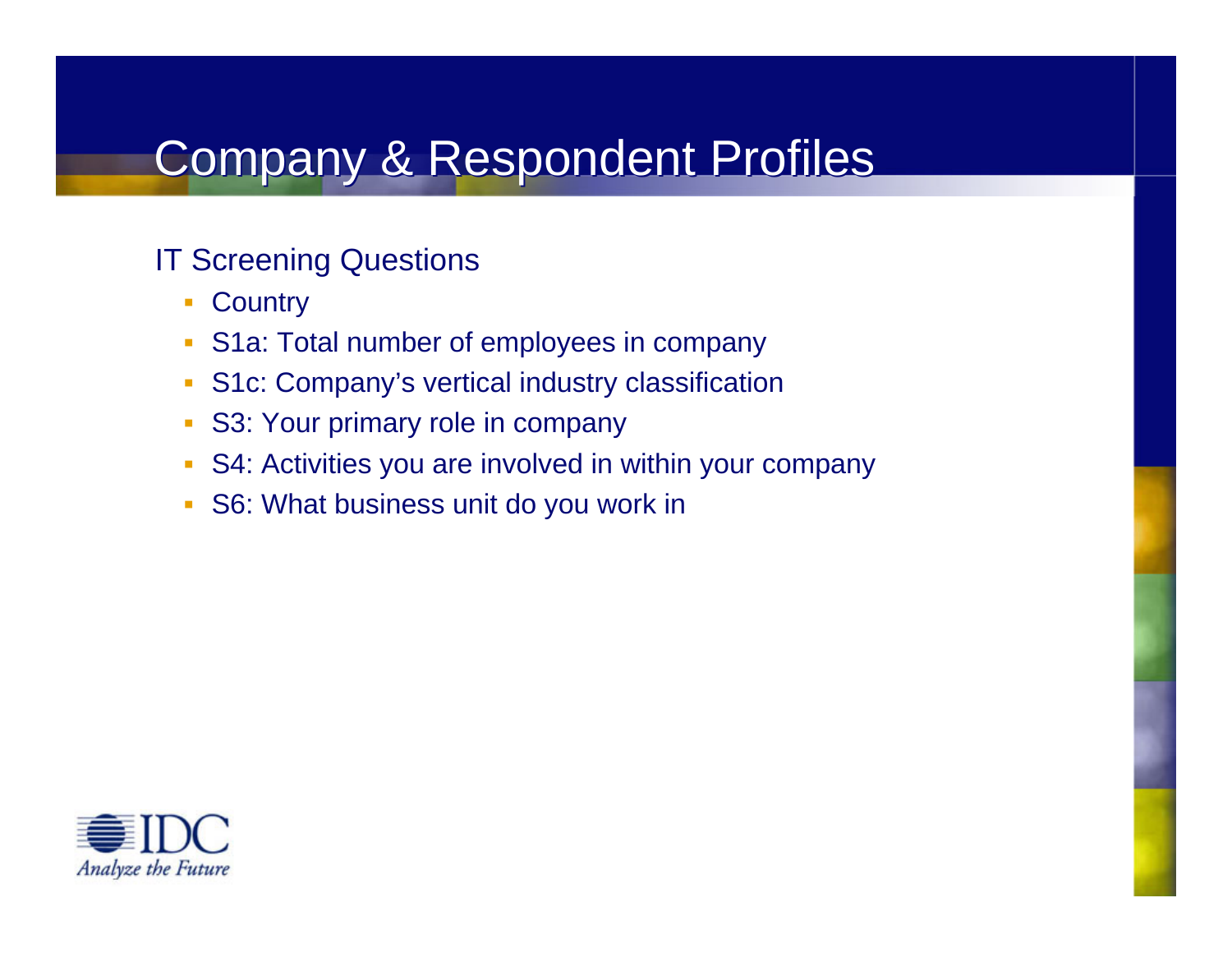## Respondent Profiles Respondent Profiles Regional and Country Segments Regional and Country Segments

Number of observations by country *(Quota's in effect)*



**Number of Respondents**



Source: 2005 Mission Critical Survey, N=1,740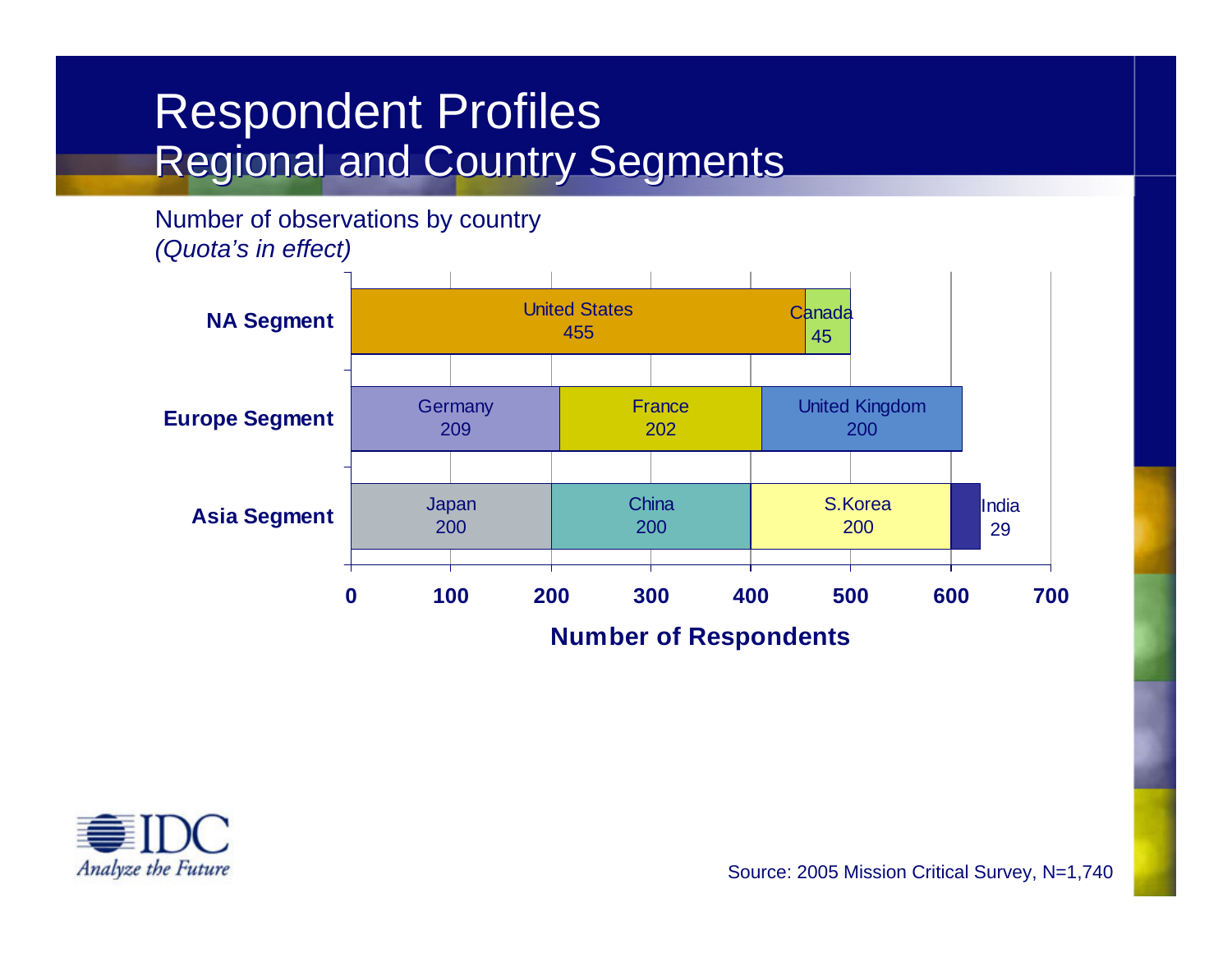## Total Number of Company Employees Total Number of Company Employees Worldwide and Regional Segments Worldwide and Regional Segments

S1a: What is the total number of employees in your company worldwide? *(Terminate if less than 1,000)*

Analyze the Future

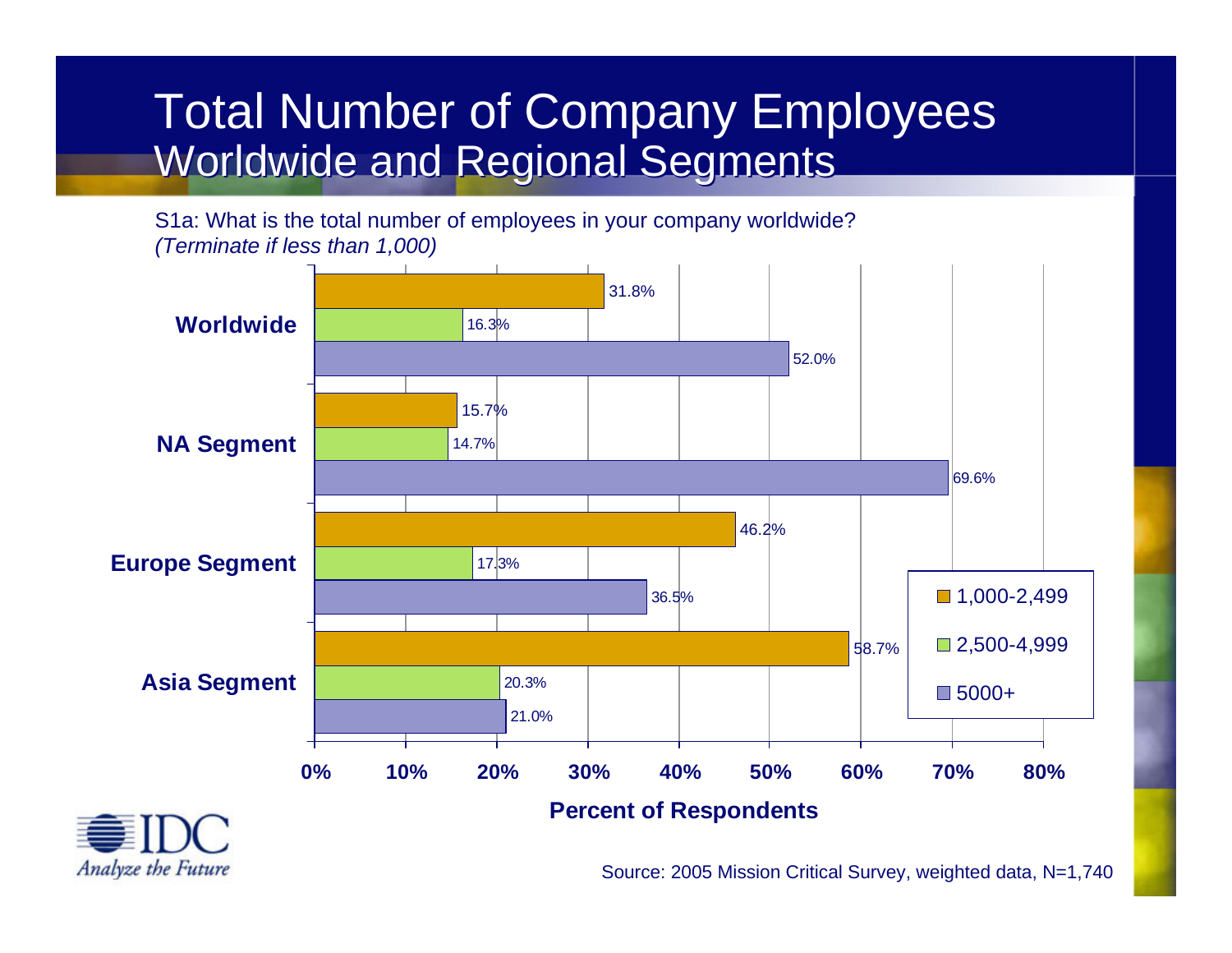## Primary Business Activity Primary Business Activity Worldwide and Regional Segments Worldwide and Regional Segments

S1c: What is your company's primary business activity or industry?

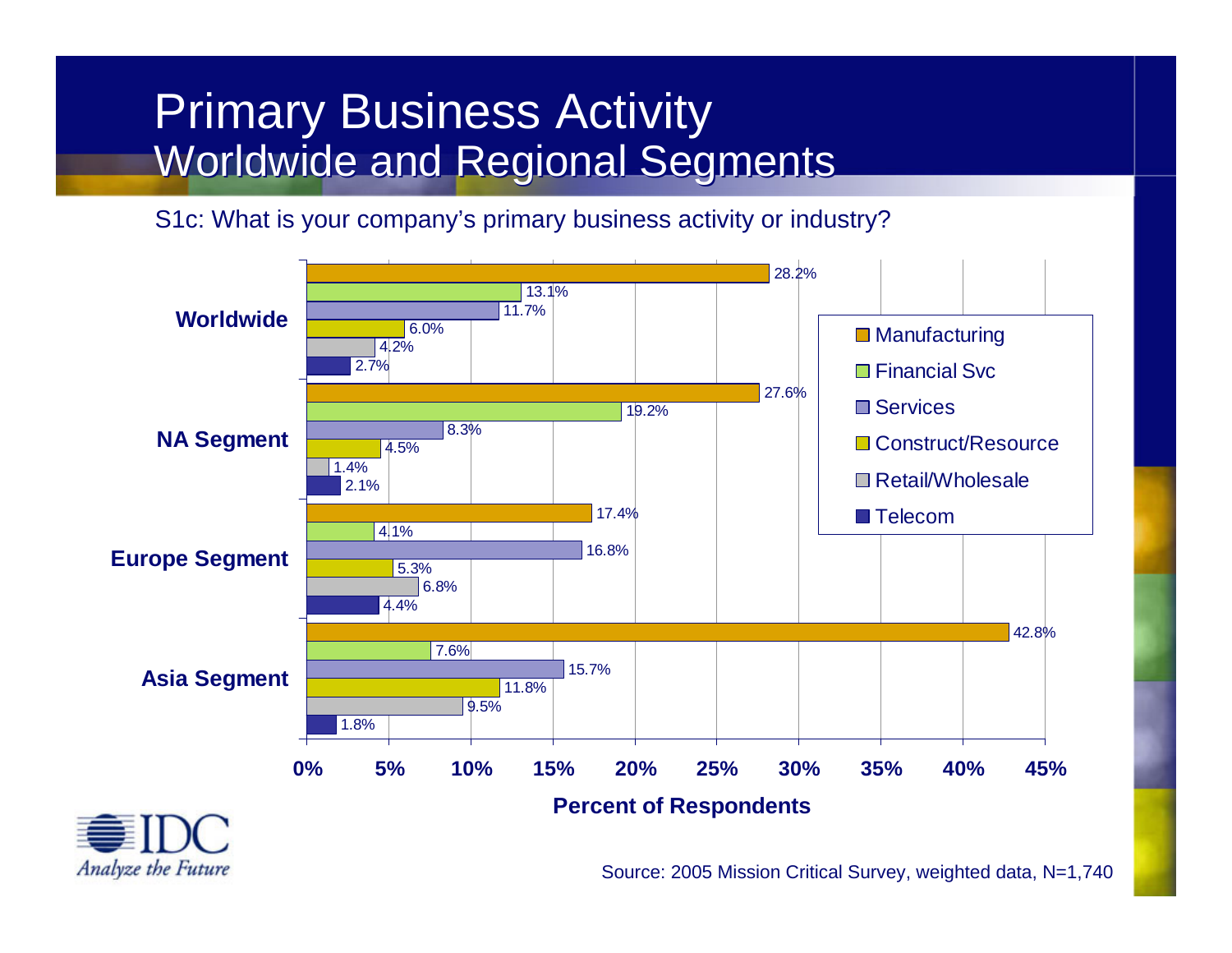## Primary Role in Company Primary Role in Company Worldwide and Regional Segments Worldwide and Regional Segments

S3: Which of the following best describes your role at work? *(Single response only, quotas in effect)*



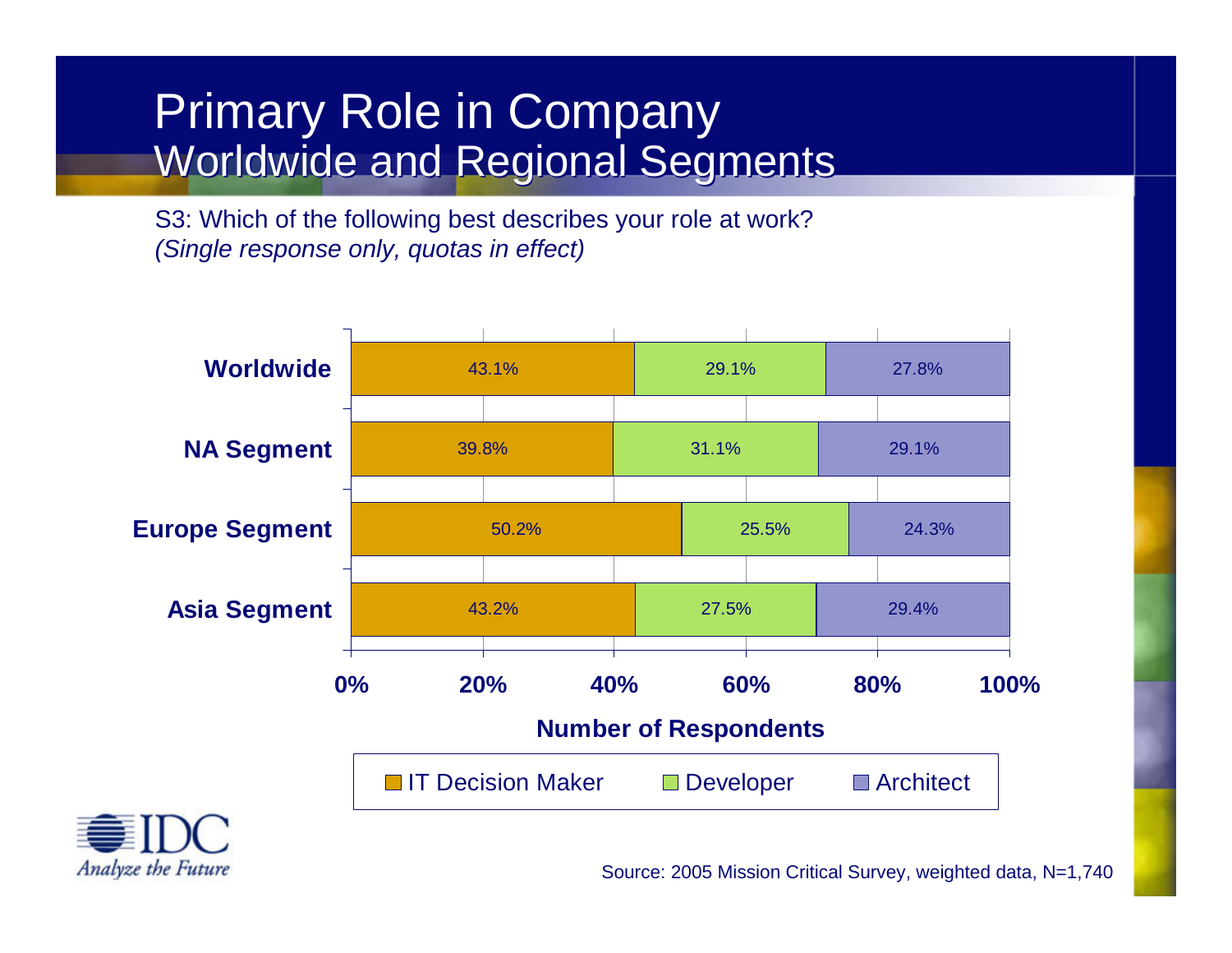## Respondent Activities in Company Respondent Activities in Company Worldwide

S4: For projects involving application integration or new application development, are you involved in any of the following activities for your organization? *(Multiple responses required, "respondent type" quotas in effect, all respondents responded to 2 or more activities)*



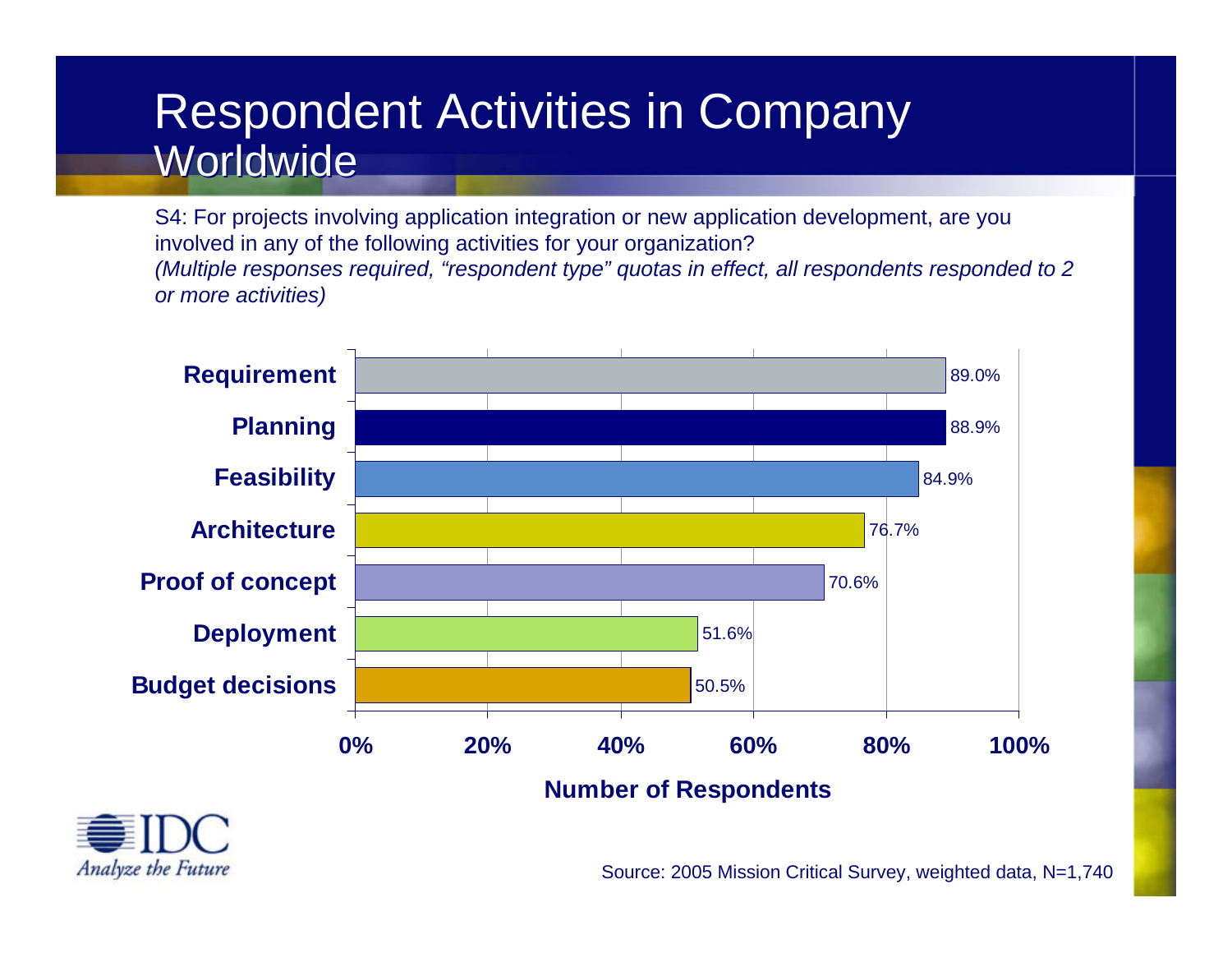## Respondent Activities in Company Respondent Activities in Company NA Segment NA Segment

S4: For projects involving application integration or new application development, are you involved in any of the following activities for your organization? *(Multiple responses required, "respondent type" quotas in effect, all respondents responded to 2 or more activities)*



**Number of Respondents**

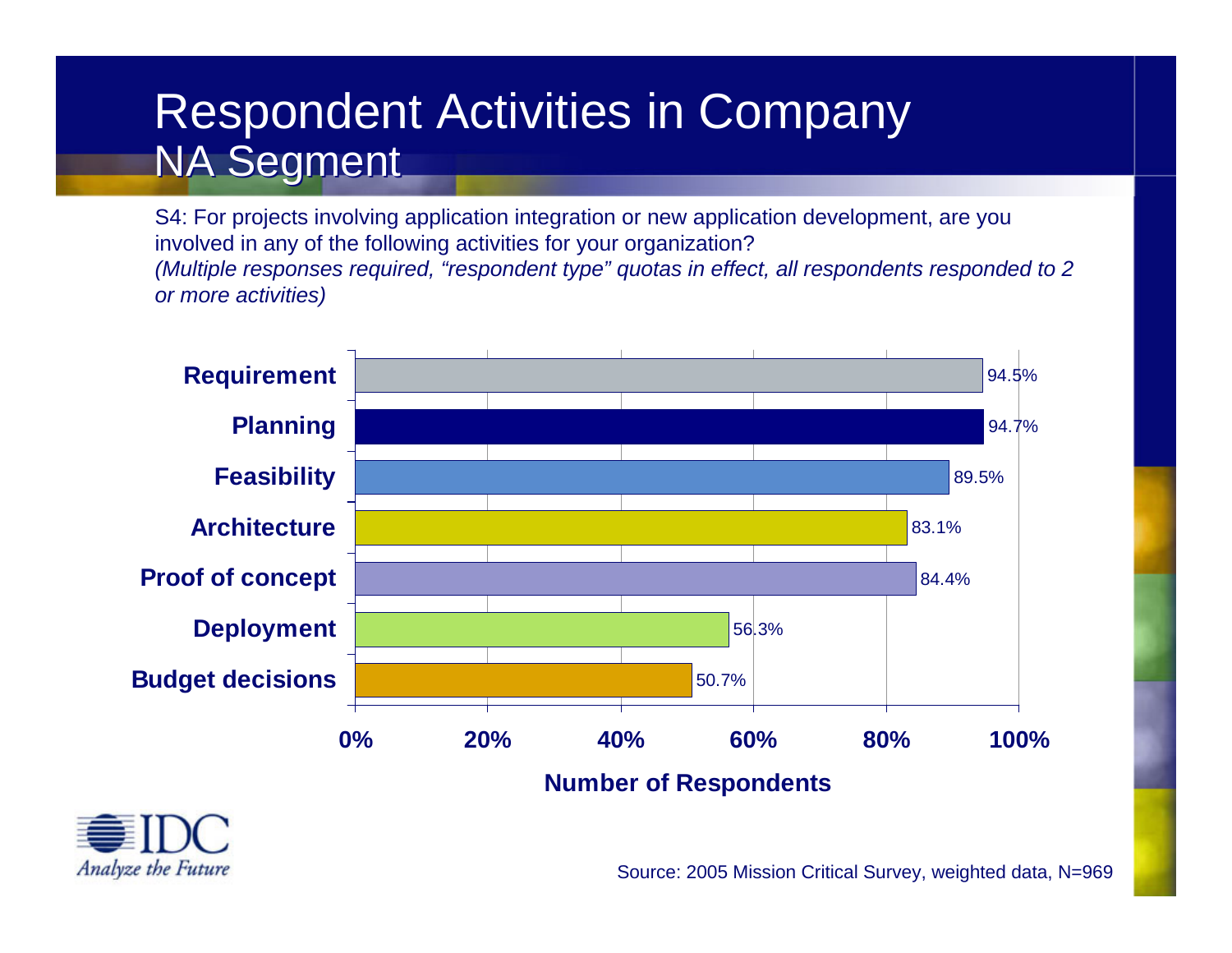## Respondent Activities in Company Respondent Activities in Company Europe Segment Europe Segment

S4: For projects involving application integration or new application development, are you involved in any of the following activities for your organization? *(Multiple responses required, "respondent type" quotas in effect, all respondents responded to 2 or more activities)*



**Number of Respondents**

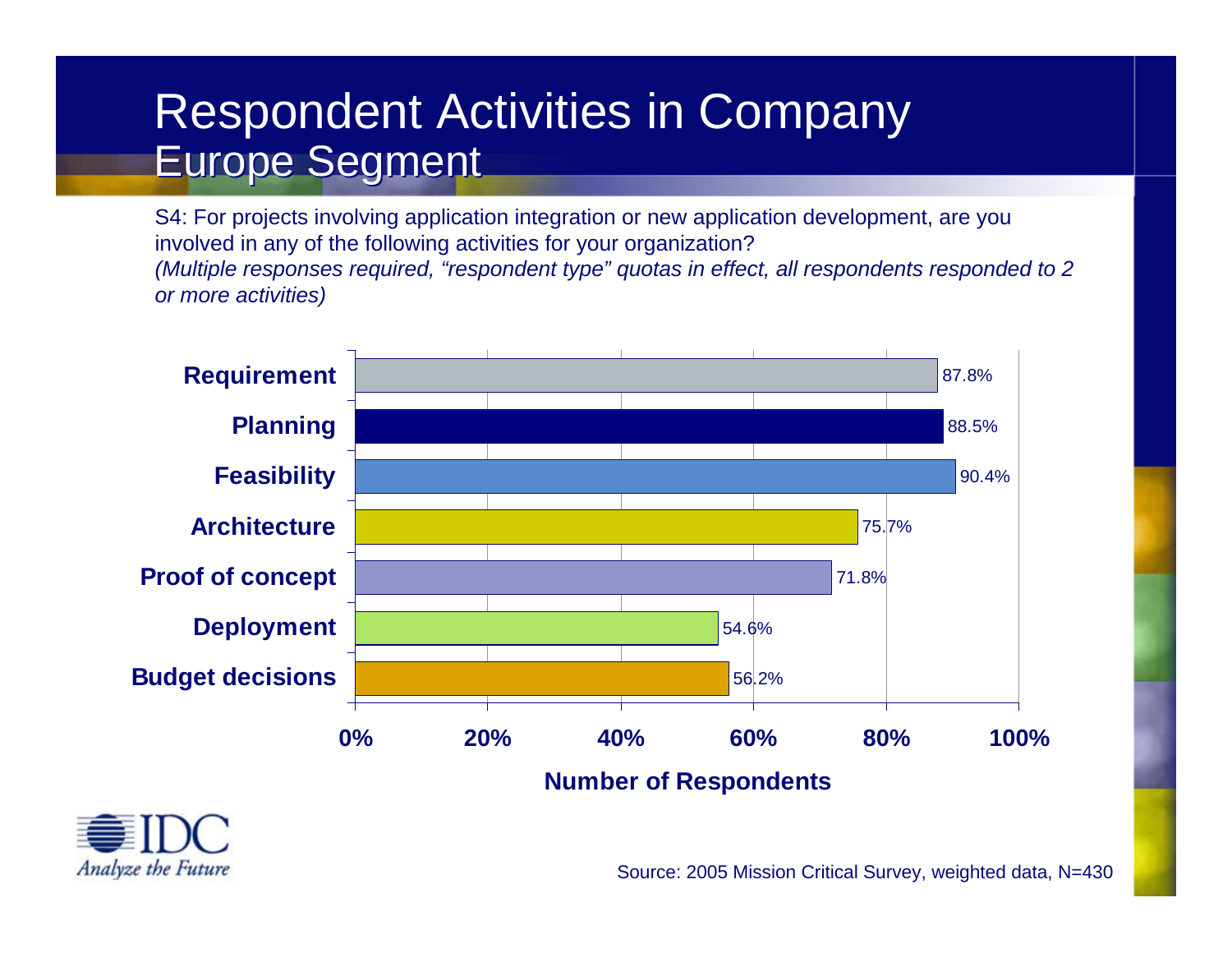## Respondent Activities in Company Respondent Activities in Company Asia Segment Asia Segment

S4: For projects involving application integration or new application development, are you involved in any of the following activities for your organization? *(Multiple responses required, "respondent type" quotas in effect, all respondents responded to 2 or more activities)*



**Number of Respondents**

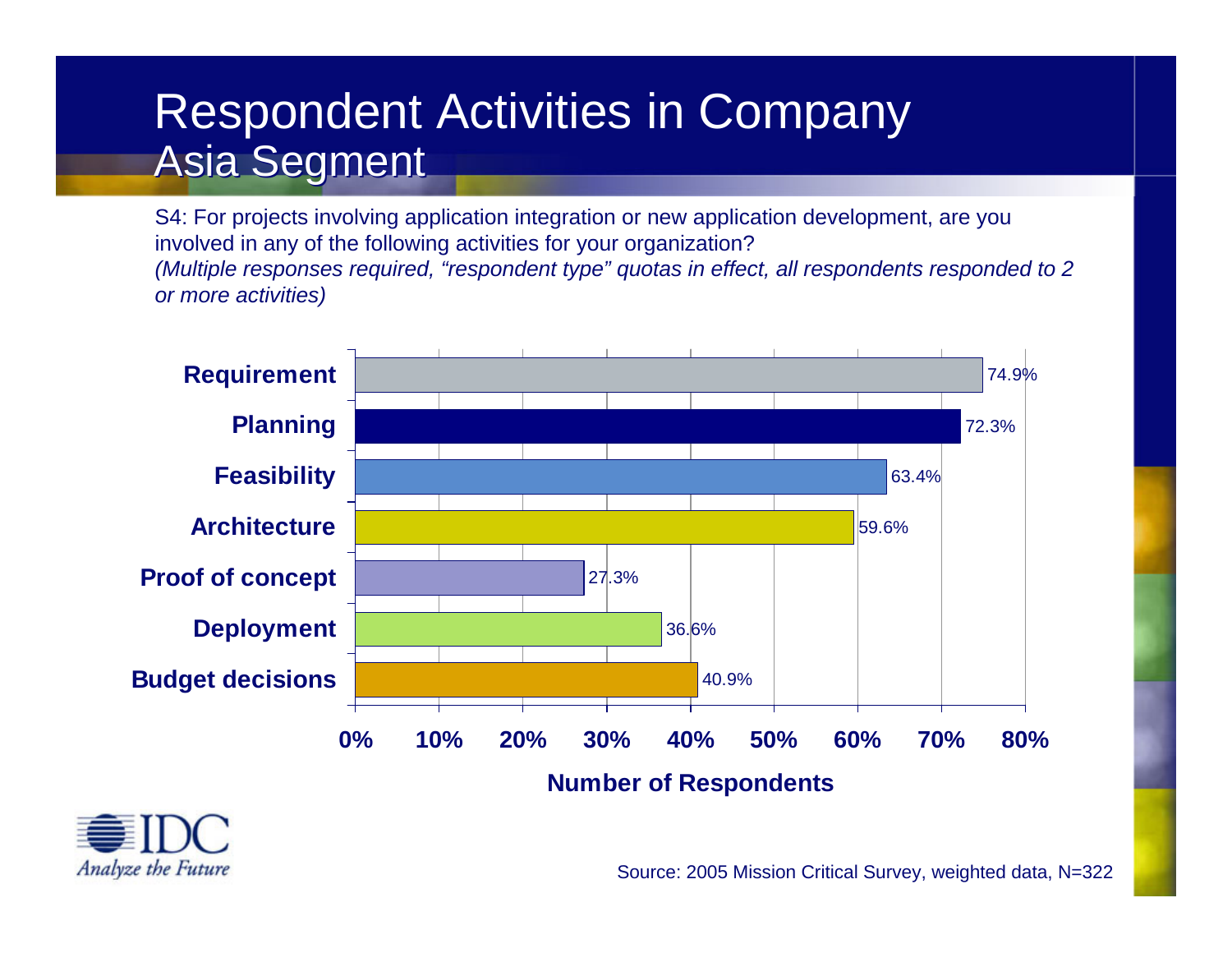## Business Unit Respondent Works in… Business Unit Respondent Works in… Worldwide and Regional Segments Worldwide and Regional Segments

S6: Do you work in…?

Analyze the Future